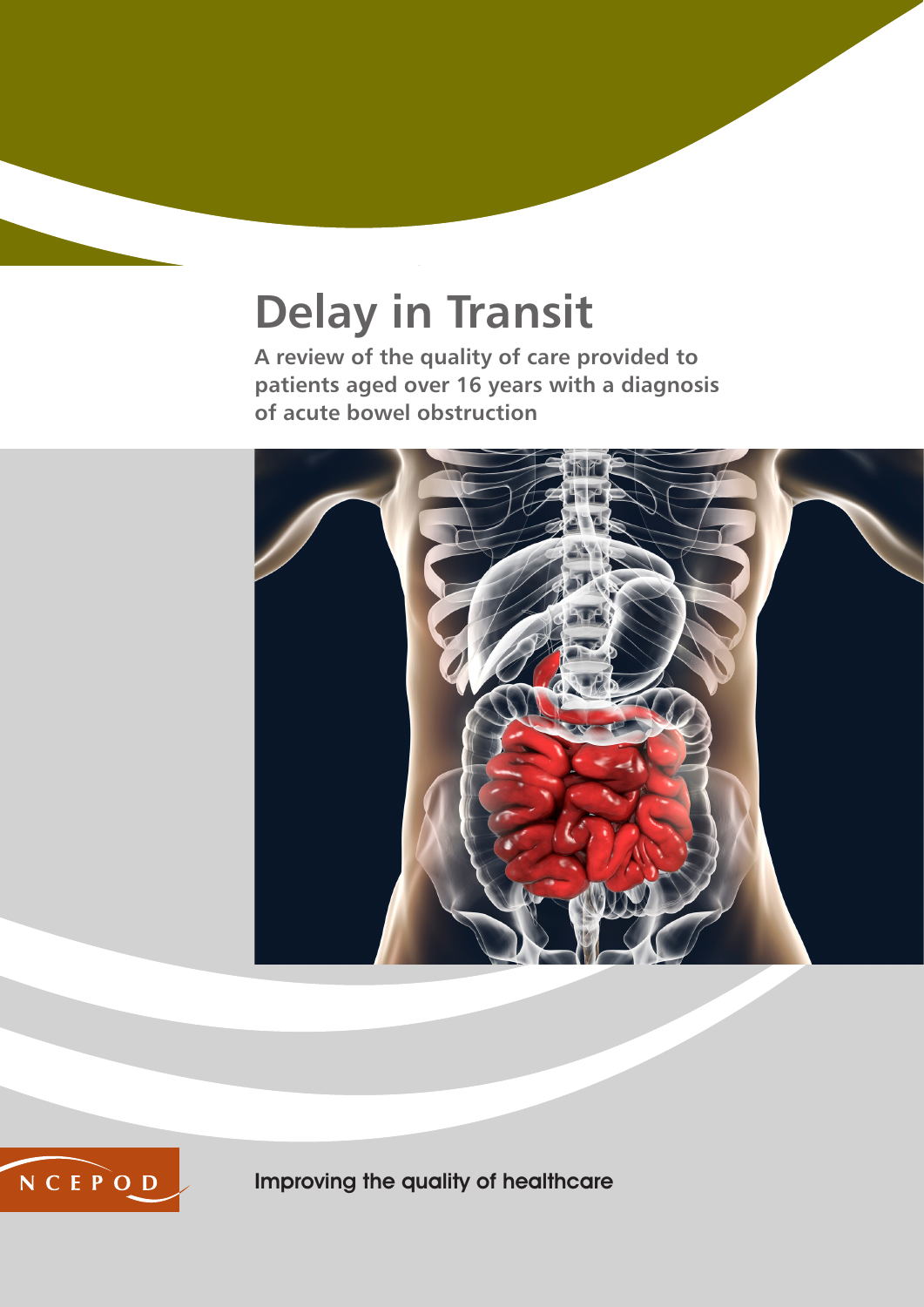# **Delay in Transit**

A review of the quality of care provided to patients aged over 16 years with a diagnosis of acute bowel obstruction

A report published by the National Confidential Enquiry into Patient Outcome and Death (2020)

The National Confidential Enquiry into Patient Outcome and Death (NCEPOD) is an independent body to which a corporate commitment has been made by the Medical and Surgical Royal Colleges, Associations and Faculties related to its area of activity. https://www.ncepod.org.uk/about.html NCEPOD is a company, limited by guarantee (3019382) and a registered charity (1075588).

The report has been compiled by: AJ Michalski MRCP PhD FRCPCH – Clinical Co-ordinator Great Ormond Street Hospital for Children NHS Trust MT Sinclair MB ChB FRCS – Clinical Co-ordinator Ipswich hospital NHS Foundation Trust H Shotton PhD – Clinical Researcher

K Kelly BA (Hons) PGC Health Research - Researcher H Freeth BSc (Hons) MSc RGN MSc - Clinical Researcher M Mason PhD – Chief Executive

The authors and Trustees of NCEPOD would like to thank the NCEPOD staff for their work in collecting and analysing the data for this study: Peyman Aleboyeh, Aysha Butt, Donna Ellis, Dolores Jarman, Dee Koomson, Nicholas Mahoney, Eva Nwosu, Neil Smith, Karen Protopapa, and Anisa Warsame.

This report should be cited as: The National Confidential Enquiry into Patient Outcome and Death. *Delay in Transit.* 2020. London

The Medical and Surgical Clinical Outcome Review Programme is commissioned by the Healthcare Quality Improvement Partnership (HQIP) as part of the National Clinical Audit and Patient Outcomes Programme (NCAPOP). HQIP is led by a consortium of the Academy of Medical Royal Colleges, the Royal College of Nursing, and National Voices. Its aim is to promote quality improvement in patient outcomes. The Clinical Outcome Review Programmes, which encompass confidential enquiries, are designed to help assess the quality of healthcare, and stimulate improvement in safety and effectiveness by systematically enabling clinicians, managers, and policy makers to learn from adverse events and other relevant data. HQIP holds

the contract to commission, manage and develop the National Clinical Audit and Patient Outcomes Programme (NCAPOP), comprising around 40 projects covering care provided to people with a wide range of medical, surgical and mental health conditions. The programme is funded by NHS England, the Welsh Government and, with some individual projects, other devolved administrations and crown dependencies www.hqip.org.uk/nationalprogrammes.

© 2020 Healthcare Quality Improvement Partnership (HQIP)

Designed and published by Dave Terrey dave.terrey@ greysquirrel.co.uk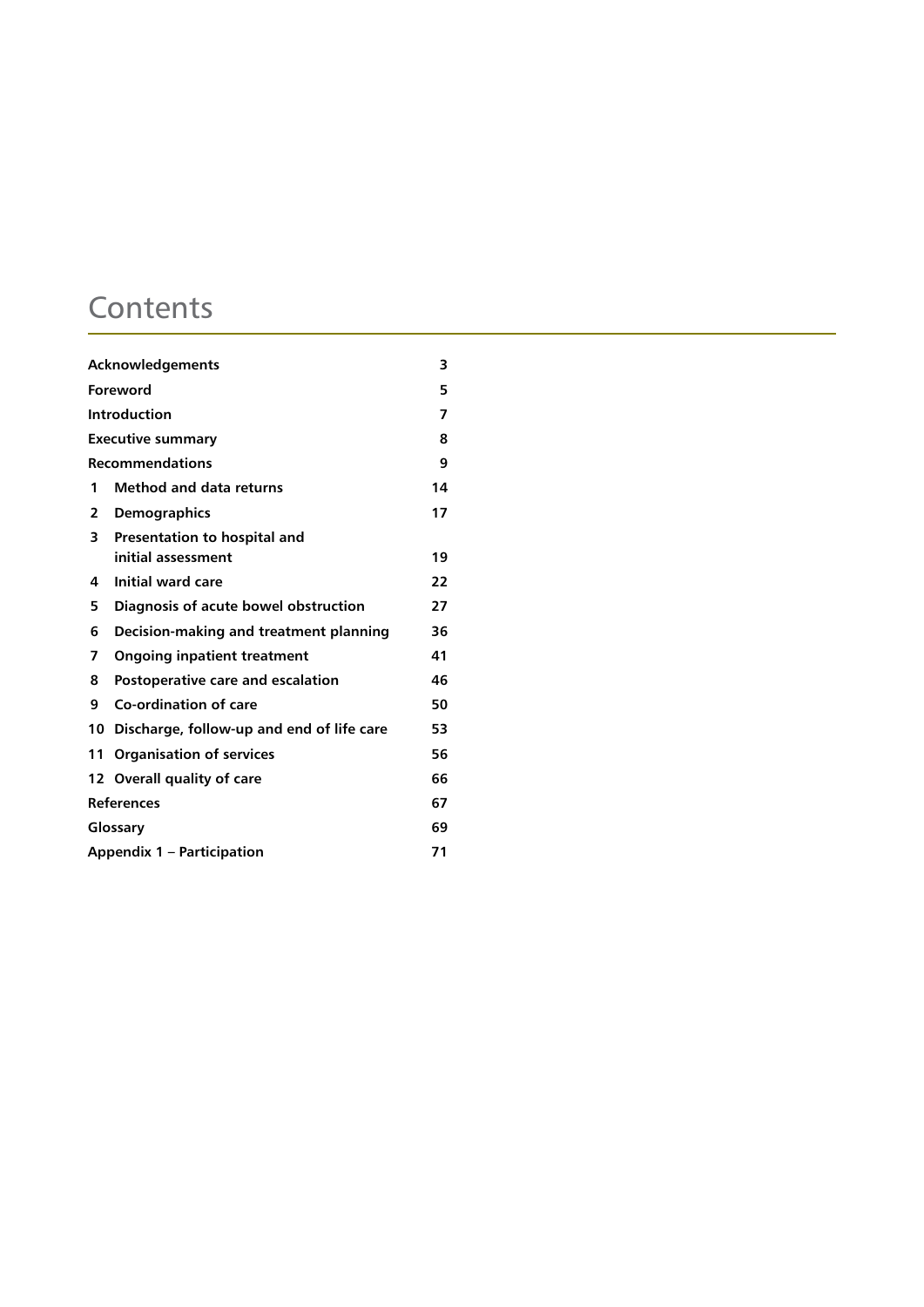# Acknowledgements

This report could not have been achieved without the involvement of a wide range of individuals who have contributed to this study.

# **Our particular thanks go to:**

# *The Study Advisory Group who advised NCEPOD on the design of the study*

John Abercrombie, Consultant General Surgeon Bushra Alam, Consultant in Acute Medicine Conrad Beckett, Consultant Gastroenterologist John Butler, Consultant in Emergency and Intensive Care Medicine Graham Copeland, Consultant General Surgeon Alison Culkin, Lead Intestinal Failure and Rehabilitation Dietitian Martyn Evans, Consultant Colorectal Surgeon Nicola Fearnhead, Consultant Colorectal Surgeon Jane Greaves, Senior Lecturer in Nursing Thusitha Sampath Hettiarachchi, Specialty Registrar in General Surgery Sunjay Kanwar, Consultant General and Upper Gastrointestinal Surgeon Hans-Ulrich Laasch, Consultant Interventional Radiologist Matthew Lee, Trainee General Colorectal Surgeon and representative for the National Audit of Small Bowel Obstruction Susan Moug, Consultant Colorectal Surgeon Dave Murray, Consultant Anaesthetist and Chair of the National Emergency Laparotomy Audit Ronald Newall, NCEPOD Lay Representative Marlies Osterman, Consultant in Critical Care and Nephrology Julie Patton, Registered General Nurse Krishna Ramachandran, Consultant Anaesthetist Constantinos Regas, NCEPOD Lay Representative John Wilson, Consultant Gastroenterologist

#### *The case reviewers who undertook the peer review*

Najwan Abu Al-Saad, Consultant in Critical care and Anaesthesia Kiren Ali, Clinical Fellow General Surgery Michael Argent, Specialist Registrar in Intensive Care Medicine and Anaesthesia Tan Arulampalam, Consultant General Surgeon Eileen Baker, Senior Specialist Dietitian Nick Bergin, Specialist Nutrition Support Dietitian and Acute Team Leader Elaine Boland, Consultant and Honorary Senior Lecturer in Palliative Medicine Shirley Chan, Consultant Colorectal and Paediatric Surgeon Dimitrios Damaskos, Consultant General Surgeon Alexander Davey, Consultant Anaesthetist Matthew Davies, Consultant in Anaesthesia and Intensive Care Robert Docking, Consultant in Anaesthesia and Intensive Care Medicine Andrew Douds, Consultant Gastroenterologist Deepak Dwarakanath, Consultant Gastroenterologist Karin Gerber, Advanced Nurse Practitioner, Critical Care Outreach Claire Hall, Consultant Colorectal Surgeon Emma Helbren, Consultant Gastrointestinal Radiologist Victoria Hemmings, Clinical Nurse Specialist in Emergency Surgery Antony Higginson, Consultant Gastrointestinal Radiologist Stephen Holtham, Consultant Colorectal Surgeon Nicola Jardine, Senior Nurse Practitioner Mong-Yang Loh, Consultant Radiologist Peta-Marie Longstaff, Consultant Emergency Medicine David Maudgil, Consultant Interventional Radiologist Grace McClune, Consultant Anaesthetist Stephen McNally, Consultant Hepatobiliary, Upper Gastrointestinal and General Surgeon Matthew Outram, Consultant in Anaesthetics and Intensive Care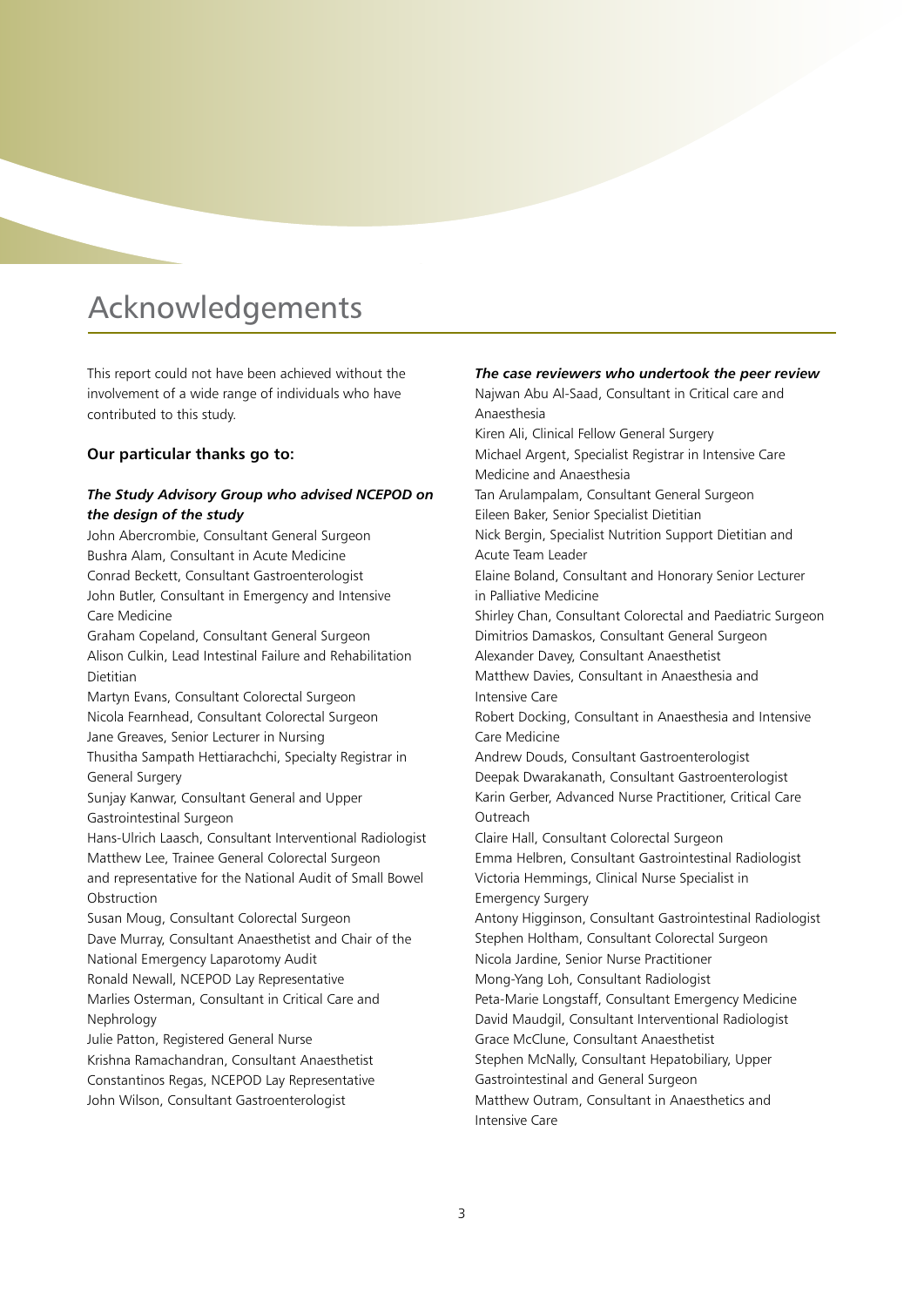#### Acknowledgements

Tim Pencavel, Consultant Hepatobiliary and General Surgeon Jeremy Reid, Consultant in Anaesthesia and Intensive Care Medicine Sarah Rose, Consultant Acute Physician Fiona Rust, Emergency Surgical Specialist Nurse David Scullion, Consultant Radiologist Guy Shingler, Consultant General and Hepatobiliary Surgeon David Sparkes, Consultant in Intensive Care and Anaesthesia James Stephenson, Consultant Gastrointestinal and Abdominal Radiologist Jamie Swales, Advanced Clinical Practitioner Alfredo Tonsi, General and Colorectal Surgeon Stella Vig, Consultant General Surgeon YKS Viswanath Consultant Surgeon Upper Gastrointestinal and Laparoscopic Surgeon David Watmough, Consultant Gastroenterologist

Thanks also go to all the NCEPOD Local Reporters for facilitating the study at their hospital(s), the NCEPOD Ambassadors for championing the study and the clinicians who took the time to complete questionnaires. Without your help this report would not have been possible.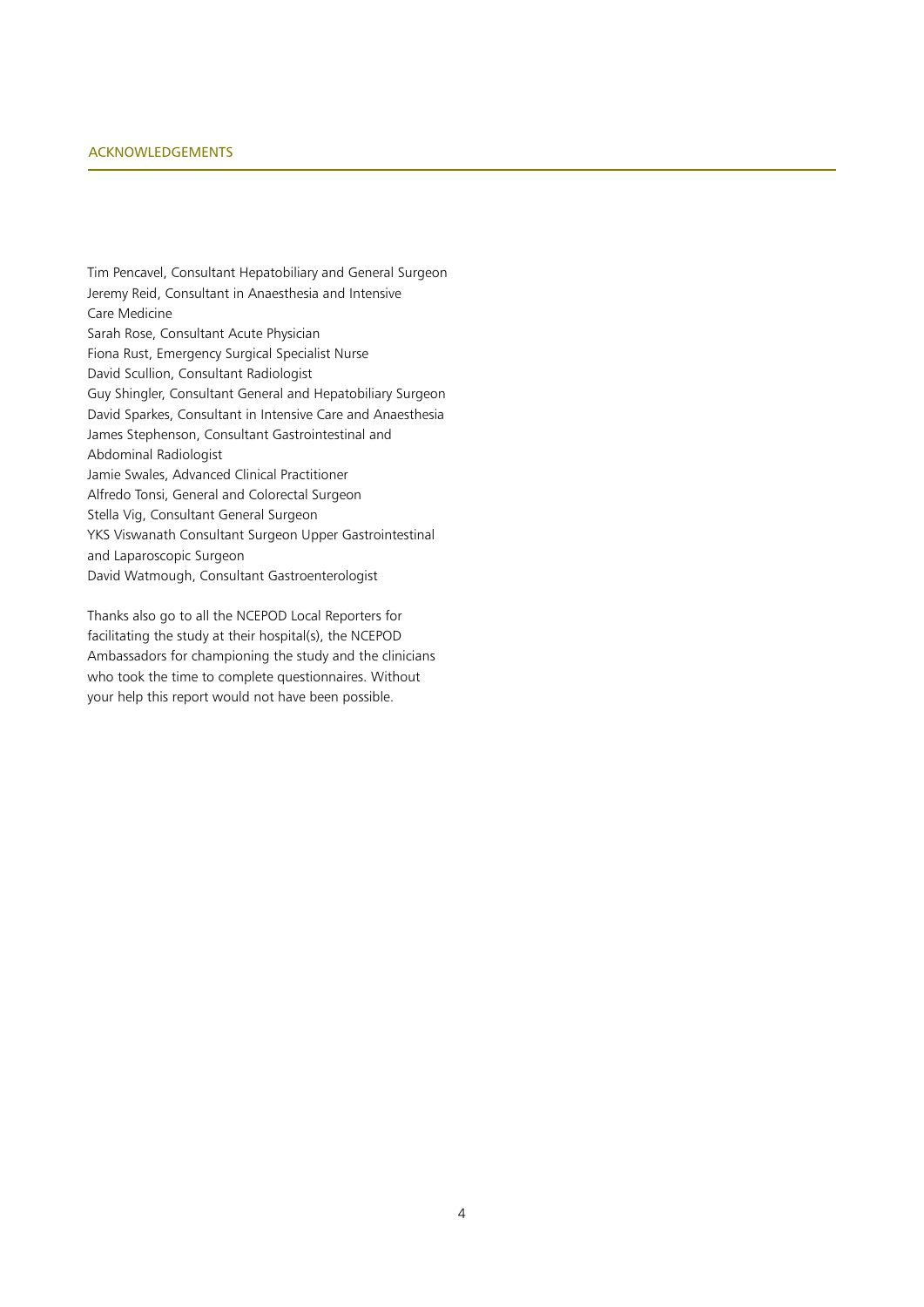# Foreword

Acute bowel obstruction is a relatively common emergency condition which, nonetheless, still presents a significant challenge for clinicians. The challenge is identifying those patients who need the prompt diagnosis and therapy essential to avoid significant morbidity and mortality, particularly as the presenting symptoms of abdominal pain, nausea and vomiting are relatively non-specific.

Although this study did not set out to assess the presentation of patients with non-specific gastrointestinal symptoms, it did assess key elements of the acute bowel obstruction pathway, to 'stress-test' the system in patients who developed more severe disease or complications related to deficiencies in the pathway. Care should be taken not to extrapolate the data too widely, due to the sampling used but the recommendations to improve the care pathway will be relevant to the 780,000 patients presenting to emergency departments per year with gastrointestinal symptomsi and 600,000 patients admitted to surgical departments with abdominal pain.<sup>ii</sup>

The study showed that despite guidelines existing for the management of small and large bowel obstruction, and improvements in laparotomy care stimulated by previous NCEPOD reports and the National Emergency Laparotomy Audit (NELA), there is still more that can be done to improve the care provided.

Problems with timely access to CT scanning for diagnosis, and access to the operating theatre for treatment, were commonly identified themes. The recommendation to carry out a prompt CT scan with IV contrast to identify patients with or at risk of serious complications such as perforation should be taken seriously to ensure speedy diagnosis and urgent surgery. Furthermore, it was somewhat ironic that delays in access to the operating theatre occurred in this study as NCEPOD has championed the issue of emergency theatre access since its inception over 30 years ago. The recommendation that all hospitals should have a process in place to ensure timely access to theatre for these critically ill patients is crucial and where these standards are not being met there is a requirement to consider how to utilise resources more effectively.

We often hear that patients are getting older and frailer and this can be a challenge when deciding on the best course of action for each patient. This study has shown that frailty was a common risk factor for surgery in patients with acute bowel obstruction. The recommendation to assess frailty to facilitate multidisciplinary assessment and shared decisionmaking will assist clinicians, patients and their relatives in these complex scenarios.

Delays in recognition, senior assessment, appropriate imaging, decision-making, recognition of acute kidney injury and resuscitation and surgery, all feature heavily in the report. Even the most basic assessments of pain, hydration and nutrition were frequently inadequate. These delays, which are widely known to contribute to poorer outcomes, may be avoidable. I hope therefore that each and every consultant, clinical and medical director heeds the recommendations of this report, and takes steps to ensure that robust, auditable pathways are introduced and consistently followed, in order to maximise the likelihood of good outcomes for patients.

As ever I must thank all those involved in undertaking this study, which represent an enormous combined effort. It is particularly gratifying to see contributions to the review process from such a wide ranging multidisciplinary group of professionals. Our local reporters are pivotal in identifying the sample population and supporting the return of case notes and questionnaires and without them our studies would simply not happen. We are particularly grateful as this was the first study in which we had used electronic clinical questionnaires, which we know provided new challenges to the local reporters and to the treating clinicians who gave up their time to complete the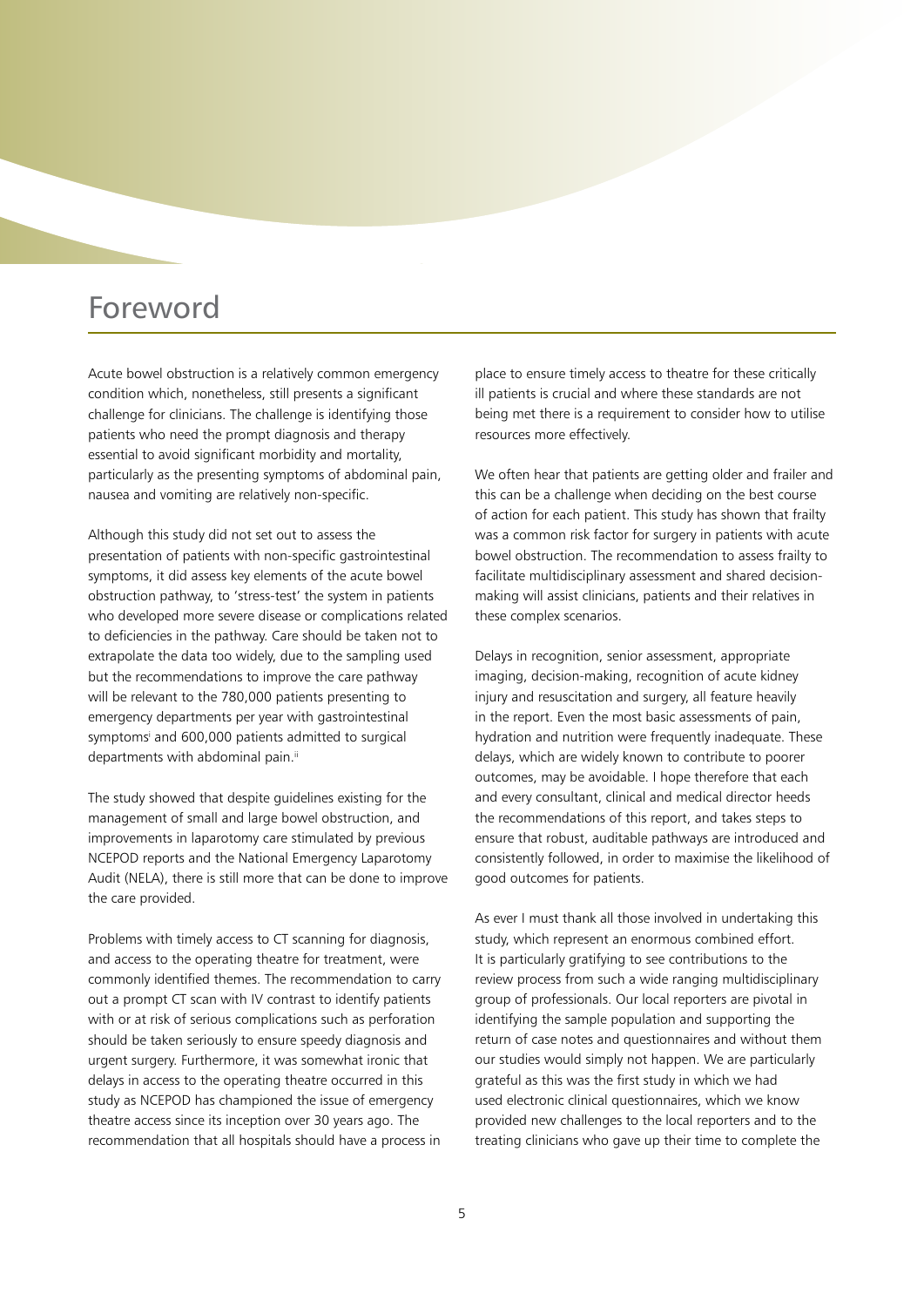#### **FOREWORD**

questionnaire. This process provided the treating clinician with the opportunity to state their retrospective view on the care they provided. This self-reflection is of vital importance in contributing to the dataset, to ascertain whether there were things which could have been done better. Given that the GMC<sup>iii</sup> expect clinicians to co-operate fully in the work of the confidential enquiries, we would encourage medical directors to ensure that clinicians are supported with the ongoing resources to participate in such studies. Furthermore our Steering Group and Trustees all play a valuable role in reviewing the study data and providing guidance to the NCEPOD Clinical Co-ordinators and staff who ultimately compile the report. To all of them I am enormously grateful.

Ian C Martin, Chair

- *i. Accident and Emergency Statistics Parliament UK Number 6964, 21 February 2017 Page 12 https://researchbriefings.files.parliament.uk/documents/SN06964/SN06964.pdf*
- *ii. Association of Surgeons of Great Britain and Ireland and the Royal College of Surgeons of England. Commissioning Guide: Emergency General Surgery (acute abdominal pain) 2014 https://www.rcseng.ac.uk/library-and-publications/rcs-publications/docs/ emergency-general-guide/*
- *iii. GMC Good Medical Practice "23 To help keep patients safe you must: a) contribute to confidential inquiries" https://www.gmc-uk.org/ethical-guidance/ethical-guidance-for-doctors/good-medical-practice/domain-2----safety-and-quality*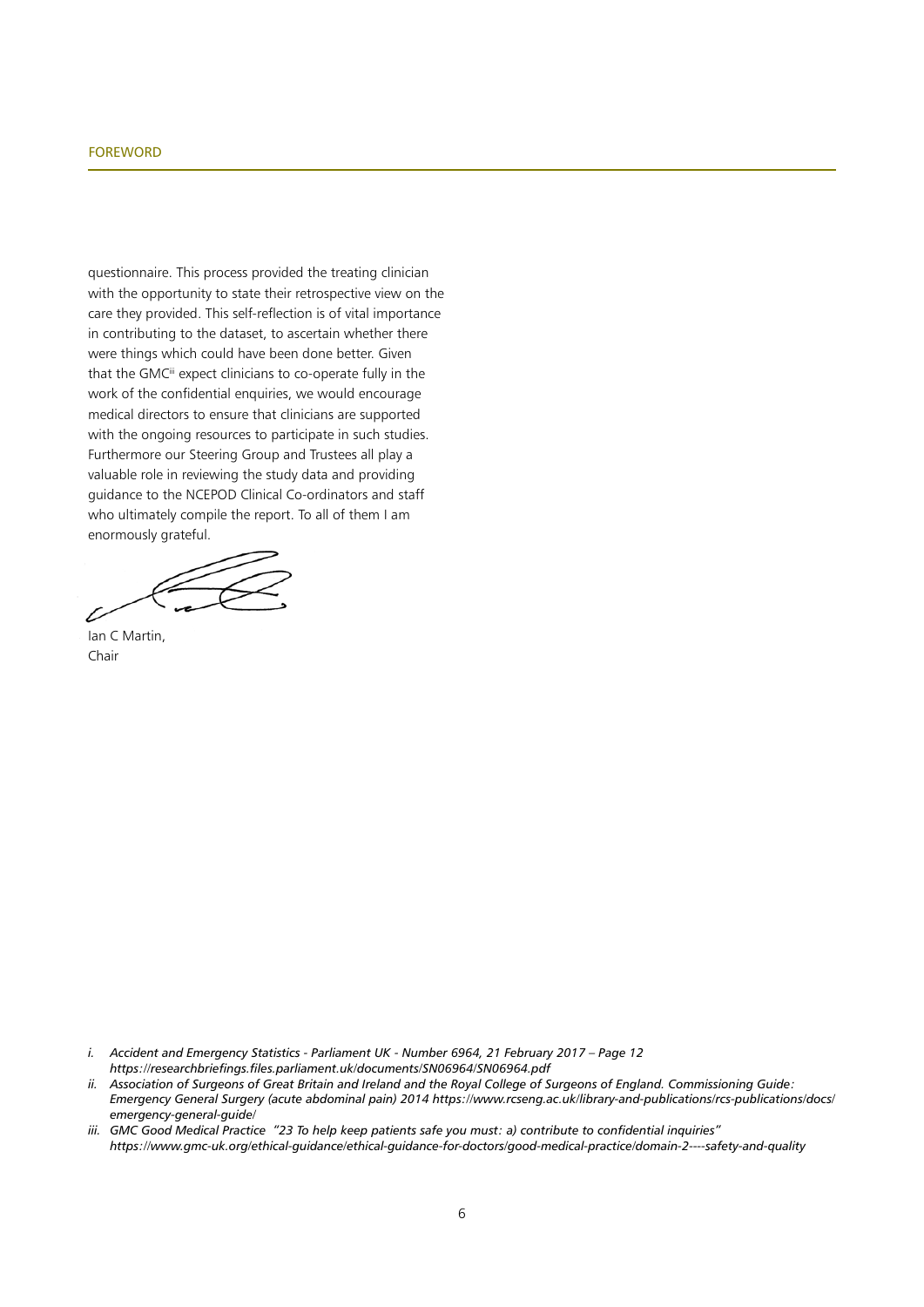# Introduction

Acute bowel obstruction occurs when there is an interruption to the forward flow of intestinal contents, and accounts for 10% of emergency surgical admissions.<sup>1</sup> Intestinal obstruction is associated with life threatening complications such as aspiration pneumonia as well as bowel ischaemia and perforation. Planning optimal therapy can be challenging; surgeons have to make critical decisions with regard to non-operative management versus surgery. Prompt radiological investigations and diagnosis is essential to prevent a delay in surgical intervention, which can significantly affect patient outcome.

Early recognition of impending perforation is essential using clinical and radiological investigations to ensure expedient surgery or other therapeutic intervention. Early abdominal CT with intravenous contrast is recommended to identify closed-loop obstruction, bowel ischaemia and bowel perforation.2-4 Adhesions from previous surgery are currently the leading cause of small bowel obstruction in industrialised countries (70%), followed by malignancy, inflammatory bowel disease, and hernias. Malignancy and volvulus are the commonest causes of large bowel obstruction.<sup>5</sup>

When surgery is required, mortality can exceed 10%, far higher than seen in elective gastrointestinal surgery. The majority of patients requiring surgery can be categorised as

'high-risk' and require consultant delivered care as well as admission to critical care after surgery. Prompt recognition of patient deterioration, sepsis, and perforation is needed. Surgery may be required within a matter of hours for the surgical source control of sepsis, or to prevent impending perforation.6,9

Currently there is no national guideline nor framework for the management of acute bowel obstruction and there is considerable variation in care, with variation in outcomes.2,5,7-9

This NCEPOD study was developed with wide multidisciplinary input and a number of areas for review were identified as those affecting the care and outcome of patients with bowel obstruction. Particular focus was on the early clinical recognition of bowel obstruction and early definitive diagnosis by abdominal CT with intravenous contrast. Data were collected on potential delays in the pathway including the availability of CT imaging, decision-making regarding the timing of surgery and subsequent access to theatres.

This review includes an assessment of service structure at an organisational level and patient care at a clinical level. Recommendations are formed from data provided by clinicians and from the external peer review of a sample of patients.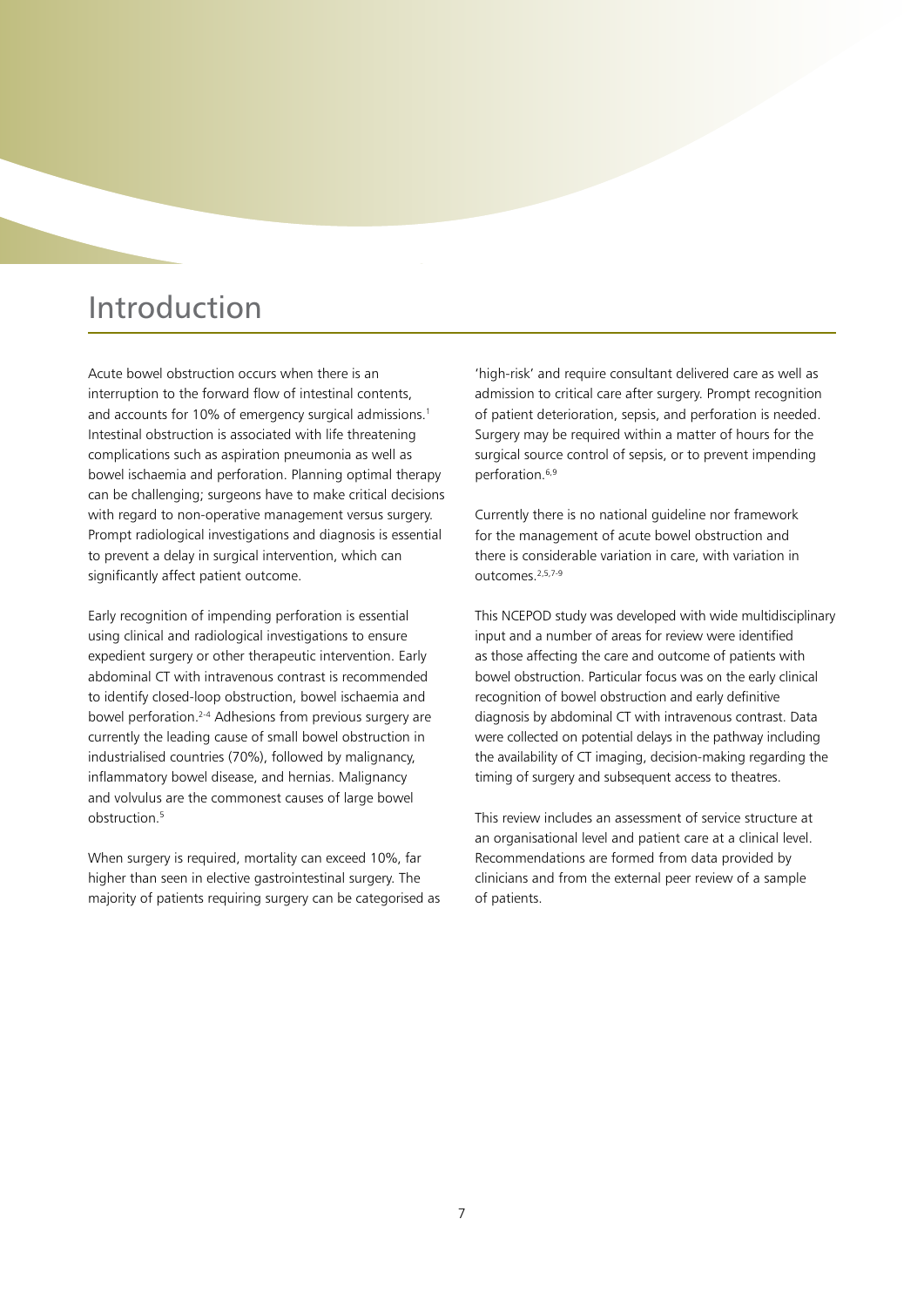# Executive summary

# **Aim**

The aim of this study was to highlight areas where care could be improved in patients who were admitted to hospital and had a diagnosis of acute bowel obstruction.

### **Method**

A retrospective questionnaire review was undertaken in 690 patients and a case note review in 294 patients aged 16 and over who had an acute bowel obstruction either presenting to hospital or during their hospital admission.

# **Key messages**

This study has highlighted significant opportunities to improve the care of patients with acute bowel obstruction. The overarching finding was that there were significant delays in the pathway of care for this group of patients, from requesting imaging, diagnosis, decision-making and availability of an operating theatre.

There were delays in imaging in 57/276 (20.7%) of the cases reviewed and the delays increased if an abdominal X-ray was performed as well as an abdominal CT. Furthermore a delay in imaging led to a delay in diagnosis in 35/57 (61.4%) patients whereas only 14/219 (6.4%) patients had a delay in diagnosis if there was no delay in imaging.

Delays in consultant assessment led to a delay in diagnosis in 13/32 (40.6%) patients. Only 23/147 (15.6%) patients who were seen in a timely manner by a consultant experienced a delay in diagnosis. Following diagnosis 72/368 (19.6%) patients experienced a delay in access to surgery and in 38/72 (52.8%) patients the delay was due to non-availability of theatre and in 34/72 (47.2%) it was due non-availability of an anaesthetist.

In addition to the delays, there was found to be room for improvement in the clinical care of this group of patients. Risk and frailty assessments were variable. Risk assessment is important as patients who had a risk assessment had better escalation of care, however this was inadequate in 98/219 (44.7%) patients. Similarly, only 34/124 (27.4%) patients over 65 years of age had their frailty score assessed on admission to the ward and if patients did have a Rockwood frailty score of 5 or higher this was more likely to result in discussions around mortality, resuscitation status and treatment options.

To prevent malnutrition and acute kidney injury, nutrition and hydration status are fundamental to care in patients with an acute bowel obstruction, these were often not well assessed. Only 163/686 (23.8%) patients had their hydration status recorded, 105/254 (41.3%) patients either had no nutritional status assessment or the assessment was inadequate and only 88/233 (37.8%) patients had a nutrition assessment on discharge.

The areas for improvements in care highlighted in the report, and the recommendations made, have the potential to improve the care of a large proportion of surgical patients. This should lead to measurable improvements in outcomes and enhanced patient care.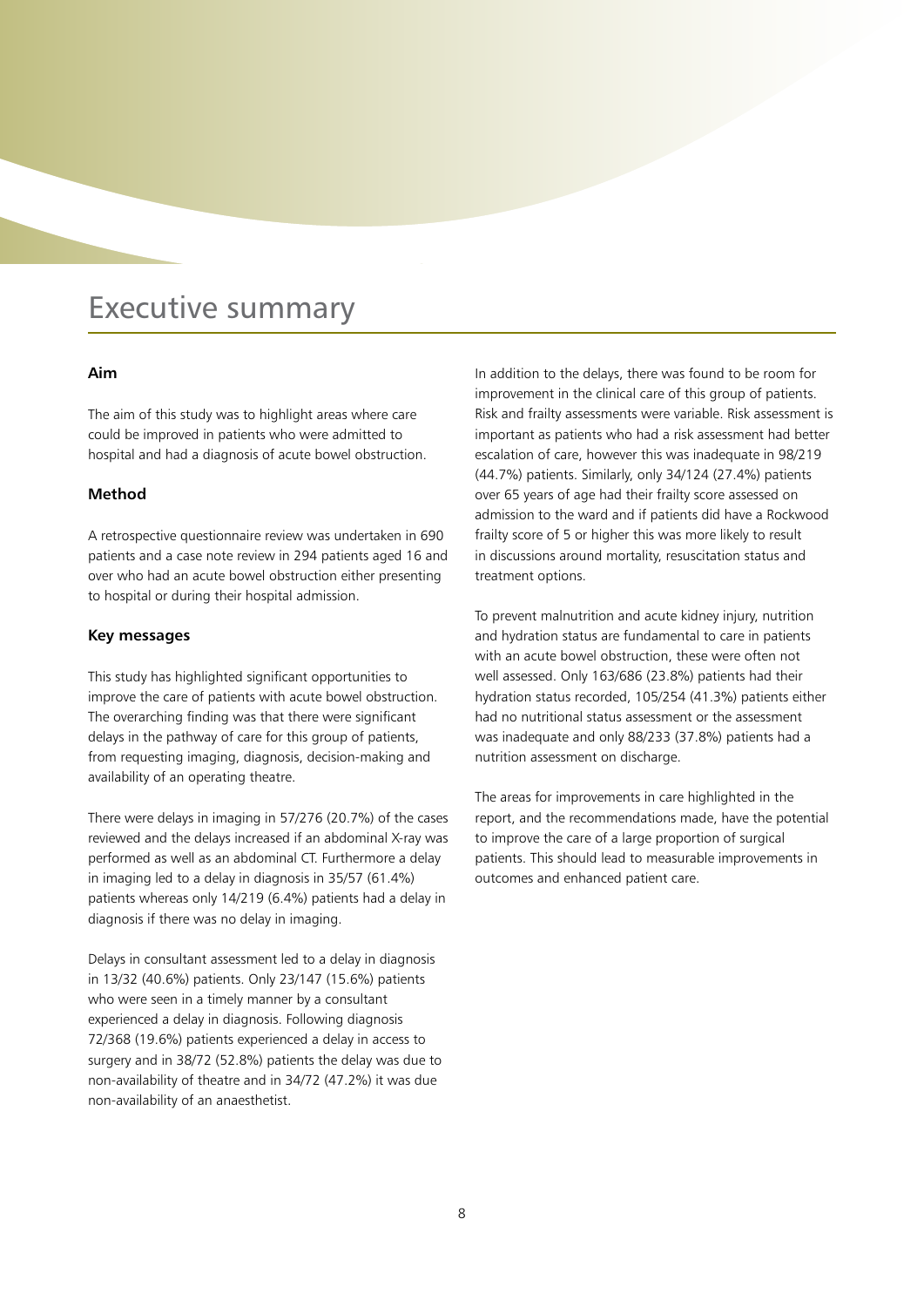# Recommendations

These recommendations have been formed by a consensus exercise including all those listed in the acknowledgements. They highlight a number of areas that are suitable for local audit and quality improvement initiatives to address any areas of care that are below the expected standard. The

result of the audits or quality improvement initiatives should be presented at a quality or governance meeting and action plans shared with the Executive Board.

|                                                                                                                                                       | <b>RECOMMENDATIONS</b>                                                                                                                                                                                                                                                                                                                                                                                                                                                                                                                                                                                       |                                                               |                                                                                                                                                                                                                                                                                                                                                                                                                                                                                                                                                                                                                                                                                                                                                                                                                                                                                                                                                                                                                                                                                                                                                                                                                                                                                                                                                                                                                                                                                                                                                                                                                                                                                                                                                                                                                                                                                                                                                                  |                                                                                                                                                                                                                                                                                                                                                                                                                                                                                                                                                                                                                                                                                   |  |  |
|-------------------------------------------------------------------------------------------------------------------------------------------------------|--------------------------------------------------------------------------------------------------------------------------------------------------------------------------------------------------------------------------------------------------------------------------------------------------------------------------------------------------------------------------------------------------------------------------------------------------------------------------------------------------------------------------------------------------------------------------------------------------------------|---------------------------------------------------------------|------------------------------------------------------------------------------------------------------------------------------------------------------------------------------------------------------------------------------------------------------------------------------------------------------------------------------------------------------------------------------------------------------------------------------------------------------------------------------------------------------------------------------------------------------------------------------------------------------------------------------------------------------------------------------------------------------------------------------------------------------------------------------------------------------------------------------------------------------------------------------------------------------------------------------------------------------------------------------------------------------------------------------------------------------------------------------------------------------------------------------------------------------------------------------------------------------------------------------------------------------------------------------------------------------------------------------------------------------------------------------------------------------------------------------------------------------------------------------------------------------------------------------------------------------------------------------------------------------------------------------------------------------------------------------------------------------------------------------------------------------------------------------------------------------------------------------------------------------------------------------------------------------------------------------------------------------------------|-----------------------------------------------------------------------------------------------------------------------------------------------------------------------------------------------------------------------------------------------------------------------------------------------------------------------------------------------------------------------------------------------------------------------------------------------------------------------------------------------------------------------------------------------------------------------------------------------------------------------------------------------------------------------------------|--|--|
| Suggested groups to undertake the recommendation<br>are shown in brackets after each one, as a guide only.<br>NB. The term clinicians includes nurses |                                                                                                                                                                                                                                                                                                                                                                                                                                                                                                                                                                                                              | $#$ is the number of the supporting key data in<br>the report | Associated guidelines and<br>other related evidence                                                                                                                                                                                                                                                                                                                                                                                                                                                                                                                                                                                                                                                                                                                                                                                                                                                                                                                                                                                                                                                                                                                                                                                                                                                                                                                                                                                                                                                                                                                                                                                                                                                                                                                                                                                                                                                                                                              |                                                                                                                                                                                                                                                                                                                                                                                                                                                                                                                                                                                                                                                                                   |  |  |
|                                                                                                                                                       | $\mathbf{1}$<br>Undertake a CT scan with intravenous<br>contrast promptly, as the definitive method<br>of imaging* for patients presenting with<br>suspected acute bowel obstruction. Prompt<br>radiological diagnosis will help ensure<br>admission to the correct specialty, so the<br>time to CT reporting should be audited<br>locally.<br>*unless the use of IV contrast is deemed inappropriate<br>by a senior clinician, in which case CT without contrast<br>should be performed - in line with NICE CG169<br>(Emergency Medicine, Admitting Clinicians,<br>Radiologists, Quality Improvement Leads) |                                                               | CHAPTER 5 - PAGE 33<br>#23 There were delays in imaging in 57/276 (20.7%)<br>of the cases reviewed<br><b>CHAPTER 5 - PAGE 28</b><br>#24 Radiological imaging was most often reported by<br>a consultant: X-ray for 216/293 (73.7%) patients;<br>CT with IV contrast for 403/436 (92.4%) patients and<br>CT without contrast for 33/38 (86.8%) patients<br><b>CHAPTER 5 - PAGE 29</b><br>#25 CT with IV contrast was sufficient to diagnose<br>acute bowel obstruction in 427/479 (89.1%) patients<br>whereas abdominal X-ray was sufficient to diagnose<br>acute bowel obstruction in 132/411 (32.1%)<br>#26 CT with IV contrast affected subsequent decision-<br>making in the management of acute bowel obstruction<br>in 456/484 (94.2%) patients and abdominal X-ray in<br>266/411 (64.7%) patients<br>CHAPTER 5 - PAGE 31<br>#27 35/57 (61.4%) patients with delayed imaging also<br>experienced a delay in diagnosis whereas only 14/219<br>(6.4%) patients had a delay in diagnosis if there was no<br>delay in imaging<br><b>CHAPTER 5 - PAGE 33</b><br>#21 34/434 (7.8%) patients who had an abdominal<br>X-ray and 9/491 (1.8%) patients who had a CT with IV<br>contrast had a delay in the reporting on the image<br>#22 43/491 (8.8%) patients who underwent a CT with<br>IV contrast and 6/421 (1.4%) patients who underwent<br>an abdominal X-ray experienced a delay due to access<br>to radiology<br>#28 In 23/29 (79.3%) cases reviewed where the patient<br>was considered to have had unnecessary imaging and<br>28/57 (49.1%) where there was an unnecessary delay,<br>the patient had undergone both an abdominal X-ray<br>and a CT scan<br>CHAPTER 11 - PAGE 58<br>#69 In 31/168 (18.5%) hospitals there was a CT scanner<br>in the emergency department<br>CHAPTER 11 - PAGE 60<br>#71 There was a maximum time reporting of CT of less<br>than 1 hour in 43/74 (58.1%) hospitals (in hours) and<br>48/94 (51.1%) hospitals out-of-hours | <b>NELA</b><br>https://www.nela.org.uk/<br>reports<br>ACPGBI - NASBO<br>https://www.acpgbi.org.uk/<br>content/uploads/2017/12/<br>NASBO-REPORT-2017.pdf<br>ACPGBI - LBO pathway<br>https://www.acpgbi.org.uk/<br>content/uploads/2016/12/<br>Large-Bowel-Obstruction-<br>pathway-2017.pdf<br>RCSEng & AAGBI<br>https://www.rcseng.ac.uk/<br>library-and-publications/<br>rcs-publications/docs/<br>emergency-general-guide/<br>NICE CG169<br>https://www.nice.org.uk/<br>quidance/cq169/chapter/1-<br>Recommendations#assess<br>ing-risk-of-acute-kidney-<br>injury<br>NICE CG131<br>https://www.nice.org.uk/<br>guidance/cg131/ipf/chapter/<br>acute-large-bowel-<br>obstruction |  |  |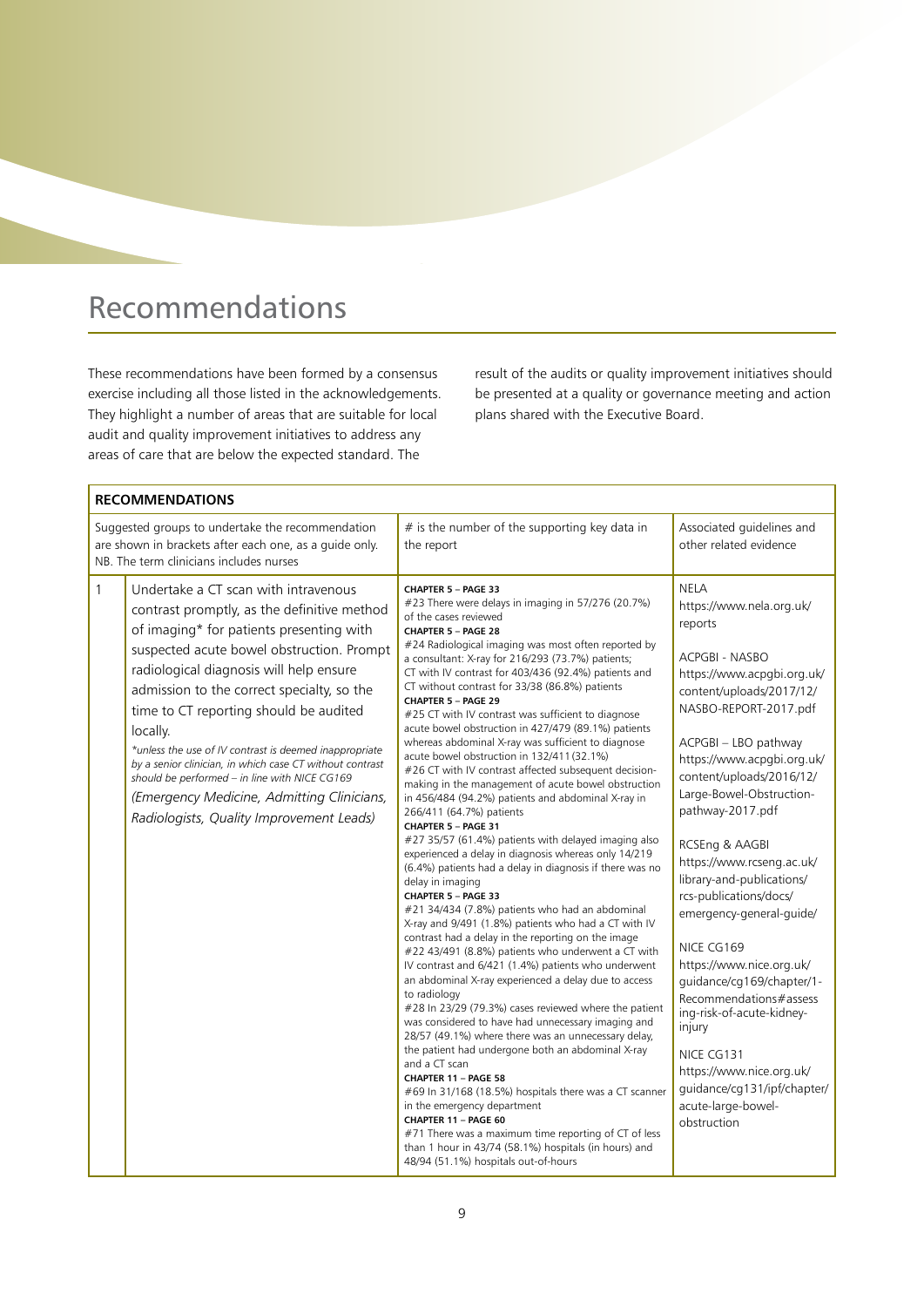| $\overline{2}$ | Undertake a consultant review in all<br>patients diagnosed with acute bowel<br>obstruction as soon as clinically indicated<br>and at the latest within 14 hours of<br>admission to hospital. Discussion with a<br>consultant should occur within an hour for<br>high-risk patients*<br>*As recommended by the RCP London and NHS<br>England ('High risk' is defined as where the risk of<br>mortality is greater than 10%, or where a patient is<br>unstable and not responding to treatment as expected)<br>(Consultant Surgeons) | <b>CHAPTER 4 - PAGE 22</b><br>$#12$ 41/258 (15.9%) patients experienced a delay in<br>consultant review<br><b>CHAPTER 5 - PAGE 33</b><br>#29 13/32 (40.6%) patients who had a delay in<br>consultant assessment had a delay in diagnosis. In<br>patients who were seen in a timely manner by a<br>consultant only 23/147 (15.6%) experienced a delay in<br>diagnosis                                                                                                                                                                                                                                                                                                                                                                                                                                                                                                                                                                                                                                                                                                                                                                                                     | RCP Acute care toolkit 12<br>https://www.rcplondon.<br>ac.uk/guidelines-policy/<br>acute-care-toolkit-12-<br>acute-kidney-injury-and-<br>intravenous-fluid-therapy<br>RCP Acute care toolkit 4<br>https://www.rcplondon.<br>ac.uk/guidelines-policy/<br>acute-care-toolkit-4-<br>delivering-12-hour-7-day-<br>consultant-presence-acute-<br>medical-unit<br>NHS England NHS Services,<br>Seven Days a Week Forum.<br>Standard 2<br>https://www.england.<br>nhs.uk/wp-content/<br>uploads/2013/12/forum-<br>summary-report.pdf |
|----------------|------------------------------------------------------------------------------------------------------------------------------------------------------------------------------------------------------------------------------------------------------------------------------------------------------------------------------------------------------------------------------------------------------------------------------------------------------------------------------------------------------------------------------------|--------------------------------------------------------------------------------------------------------------------------------------------------------------------------------------------------------------------------------------------------------------------------------------------------------------------------------------------------------------------------------------------------------------------------------------------------------------------------------------------------------------------------------------------------------------------------------------------------------------------------------------------------------------------------------------------------------------------------------------------------------------------------------------------------------------------------------------------------------------------------------------------------------------------------------------------------------------------------------------------------------------------------------------------------------------------------------------------------------------------------------------------------------------------------|-------------------------------------------------------------------------------------------------------------------------------------------------------------------------------------------------------------------------------------------------------------------------------------------------------------------------------------------------------------------------------------------------------------------------------------------------------------------------------------------------------------------------------|
| 3              | Admit patients with symptoms of acute<br>bowel obstruction as necessary, but<br>patients who have a definitive diagnosis<br>of acute bowel obstruction should be<br>admitted under the care of a surgical team.<br>(Clinicians, Clinical Directors)                                                                                                                                                                                                                                                                                | <b>CHAPTER 4 - PAGE 22</b><br>#11 Admission to an inappropriate ward was most<br>commonly due to admission to a medical rather than<br>surgical ward (22/24; 91.7%), which was also the<br>reason for a delay to the patient being assessed by the<br>surgical team in 31/52 (59.6%) patients<br>CHAPTER 4 - PAGE 24<br>#31 14/26 (53.8%) patients who experienced a delay<br>in surgical assessment also had a delay in diagnosis<br>compared with 24/170 (14.1%) when surgical<br>assessment was not delayed<br>CHAPTER 4 - PAGE 35<br>#30 Delays in obtaining a CT scan with IV contrast were<br>more likely if patients were admitted under the medical<br>team (18/74; 24.3%) compared with admission under<br>surgery (33/351; 9.4%)<br>#33 Clinicians reported a delay in diagnosis that was<br>outside of their control in 22/118 (18.6%) patients<br>where the patient was admitted under medical teams<br>compared with 20/454 (4.4%) of those under surgical<br>teams<br>#34 A delay in making the decision about the best<br>treatment for the patient occurred in 11/125 (8.8%)<br>admissions under medical teams and 14/483 (2.9%)<br>under surgical teams |                                                                                                                                                                                                                                                                                                                                                                                                                                                                                                                               |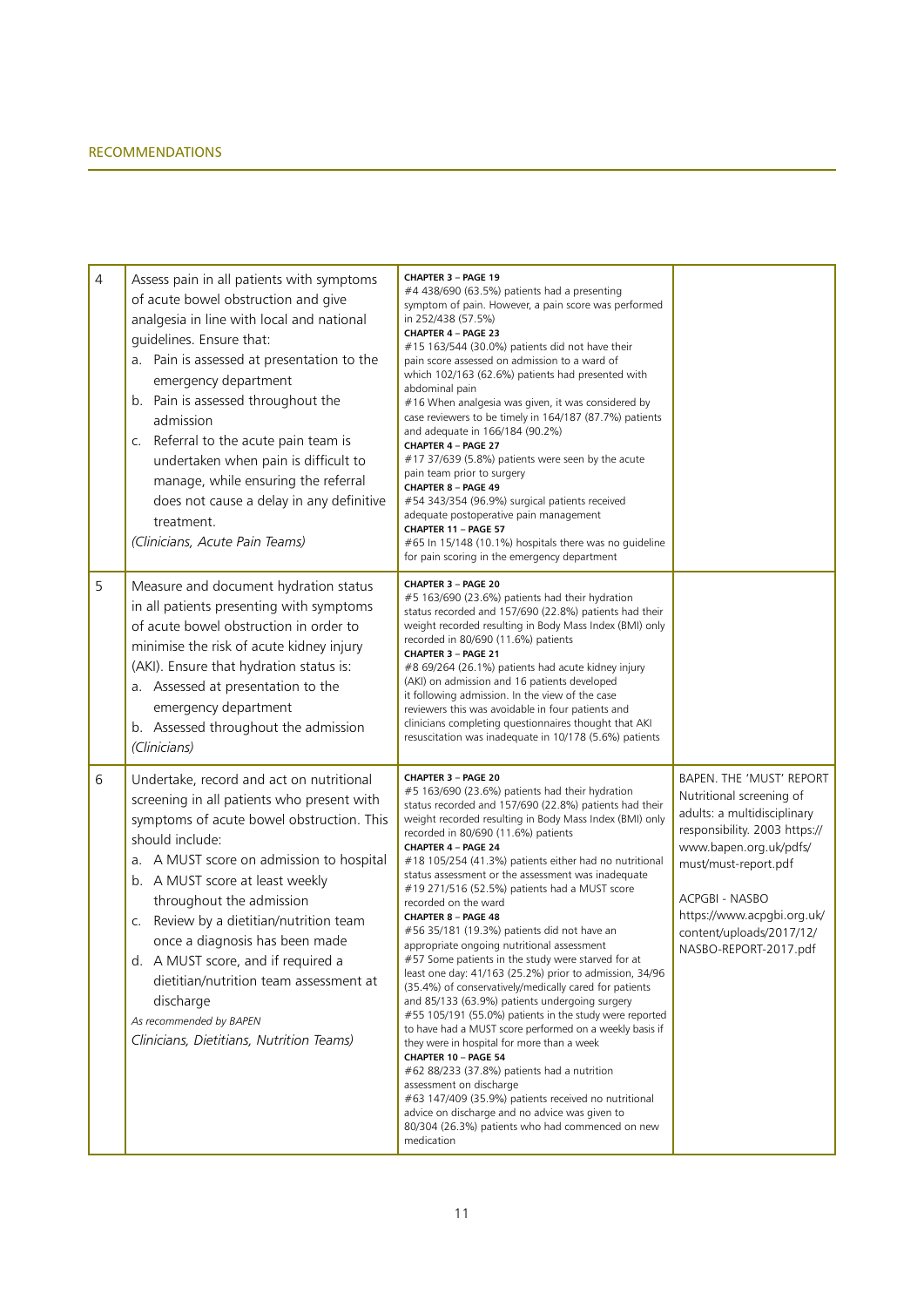| 7 | Ensure patients with a high frailty score<br>(eg. Rockwood 5 or more) receive:<br>a. A multidisciplinary team discussion for<br>shared decision-making, including care<br>of the elderly<br>b. A risk assessment, with input from<br>critical care relevant to the patient's<br>needs<br>c. A treatment escalation plan<br>d. Their resuscitation status recorded<br>(Clinicians including Care of the Elderly)                                                                              | CHAPTER 2 - PAGE 17<br>#3 195/549 (35.5%) patients had a frailty score of 5 or<br>more, of whom 187/195 (95.9%) patients were aged 60<br>years or older<br>CHAPTER 4 - PAGE 26<br>#14 Only 34/124 (27.4%) patients over 65 years of age<br>had their frailty score assessed on admission to the ward<br>CHAPTER 6 - PAGE 38<br>#38 Care of the elderly input was sought in 61/498<br>(12.2%) patients in the view of the clinicians completing<br>questionnaires. Of the patients who had no care of the<br>elderly input, 343/437 (78.5%) were over the age of 65<br>#40 21/204 (10.3%) patients who did not have a<br>critical care opinion should have; 4/21 (19.0%) of<br>these patients died and 18/21 (85.7%) patients had an<br>operation.<br>CHAPTER 6 - PAGE 39<br>#42 Critical care input influenced care in 36/61 (59.0%)<br>patients. Of those patients who had surgery 99/390<br>(25.4%) required critical care post operatively<br>#43 579/603 (96.0%) patients had their treatment plan<br>discussed with them and in 394/497 (79.3%) it was<br>discussed with the their family<br>#44 If the patient had a Rockwood frailty score of 5<br>or more, their treatment plan was discussed with them<br>169/186 (90.9%) cases reviewed and with their family in<br>168/190 (88.4%)<br>#45 101/279 (36.2%) patients had their resuscitation<br>status documented<br><b>CHAPTER 7 - PAGE 42</b><br>#48 30/109 (27.5%) patients did not have all possible<br>alternative treatment options discussed with them<br>CHAPTER 10 - PAGE 54<br>#61 84/223 (37.7%) patients noted to be frail<br>(Rockwood score 5-9) on admission, died during the<br>admission compared to 10/333 (3.0%) who had a<br>Rockwood score of 1-4 when they were admitted to<br>hospital | The Rockwood Frailty Score:<br>Rockwood K Song X,<br>MacKnight C et al. 2005. A<br>global clinical measure of<br>fitness and frailty in elderly<br>people. CMAJ. 173:489-<br>495<br>https://www.dal.ca/sites/<br>gmr/our-tools/clinical-frailty-<br>scale.html |
|---|----------------------------------------------------------------------------------------------------------------------------------------------------------------------------------------------------------------------------------------------------------------------------------------------------------------------------------------------------------------------------------------------------------------------------------------------------------------------------------------------|------------------------------------------------------------------------------------------------------------------------------------------------------------------------------------------------------------------------------------------------------------------------------------------------------------------------------------------------------------------------------------------------------------------------------------------------------------------------------------------------------------------------------------------------------------------------------------------------------------------------------------------------------------------------------------------------------------------------------------------------------------------------------------------------------------------------------------------------------------------------------------------------------------------------------------------------------------------------------------------------------------------------------------------------------------------------------------------------------------------------------------------------------------------------------------------------------------------------------------------------------------------------------------------------------------------------------------------------------------------------------------------------------------------------------------------------------------------------------------------------------------------------------------------------------------------------------------------------------------------------------------------------------------------------------------------------------------------------------------------------------------------------|----------------------------------------------------------------------------------------------------------------------------------------------------------------------------------------------------------------------------------------------------------------|
| 8 | Ensure local policies are in place for the<br>escalation of patients requiring surgery<br>for acute bowel obstruction to enable<br>rapid access to the operating theatre.*<br>This should be regularly audited to ensure<br>adequate emergency capacity planning.<br>*e.g. The NCEPOD Classification of Intervention can<br>be used to ensure that patients are treated within a<br>clinically acceptable timeframe<br>(Medical Directors, Clinical Directors,<br>Quality Improvement Leads) | CHAPTER 7 - PAGE 45<br>#49 183/273 (67.0%) patients had their operation<br>within 6 hours of the decision to operate. Of the 29<br>patients where case reviewers found that the timing of<br>surgery was inappropriate, they were of the opinion that<br>the inappropriate delay affected the outcome of eight<br>patients<br>CHAPTER 7 - PAGE 44<br>#50 72/368 (19.6%) patients experienced a delay in<br>access to surgery and in 38/72 (52.8%) patients the<br>delay was due to non-availability of theatre, in 34/72<br>(47.2%) it was due non-availability of an anaesthetist<br>and in 15/72 (20.8%) the patient required further<br>treatment<br>CHAPTER 11 - PAGE 63<br>#73 136/170 (80.0%) hospitals had at least one<br>dedicated emergency (CEPOD) theatre<br>#74 120/166 (72.3%) hospitals reported that there was<br>priority grading for emergency surgery and in 79/164<br>(48.2%) hospitals there was a theatre co-ordinator to<br>facilitate this                                                                                                                                                                                                                                                                                                                                                                                                                                                                                                                                                                                                                                                                                                                                                                                                     | NCEPOD Classification of<br>Intervention<br>www.ncepod.org.uk/<br>classification                                                                                                                                                                               |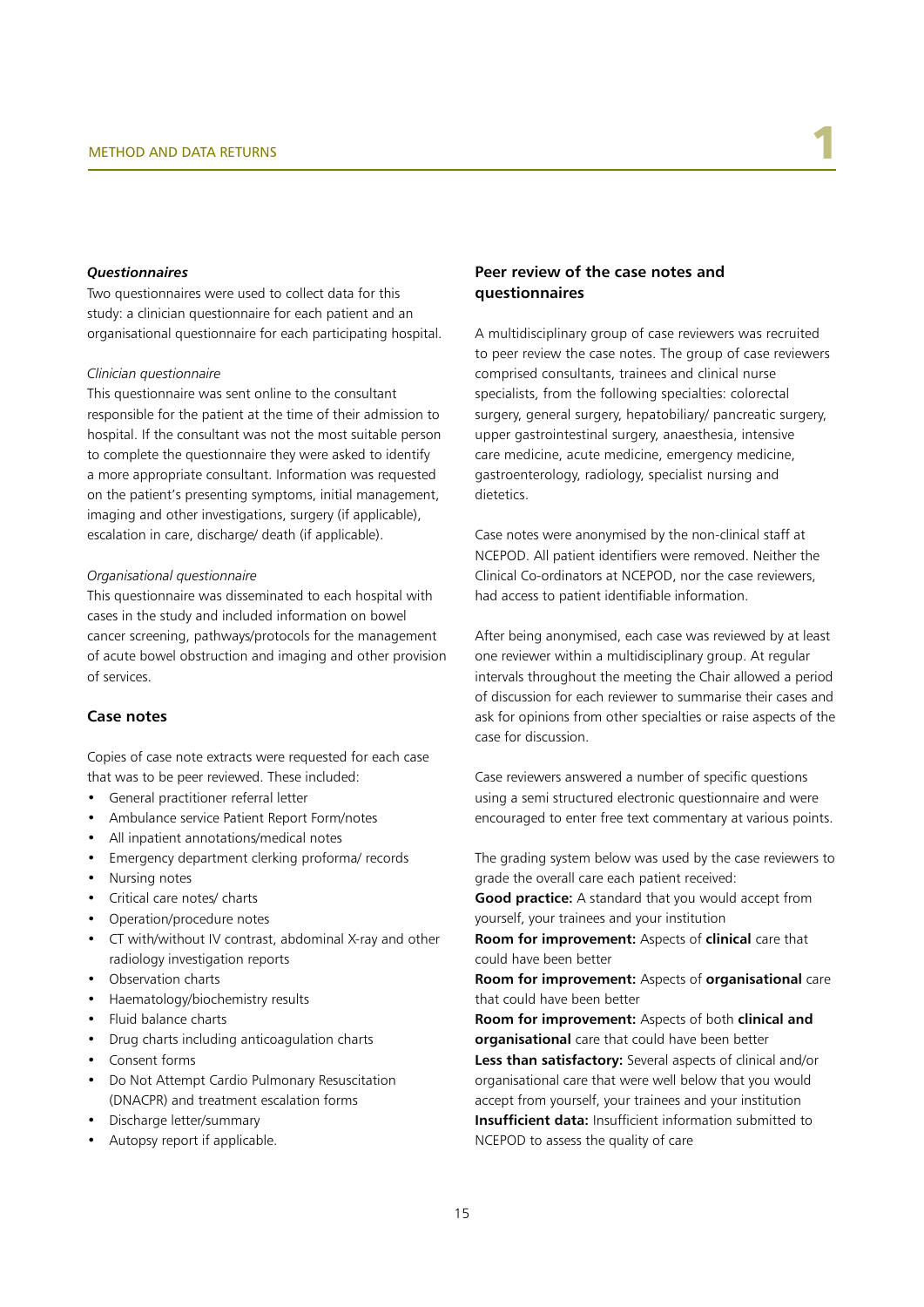#### **Information governance**

All data received and handled by NCEPOD comply with all relevant national requirements, including the General Data Protection Regulation 2016 (Z5442652), Section 251 of the NHS Act 2006 (PIAG 4-08(b)/2003, App No 007), PBPP (1718-0328) and the Code of Practice on Confidential Information.

Each patient was given a unique NCEPOD number. The data from all paper questionnaires received were electronically scanned into a pre-set database. All electronic questionnaires were submitted through a dedicated online application. Prior to any analysis taking place, the data were cleaned to ensure that there were no duplicate records and that erroneous data had not been entered during scanning. Any fields that contained data that could not be validated were removed.

# **Data analysis**

Following cleaning of the quantitative data, descriptive data summaries were produced.

Qualitative data collected from the case reviewers' opinions and free text answers in the clinician questionnaires were coded, where applicable, according to content to allow quantitative analysis. The data were reviewed by NCEPOD Clinical Co-ordinators, a Clinical Researcher and Researcher to identify the nature and frequency of recurring themes.

Case studies have been used throughout this report to illustrate particular themes.

The findings of the report were reviewed by the Study Advisory Group, Case Reviewers, NCEPOD Steering Group including Clinical Co-ordinators, Trustees and Lay Representatives prior to publication.

#### **Data returns**

A total of 177/242 (73.1%) organisational questionnaires were received. There were 3,695 patients identified who fulfilled the study criteria of which 1,161 were sampled for clinical questionnaire completion (maximum of ten per hospital) and 349 were sampled for case note review (two per hospital). A return of 690 clinical questionnaires (59.4%) was made and 294 sets of case notes (84.2%) (Figure 1.1).



**Figure 1.1 Data returns**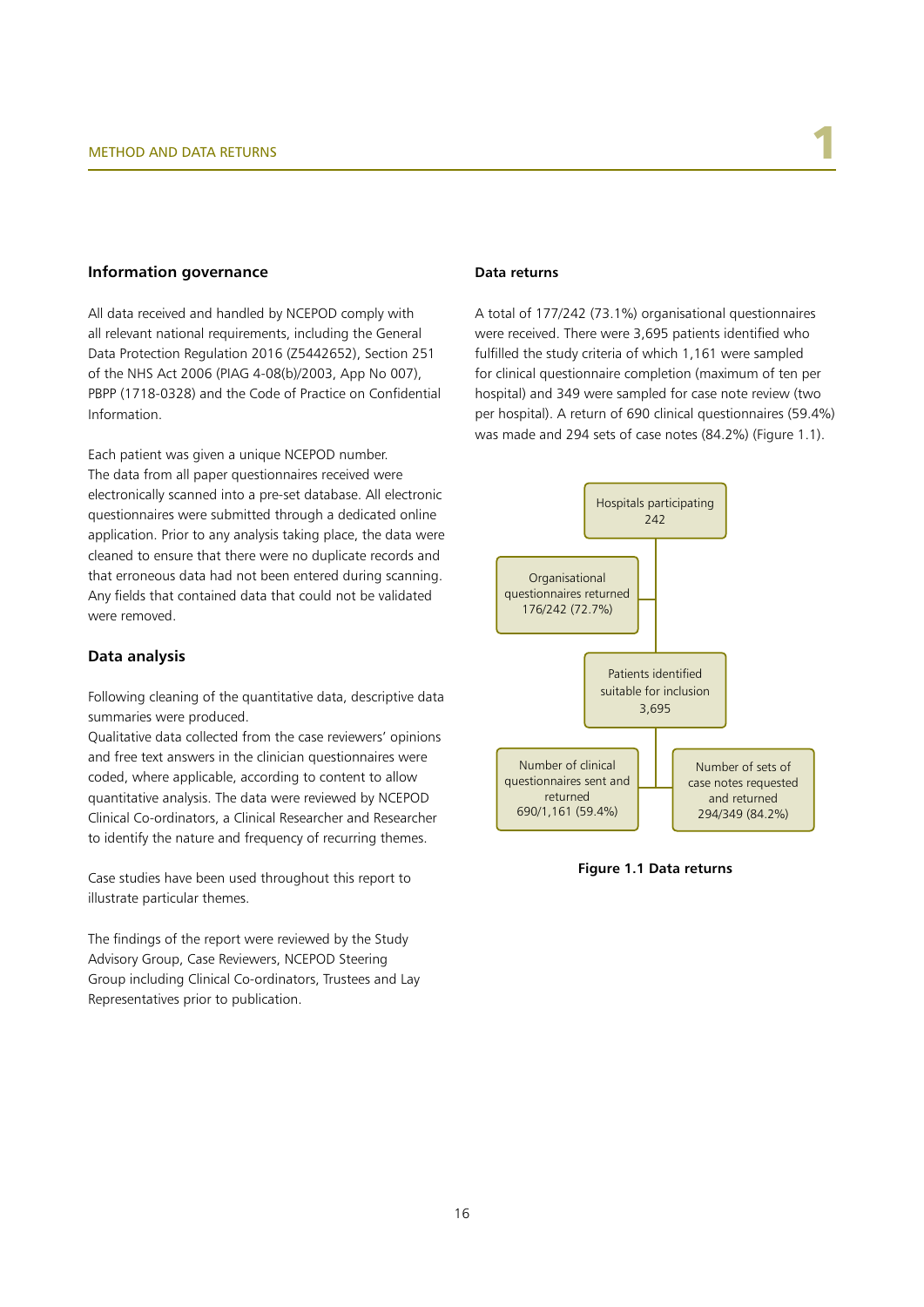# Demographics

Of the included study population with an acute bowel obstruction, 476/668 (71.3%) presented with small bowel obstruction and 158/668 (23.7%) with large bowel obstruction. A further 34/668 (5.1%) patients presented with both small and large bowel obstruction. The site of the obstruction was not identified for 22 patients.

The sampled study population was skewed towards the older age group with a median of 59.4 years (range 19-99 years) and Figure 2.1 shows the age and the site of the obstruction in the study population.

As 519/690 (75.2%) of the study population were over 60 years of age, their frailty before the onset of the bowel obstruction was estimated from the data available. Figure 2.2, overleaf, shows that in the Rockwood scores<sup>10</sup> of the study population as a whole there were 195/549 (35.5%) patients who had a frailty score of 5 or more, of whom 187/195 (95.9%) patients were aged 60 years or older.



**Figure 2.1 Patient age and site of bowel obstruction (n=668)** *Clinical questionnaire data*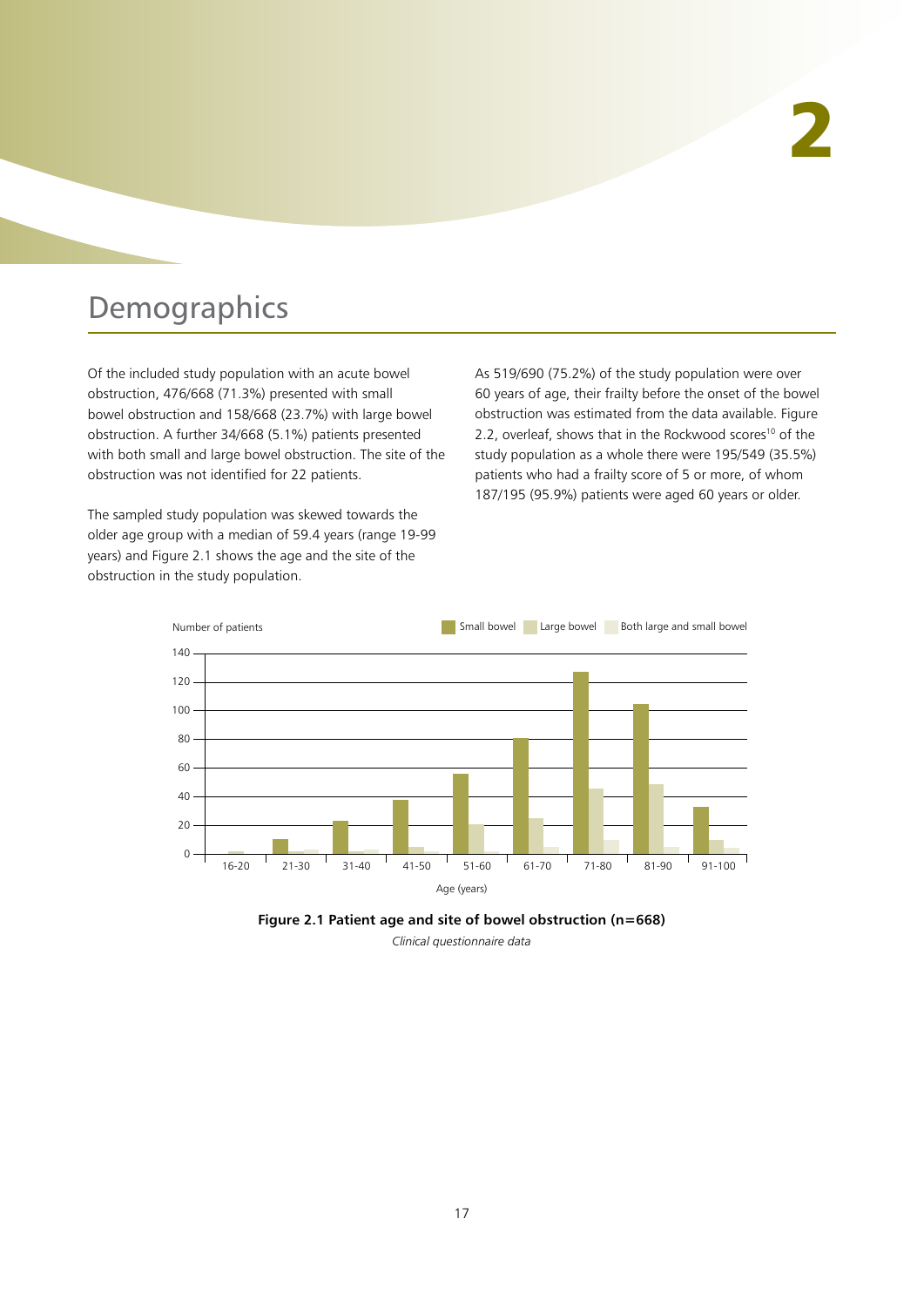

Rockwood Frailty Score

#### **Figure 2.2 Functional status on admission (n=549)**

*Clinical questionnaire data*

It was not possible from the available datasets to ascertain how many of the patients with large bowel obstruction had been screened for colonic cancer. However, it was reported in a third of the cases reviewed (70/210; 33.3%) that the patient had seen their GP for symptoms of large bowel obstruction prior to admission.

# **Key Findings**

- 1. 476/668 (71.3%) patients in the study presented with small bowel obstruction and 158/668 (23.7%) with large bowel obstruction. A further 34/668 (5.1%) patients presented with both small and large bowel obstruction
- 2. 519/690 (75.2%) of the study population were over 60 years of age
- 3. 195/549 (35.5%) patients had a frailty score of 5 or more, of whom 187/195 (95.9%) patients were aged 60 years or older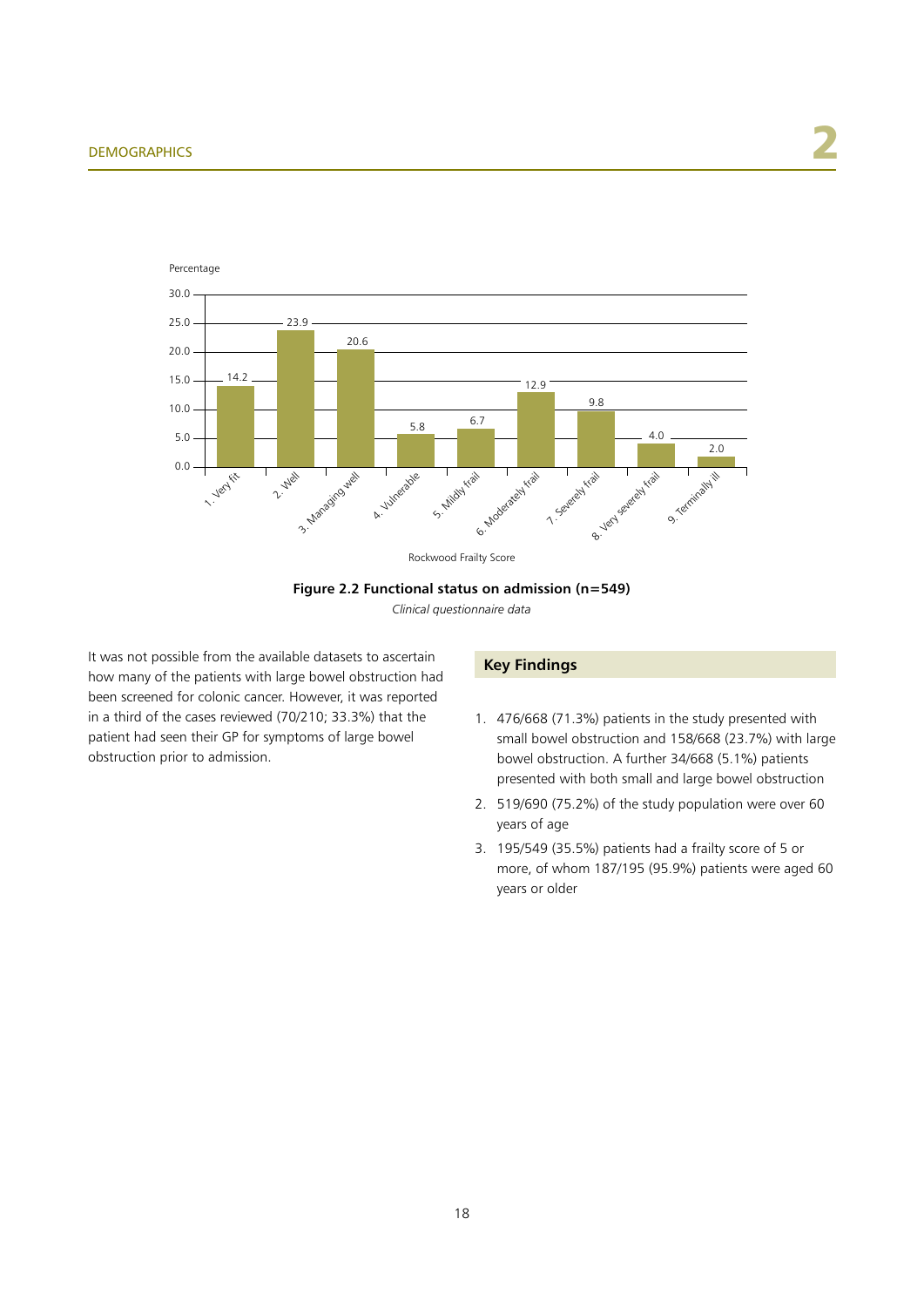# Presentation to hospital and initial assessment

# **Presentation**

The majority of patients presented via the emergency department (556/677; 82.1%). Of these patients 329/556 (59.2%) presented outside normal working hours. The most common presenting symptom was abdominal pain (438/690; 63.5%), but in 61/690 (8.8%) the presentation was with non-gastrointestinal related symptoms (Table 3.1).

### **Table 3.1 Presenting symptoms**

|                                                | Number of<br>patients | $\frac{0}{0}$ |
|------------------------------------------------|-----------------------|---------------|
| Abdominal pain                                 | 438                   | 63.5          |
| Nausea/vomiting                                | 302                   | 43.8          |
| Abdominal distension                           | 94                    | 13.6          |
| Constipation                                   | 47                    | 6.8           |
| Diarrhoea                                      | 25                    | 3.6           |
| Hernia                                         | 13                    | 1.9           |
| Other non-gastrointestinal related<br>symptoms | 61                    | 8.8           |

*Answers may be multiple; n=690 Clinical questionnaire data*

# **Initial assessment**

The majority of patients had their initial assessment performed in emergency department (514/657; 78.2%). The grade of the staff member performing the initial assessment is shown in Table 3.2, where it can be seen that 245/572 (42.8%) patients were initially assessed by more senior doctors (ST3 or above), 276/572 (48.3%) were seen by junior doctors and 51/572 (8.9%) by nursing staff. Overall 292/572 (51.0%) of the initial assessments were performed by junior team members.

# **Table 3.2 Grade of clinician carrying out the initial assessment**

|                                                                 | Number of<br>patients | $\%$ |
|-----------------------------------------------------------------|-----------------------|------|
| Foundation grade (HO/FY1 or<br>SHO/FY2 or equivalent)           | 143                   | 25.0 |
| Junior specialist trainee (ST1<br>and ST2 or CT equivalent)     | 133                   | 23.3 |
| Senior specialist trainee (ST3+<br>or equivalent)               | 110                   | 19.2 |
| Staff grade/Associate specialist                                | 66                    | 11.5 |
| Consultant                                                      | 59                    | 10.3 |
| Specialist nurse (nurse consultant/<br>nurse practitioner etc.) | 19                    | 3.3  |
| Senior staff nurse                                              | 16                    | 2.8  |
| Staff nurse                                                     | 16                    | 2.8  |
| Trainee with core clinical training<br>(CCT)                    | 1 <sub>0</sub>        | 1.7  |
| <b>Subtotal</b>                                                 | 572                   |      |
| Unknown                                                         | 118                   |      |
| <b>Total</b>                                                    | 690                   |      |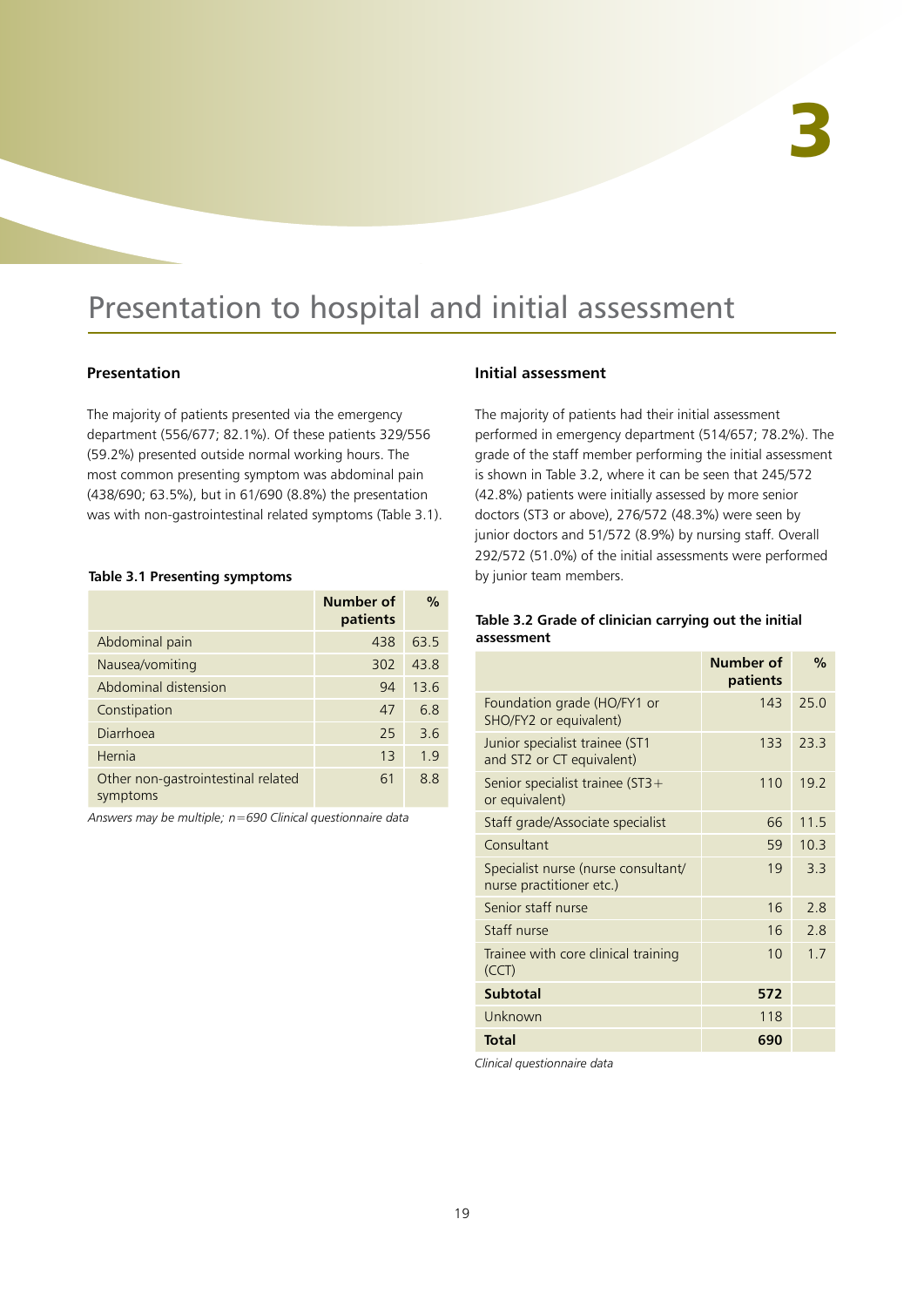### **Clinical questionnaire data**

Table 3.3 shows that a pain score was performed in 290/690 (42.0%) patients despite pain being the commonest presenting symptom. In those patients where pain was noted as a presenting symptom, a pain score was performed in 252/438 (57.5%). In the context of bowel dysfunction, hydration and nutrition are important considerations but hydration status was only assessed in 163/690 (23.6%) patients and weight recorded in 157/690 (22.8%) patients resulting in Body Mass Index (BMI) only recorded in 80/690 (11.6%) patients.

#### **Table 3.3 Observations recorded at initial assessment**

|                           | Number of<br>patients | $\frac{0}{0}$ |
|---------------------------|-----------------------|---------------|
| Pulse                     | 644                   | 93.3          |
| <b>Blood pressure</b>     | 652                   | 94.5          |
| Respiratory rate          | 636                   | 92.2          |
| Temperature               | 639                   | 92.6          |
| Oxygen saturation         | 629                   | 91.2          |
| <b>Glasgow Coma Score</b> | 362                   | 52.5          |
| Pain score                | 290                   | 42.0          |
| <b>Hydration status</b>   | 163                   | 23.6          |
| Weight                    | 157                   | 22.8          |
| <b>Body Mass Index</b>    | 80                    | 11.6          |
| Other                     | 51                    | 7.4           |

*Answers maybe multiple; n=690 Clinical questionnaire data*

The non-imaging investigations performed at initial assessment are shown in Table 3.4.

### **Table 3.4 Non-imaging investigations undertaken at the initial assessment**

|                       | Number of<br>patients | $\frac{0}{0}$ |
|-----------------------|-----------------------|---------------|
| Arterial blood gas    | 156                   | $-24.6$       |
| Lactate               | 321                   | 50.7          |
| C-reactive protein    | 411                   | 64.9          |
| Full blood count      | 475                   | 175.0         |
| Urea and electrolytes | 466                   | 73.6          |
| ∩ther                 | 92                    | 145           |

*Answers maybe multiple; n=633 Clinical questionnaire data*

In the opinion of the case reviewers, 253/282 (89.7%) patients had a satisfactory initial assessment undertaken in terms of the investigations performed, but in 44/283 (15.5%) cases reviewed there was a delay in concluding that bowel obstruction was present.

Following the initial assessment, 116/618 (18.8%) patients had an escalation of care. In 76/116 (65.5%) patients this was determined by using an early warning score, in 40/116 (34.5%) no early warning score was noted. The location to which the patients' care was escalated is shown in Table 3.5.

#### **Table 3.5 Location to which patients' care was escalated during initial assessment**

|                          | Number of<br>patients | $\frac{0}{0}$ |
|--------------------------|-----------------------|---------------|
| Surgical ward            | 39                    | 35.8          |
| Surgical assessment unit | 37                    | 33.9          |
| Medical assessment unit  | 16                    | 14.7          |
| Level 3 care             | 7                     | 6.4           |
| Medical ward             | 7                     | 6.4           |
| Level 2 care             | 3                     | 2.8           |
| <b>Subtotal</b>          | 109                   |               |
| Unknown                  | 7                     |               |
| <b>Total</b>             | 116                   |               |

*Clinical questionnaire data*

Care was escalated to a surgical ward in 76/109 (69.7%) patients, underscoring the need for surgical ward staff to be fully trained in identifying a deteriorating patient.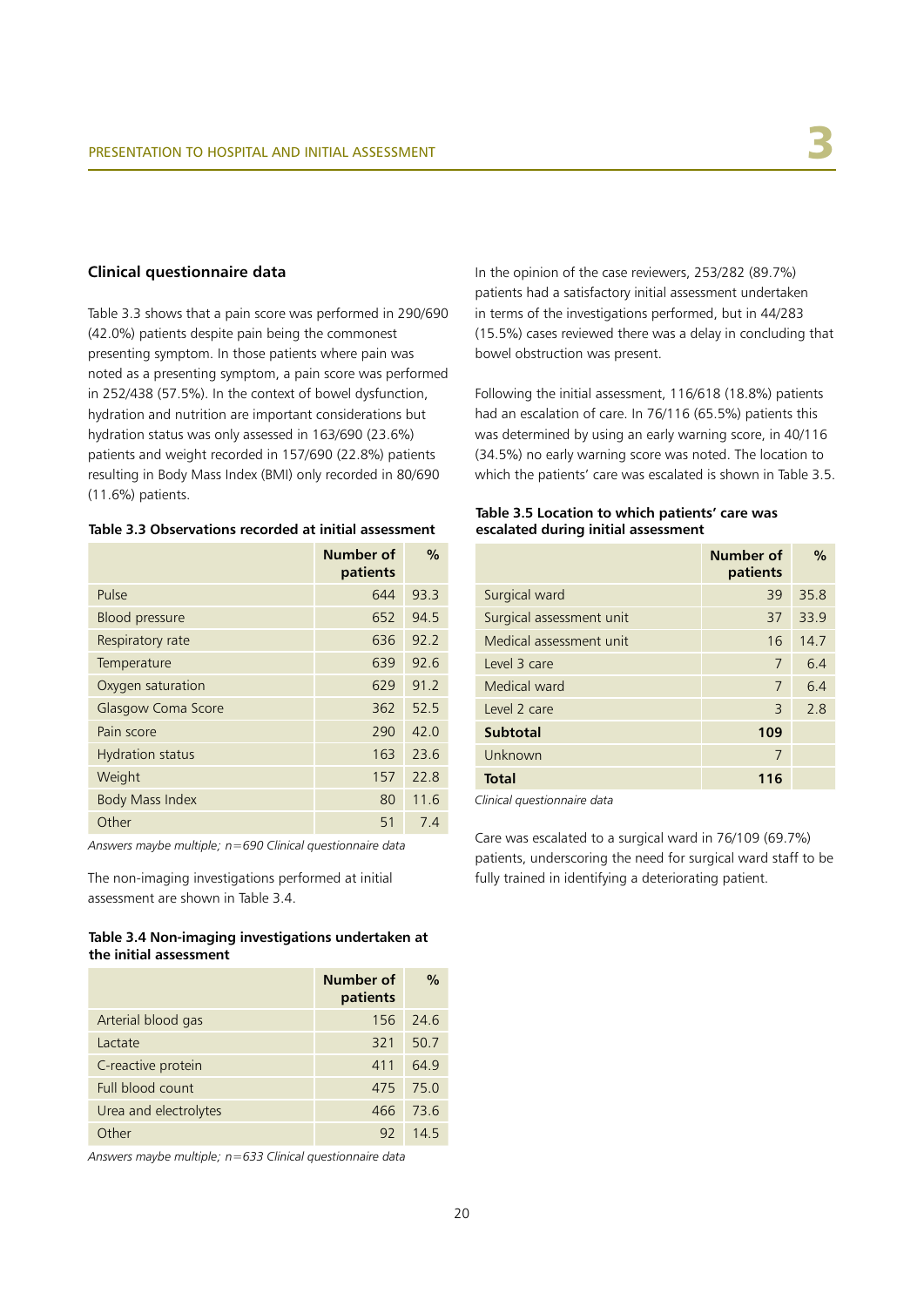The fluid shifts associated with bowel obstruction coupled with impaired intake mean that hypovolaemia is a significant risk. In the view of the case reviewers, 69/264 (26.1%) patients were found to have acute kidney injury (AKI) after initial assessment (Table 3.6). Although the selection criteria for patients in this study enriched this group. A further 16 patients developed AKI following admission; in four of these patients the AKI was thought to have been avoidable if adequate resuscitation had taken place. In the view of the clinicians completing questionnaires, 180/666 (27.0%) patients had AKI on admission and were of the opinion that resuscitation was inadequate in 10/178 (5.6%) patients.

### **Table 3.6 Acute Kidney Injury (AKI) present at the initial assessment**

|                 | Number of<br>patients | $\%$     |
|-----------------|-----------------------|----------|
| Yes             | 69                    | 26.1     |
| <b>No</b>       |                       | 195 73.9 |
| <b>Subtotal</b> | 264                   |          |
| Unknown         | 30                    |          |
| Total           | 294                   |          |

*Case reviewer data*

As a result of the initial assessment only 83/645 (12.9%) patients were started on a pathway of care specifically for acute bowel obstruction. For 263/645 (40.8%) patients they were admitted to a hospital in which there was a pathway but it was not used, and in 299/645 (46.4%) patients they were admitted to a hospital in which there was no pathway.

# **Key Findings**

- 4. 438/690 (63.5%) patients had a presenting symptom of pain. However, a pain score was performed in 252/438 (57.5%)
- 5. 163/690 (23.6%) patients had their hydration status recorded and 157/690 (22.8%) patients had their weight recorded resulting in Body Mass Index (BMI) only recorded in 80/690 (11.6%) patients
- 6. 253/282 (89.7%) patients and a satisfactory initial assessment undertaken in terms of the investigations performed in the view of the case reviewers
- 7. 44/283 (15.5%) cases reviewed highlighted a delay in identifying acute bowel obstruction at the initial assessment
- 8. 69/264 (26.1%) patients had acute kidney injury (AKI) on admission and 16 patients developed it following admission. In the view of the case reviewers this was avoidable in four patients and clinicians completing questionnaires thought that AKI resuscitation was inadequate in 10/178 (5.6%) patients
- 9. 83/645 (12.9%) patients were cared for on a specific pathway for acute bowel obstruction
- 10. 299/645 (46.4%) patients were admitted to a hospital in which there was no pathway for acute bowel obstruction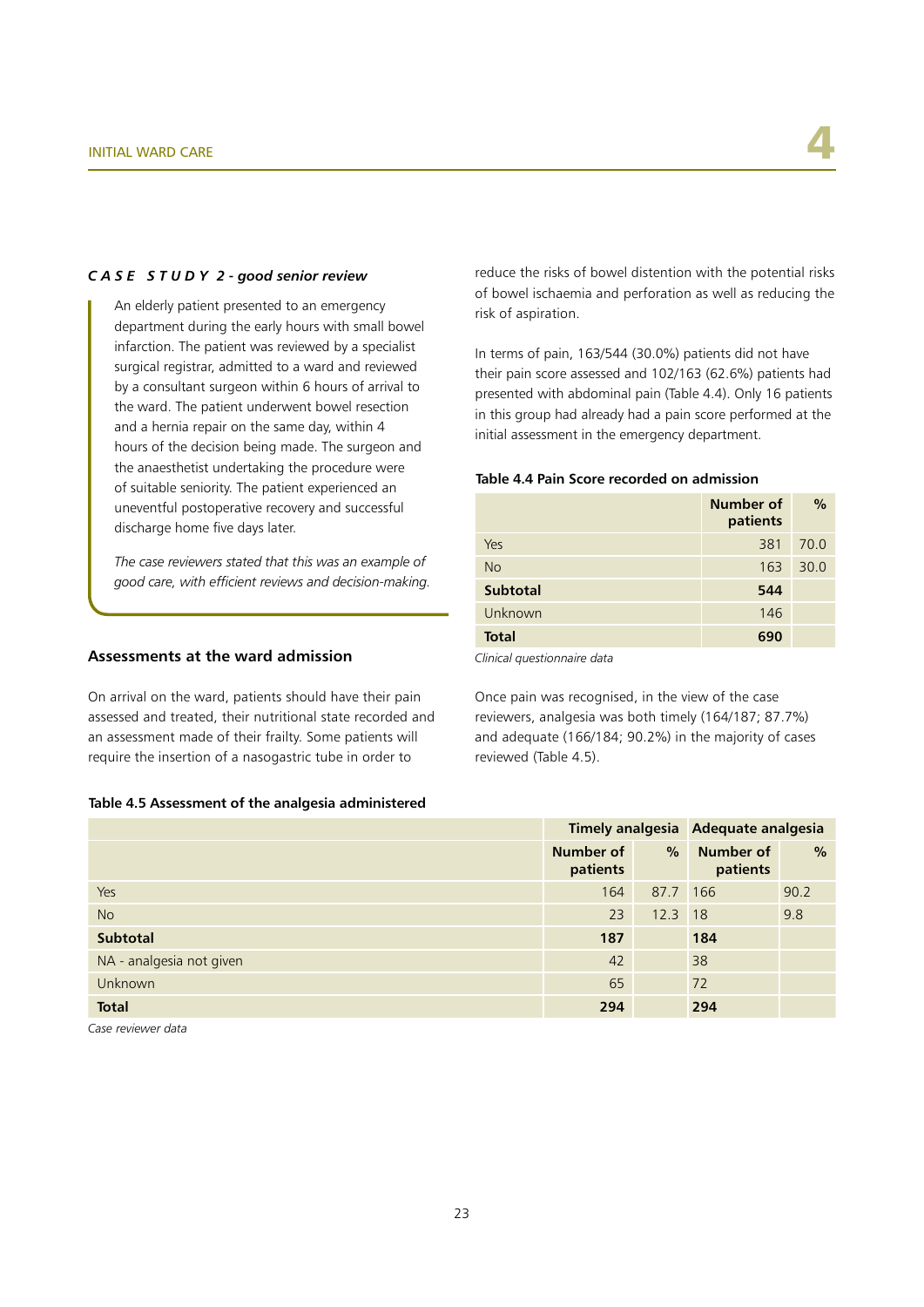Only 37/639 (5.8%) patients were seen by an acute pain team before their surgery (although it is important that assessment by the acute pain team does not result in delay to urgent surgery) (Table 4.6). Even if it were presumed that patients with sigmoid volvulus were sent directly for colonoscopy as therapy for the underlying condition and the quickest way of relieving pain due to obstruction, these were the minority (30/438; 6.8%).

#### **Table 4.6 Patient was seen by the acute pain**

|                 | Number of<br>patients | $\%$ |
|-----------------|-----------------------|------|
| Yes             | 37                    | 5.8  |
| <b>No</b>       | 602                   | 94.2 |
| <b>Subtotal</b> | 639                   |      |
| Unknown         | 51                    |      |
| <b>Total</b>    | 690                   |      |

*Clinical questionnaire data*

#### **Table 4.7 Adequacy of the nutritional assessment**

|                 | <b>Nutritional assessment</b><br>carried out |      | <b>Adequate nutritional</b><br>assessment |               |
|-----------------|----------------------------------------------|------|-------------------------------------------|---------------|
|                 | <b>Number of patients</b>                    | $\%$ | <b>Number of patients</b>                 | $\frac{0}{0}$ |
| Yes             | 167                                          | 65.7 | 146                                       | 89.0          |
| <b>No</b>       | 87                                           | 34.3 | 18                                        | 11.0          |
| <b>Subtotal</b> | 254                                          |      | 164                                       |               |
| Unknown         | 40                                           |      | 3                                         |               |
| <b>Total</b>    | 294                                          |      | 167                                       |               |

*Case reviewer data*

Bowel obstruction is a major risk factor for malnutrition yet in 105 patients (87+18 =105/254; 41.3%) nutritional status was either not assessed at all or the assessment was inadequate (Table 4.7) despite poor nutrition being a risk factor for delayed recovery.

The Malnutrition Universal Screening Tool (MUST) score is the expected assessment of nutritional status.<sup>13</sup> Table 4.8 shows that only 271/516 (52.5%) patients had evidence of this being done in the view of the clinicians completing questionnaires.

The indications for a nasogastric (NG) tube insertion in patients with bowel obstruction are to relieve vomiting or to allow some enteral feeding in patients who are recovering.

#### **Table 4.8 A MUST score was recorded**

|                 | <b>Number of</b><br>patients | $\%$ |
|-----------------|------------------------------|------|
| Yes             | 271                          | 52.5 |
| <b>No</b>       | 245                          | 47.5 |
| <b>Subtotal</b> | 516                          |      |
| Unknown         | 174                          |      |
| <b>Total</b>    | 690                          |      |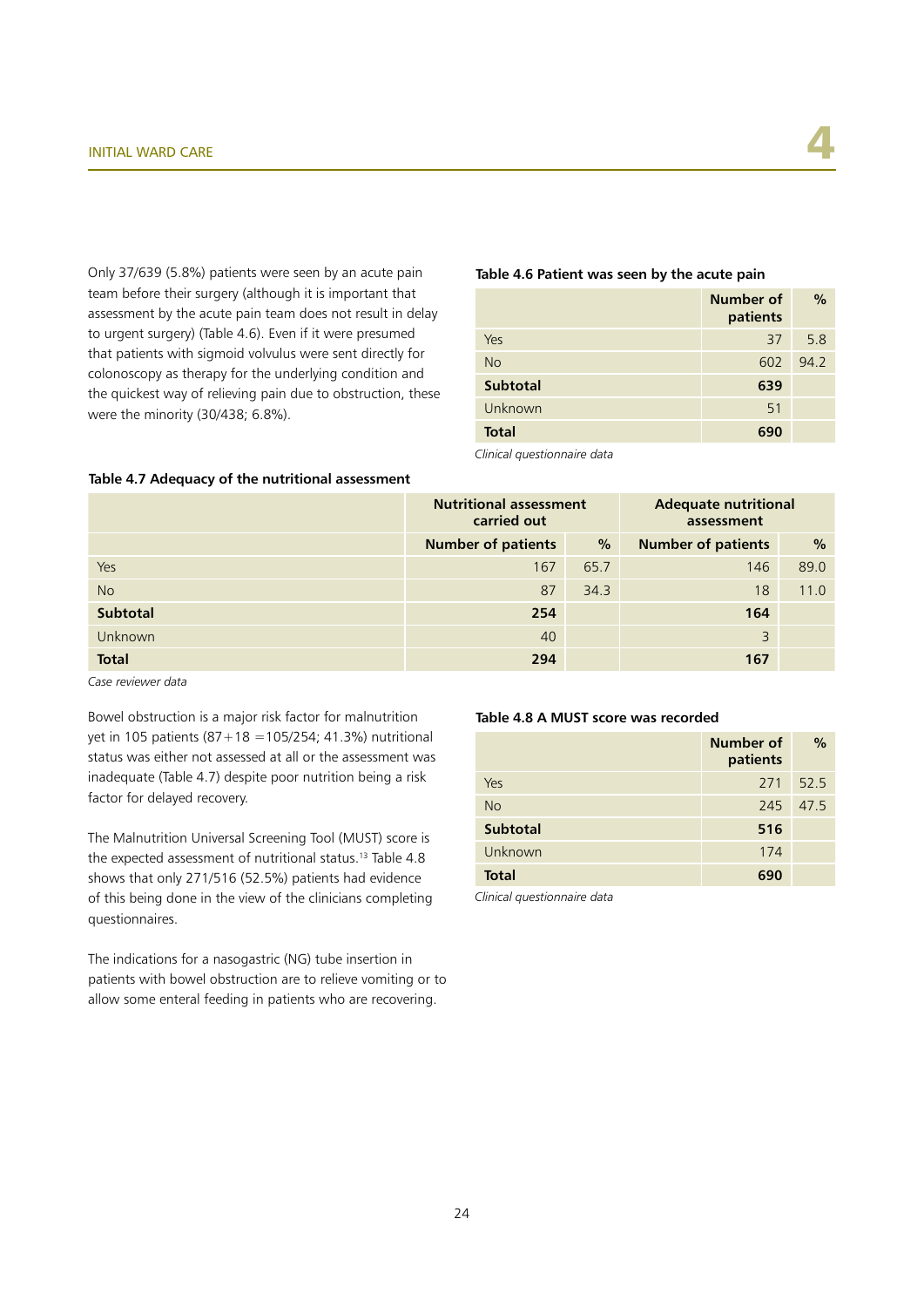Patients who had a nutritional review were more likely to have an NG tube inserted (137/238 (57.6%) vs 148/302 (49.0%), Figure 4.1).

NG tubes were also inserted more frequently in patients with small bowel obstruction (299/471; 63.5% vs 38/161; 23.6%; Figure 4.2).







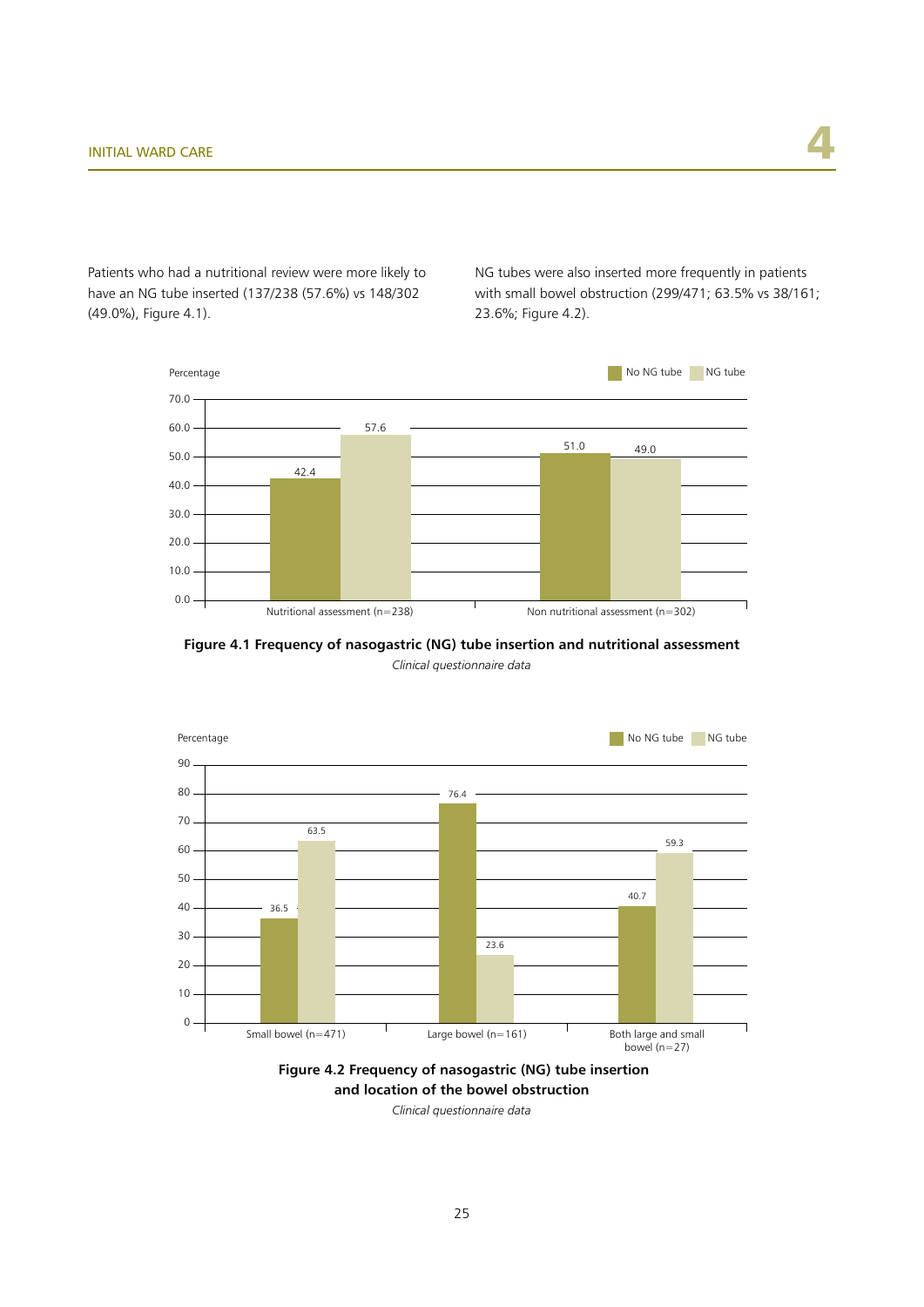

# **Figure 4.3 Functional status prior to bowel obstruction and on admission to hospital**

*Clinical questionnaire data*

As shown in Chapter 2, the study population was skewed to those patients who were over 60 years of age and comparison between the patient's condition on admission and their pre-morbid state showed an increase in frailty, testament to the debilitating effect of the illness (Figure 4.3). However, only 34/124 (27.4%) patients over 65 years of age had their frailty score assessed on admission to the ward. Assessing frailty allows therapy decisions to be tailored to the holistic needs of the patient as suggested in the ReSPECT guidelines.<sup>14,15</sup>

#### **Key Findings**

- 11. Admission to an inappropriate ward was most commonly due to admission to a medical rather than surgical ward (22/24; 91.7%), which was also the reason for a delay to the patient being assessed by the surgical team in 31/52 (59.6%) patients
- 12. 41/258 (15.9%) patients experienced a delay in consultant review
- 13. 106/622 (17.0%) patients were not seen within 4 hours of admission
- 14. 34/124 (27.4%) patients over 65 years of age had their frailty score assessed on admission to the ward
- 15. 163/544 (30.0%) patients did not have their pain score assessed on admission to a ward of which 102/163 (62.6%) patients had presented with abdominal pain
- 16. When analgesia was given, it was considered by case reviewers to be timely in 164/187 (87.7%) patients and adequate in 166/184 (90.2%)
- 17. 37/639 (5.8%) patients were seen by the acute pain team prior to surgery
- 18. 105/254 (41.3%) patients either had no nutritional status assessment or the assessment was inadequate
- 19. 271/516 (52.5%) patients had a MUST score recorded on the ward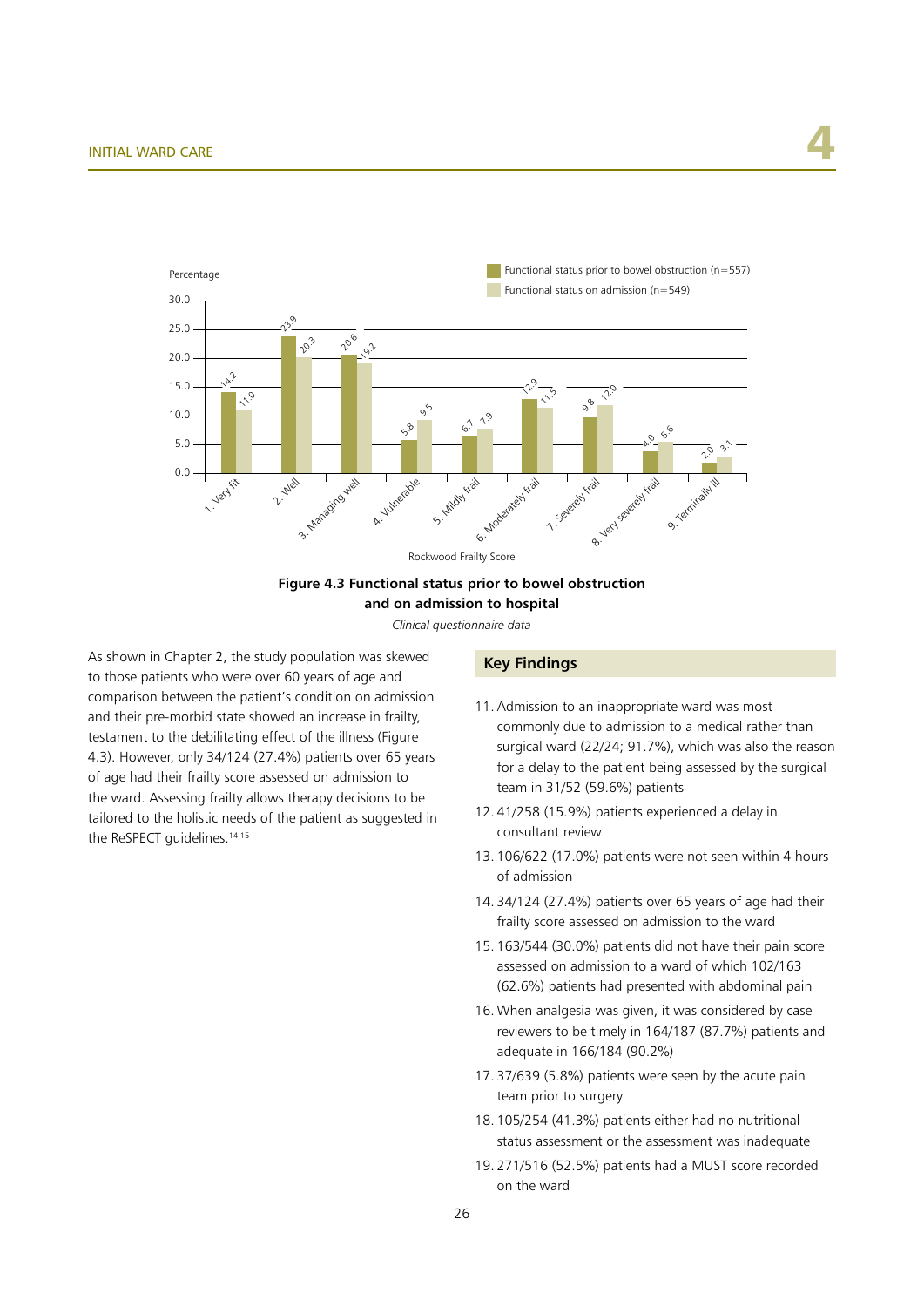# Diagnosis of acute bowel obstruction

The initial diagnosis of acute bowel obstruction is important because any delay can result in serious complications including bowel perforation, ischaemia and sepsis. It is therefore essential that an accurate diagnosis is made at presentation to determine which patients need urgent surgery and those whose early management can be conservative.2,4

# **Diagnostic imaging**

Abdominal imaging including plain abdominal X-ray and CT scanning can contribute to accurate and timely diagnosis of acute bowel obstruction.2,4,5 Abdominal X-rays are readily obtainable and have traditionally been used in the assessment of abdominal pathology but a CT scan with intravenous contrast is seen as the gold standard investigation in the assessment of acute abdominal pathology.2,4,5,16

Table 5.1 shows the radiological investigations patients had, as identified from the case note review and from the clinician questionnaire.

#### **Table 5.1 Imaging undertaken**

|                             | <b>Clinician questionnaire</b><br><b>Case reviews</b> |               |                                          |               |
|-----------------------------|-------------------------------------------------------|---------------|------------------------------------------|---------------|
| Imaging                     | <b>Number of patients</b><br>$(n = 247)$              | $\frac{9}{6}$ | <b>Number of patients</b><br>$(n = 657)$ | $\frac{0}{0}$ |
| Abdominal X-ray             | 150                                                   | 60.7          | 434                                      | 66.1          |
| CT scan with IV contrast    | 180                                                   | 72.9          | 491                                      | 74.7          |
| CT scan without contrast    | 11                                                    | 4.5           | 40                                       | 6.1           |
| Gastrografin follow-through | 16                                                    | 6.5           | 34                                       | 5.2           |
| <b>MRI</b>                  | 3                                                     | 1.2           | 32                                       | 4.9           |
| None                        | 5                                                     | 2.0           | 3                                        | 0.5           |
| Other                       | 150                                                   | 60.7          | 13                                       | 1.2           |

*Answers maybe multiple*

#### **Table 5.2 Gastrografin was performed in this patient**

|                 | Number of<br>patients | $\frac{0}{0}$ |
|-----------------|-----------------------|---------------|
| Yes             | 79                    | 17.8          |
| <b>No</b>       | 364                   | 82.2          |
| <b>Subtotal</b> | 443                   |               |
| Not applicable  | 23                    |               |
| Unknown         | 44                    |               |
| <b>Total</b>    | 510                   |               |

*Clinical questionnaire data*

Patients with adhesional small bowel obstruction sometimes undergo a gastrografin follow-through, if they do not need immediate surgery, to help predict the likelihood of spontaneous resolution of the bowel obstruction and successful conservative management. In this study 79/443 (17.8%) patients with small bowel obstruction underwent a gastrografin X-ray (Table 5.2).

In both data sources there were a substantial number of patients who underwent both abdominal X-rays and CT scans (case reviews: 116/247 (47.0%); clinician questionnaire: 321/657 (48.9%).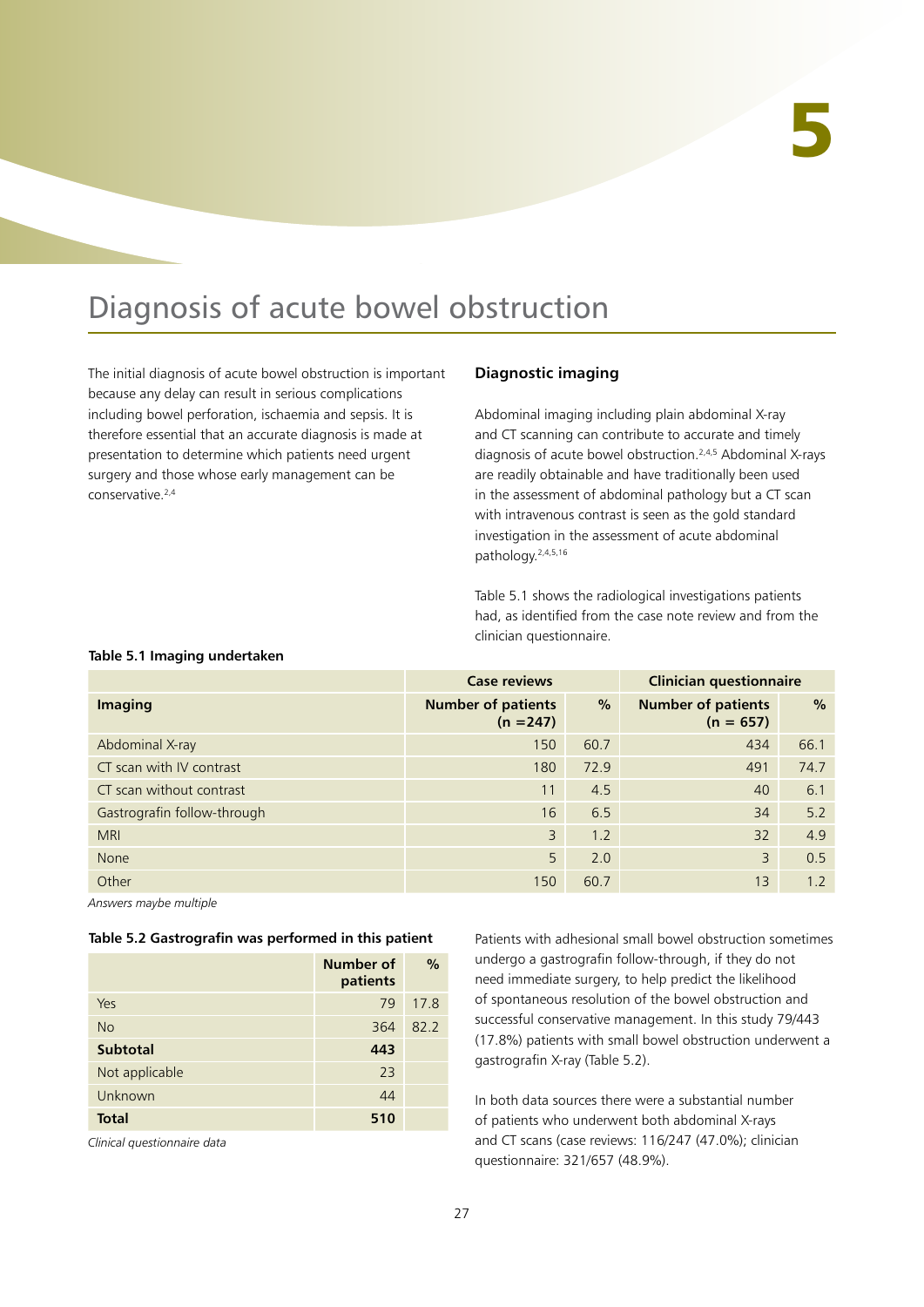#### **Location and reporting**

The investigations were most often performed in the emergency department and included abdominal X-ray (282/420; 67.1%), CT with IV contrast (154/474; 32.5%) and CT non-contrast (20/40; 50.0%) (Figure 5.1). The radiology was most commonly reported by a consultant for abdominal X-ray (216/293; 73.7%), CT with IV contrast (403/436 92.4%) and CT non-contrast (33/38; 86.8%) (Figure 5.2).

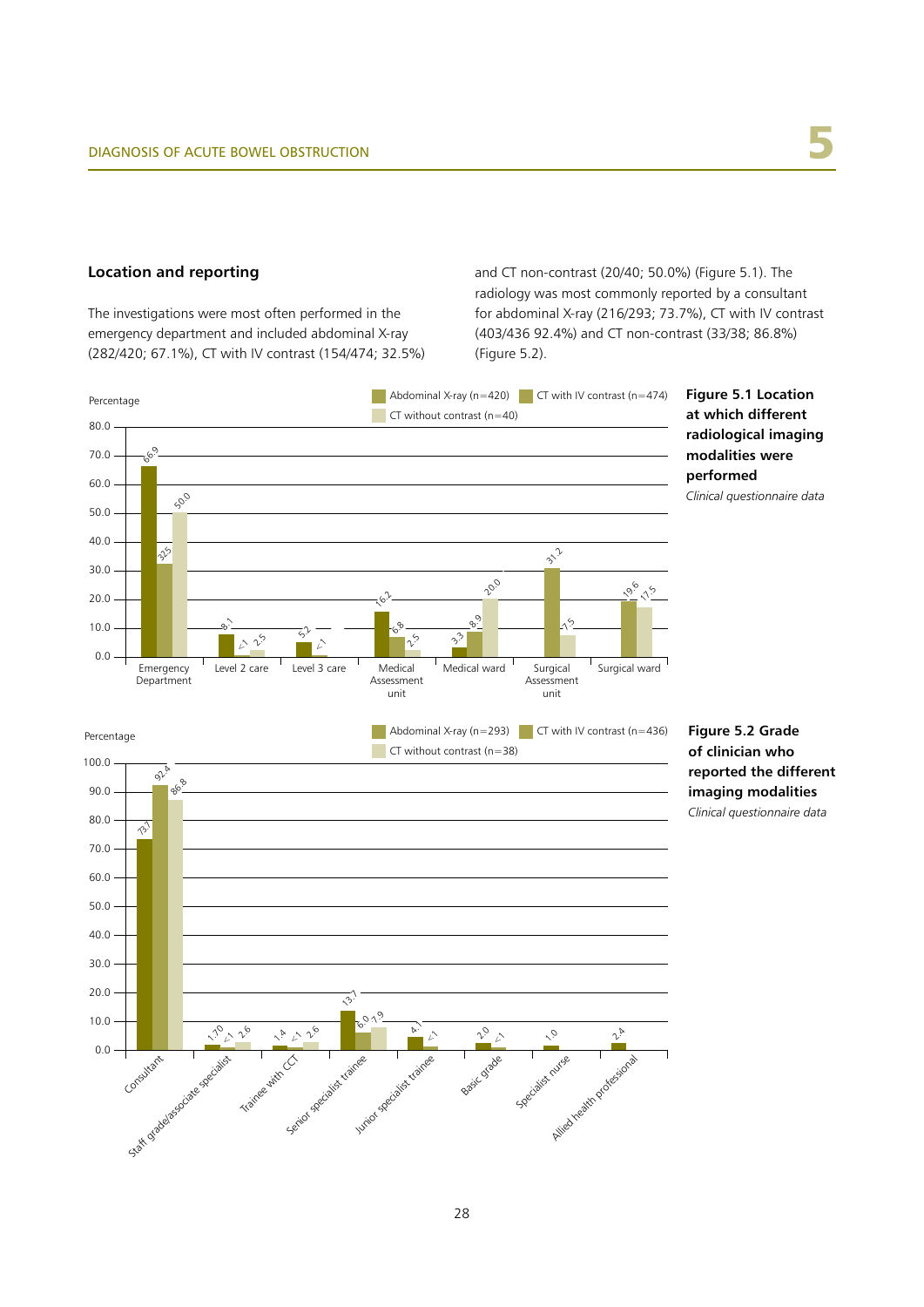# **Usefulness of the different imaging modalities**

In the view of the clinicians completing the questionnaires, abdominal X-rays were much less good at aiding diagnosis of the intra-abdominal pathology than CT scans with intravenous contrast (abdominal X-ray 132/411 (32.1%); CT with IV contrast 427/479 (89.1%) Figure 5.3)

CT scans also had a much greater effect on aiding decisionmaking as can be seen in Figure 5.4 (CT with IV contrast 456/484 (94.2%); CT without contrast 31/39 (79.5%); abdominal X-ray 266/411 (64.7%).





**imaging on decision-**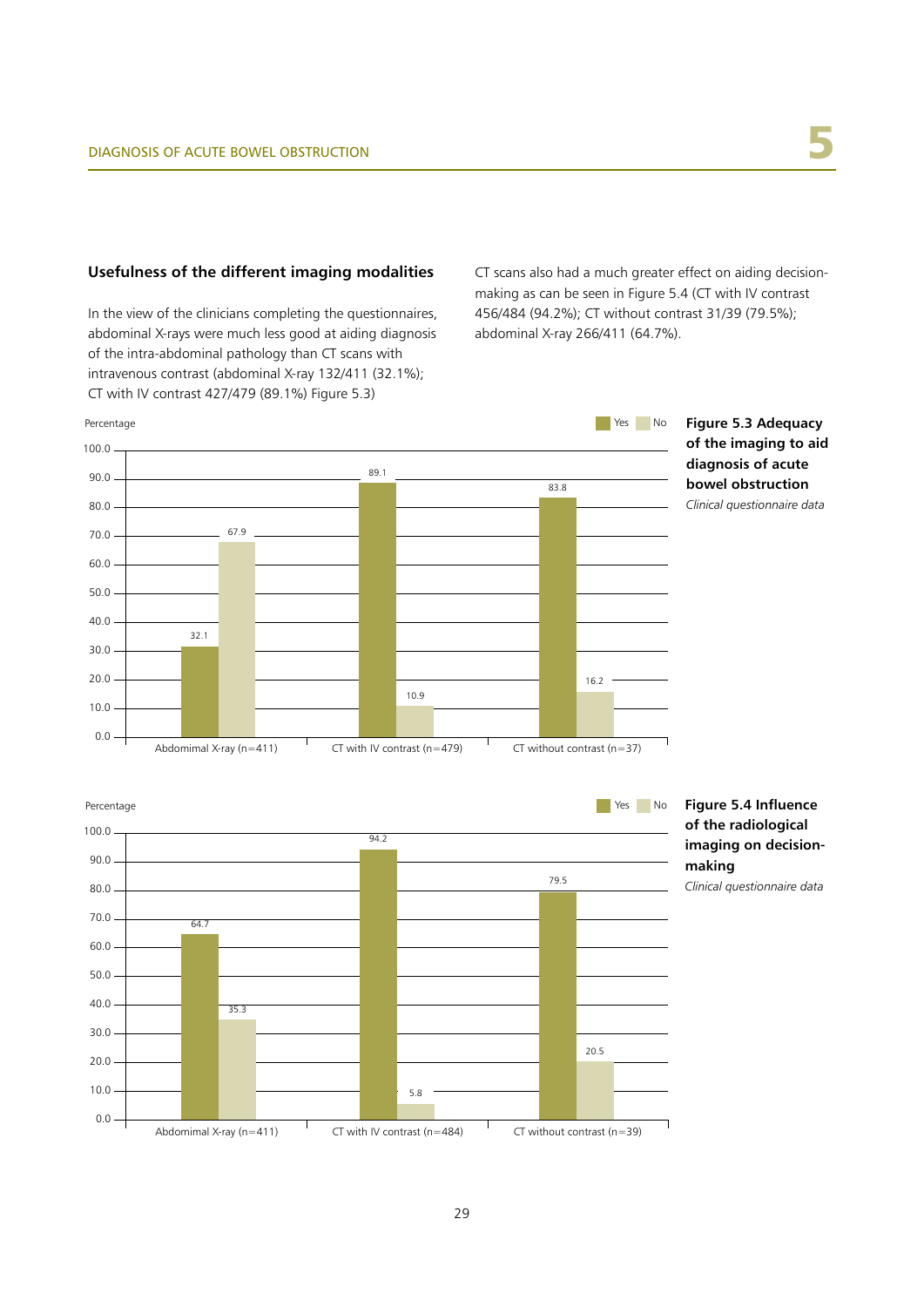As abdominal X-rays do not provide an accurate aid to the diagnosis of acute bowel obstruction, or influence decisionmaking, serious consideration should be given instead to using CT scans with IV contrast as the primary imaging modality for all patients who are suspected of having acute bowel obstruction. There has long been debate about the use of IV contrast for imaging in patients with acute renal impairment because of the perceived potential nephrotoxic effect of the contrast. Conversely, the risk of missed or under-diagnosis of a surgical pathology such as acute bowel obstruction is likely to be of more risk to the patient as this can result in delay in the diagnosis and treatment of ischaemic or perforated bowel. Nearly all reviewers and Study Advisory Group members on this study were of the opinion that in patients with suspected acute bowel obstruction, CT with IV contrast should not be delayed/ omitted because of poor renal function.

# *C A S E S T U D Y 3 - delay to imaging*

An elderly patient was admitted to hospital following a fall resulting in a fractured neck of femur. Three days after surgery the patient deteriorated and became constipated. The constipation was initially treated with laxatives but they did not resolve the issue. One day later a CT was requested for a suspected volvulus. The CT was not undertaken until the following afternoon. The patient was diagnosed with a tumour in the large bowel, although this was initially reported as 'pseudoobstruction'.

*The case reviewers were of the opinion that the delay in CT of more than 24 hours led to delay in diagnosis and surgery. They also noted that there was no formalised frailty scoring undertaken or pain assessment.*

#### *C A S E S T U D Y 4 - prompt CT*

A middle-aged patient arrived in the emergency department with symptoms of large bowel obstruction. CT was undertaken whilst in the emergency department allowing early identification of an obstruction. The patient underwent surgery that day and an appropriate postoperative admission to critical care. Although the patient developed a postoperative infection, this was treated appropriately and the patient was discharged home.

*In the view of the case reviewers the rapid access to CT, and timely and accurate report ensured prompt surgery at which resolution of the obstruction resulted in successful re-perfusion of the bowel.*

# **Clinical diagnosis**

In 291/649 (44.8%) patients a consultant made the diagnosis of bowel obstruction and in 56/649 (8.6%), it was a staff grade/ associate specialist (Table 5.3). Trainees made the diagnosis in 299/649 (46.1%) of cases with 198/649 (30.5%) senior trainees (including those with CCT) and 64/649 (9.9%) junior specialist trainees. Specialist nurses or basic grades doctors made the diagnosis in 40/649 (6.2%).

#### **Table 5.3 Grade of clinician who made the diagnosis of acute bowel obstruction**

|                                                                 | Number of<br>patients | $\%$  |
|-----------------------------------------------------------------|-----------------------|-------|
| Consultant                                                      | 291                   | 44.8  |
| Senior specialist trainee ( $ST3+$ or<br>equivalent)            | 182                   | 28.0  |
| Junior specialist trainee (ST1 and<br>ST2 or CT equivalent)     | 64                    | 9.9   |
| Staff grade/associate specialist                                | 56                    | 8.6   |
| Basic grade (HO/FY1 or SHO/FY2<br>or equivalent)                | 37                    | 5.7   |
| Trainee with CCT                                                | 16                    | 2.5   |
| Specialist nurse (nurse consultant,<br>nurse practitioner etc.) | 3                     | $<$ 1 |
| <b>Subtotal</b>                                                 | 649                   |       |
| Unknown                                                         | 41                    |       |
| Total                                                           | 690                   |       |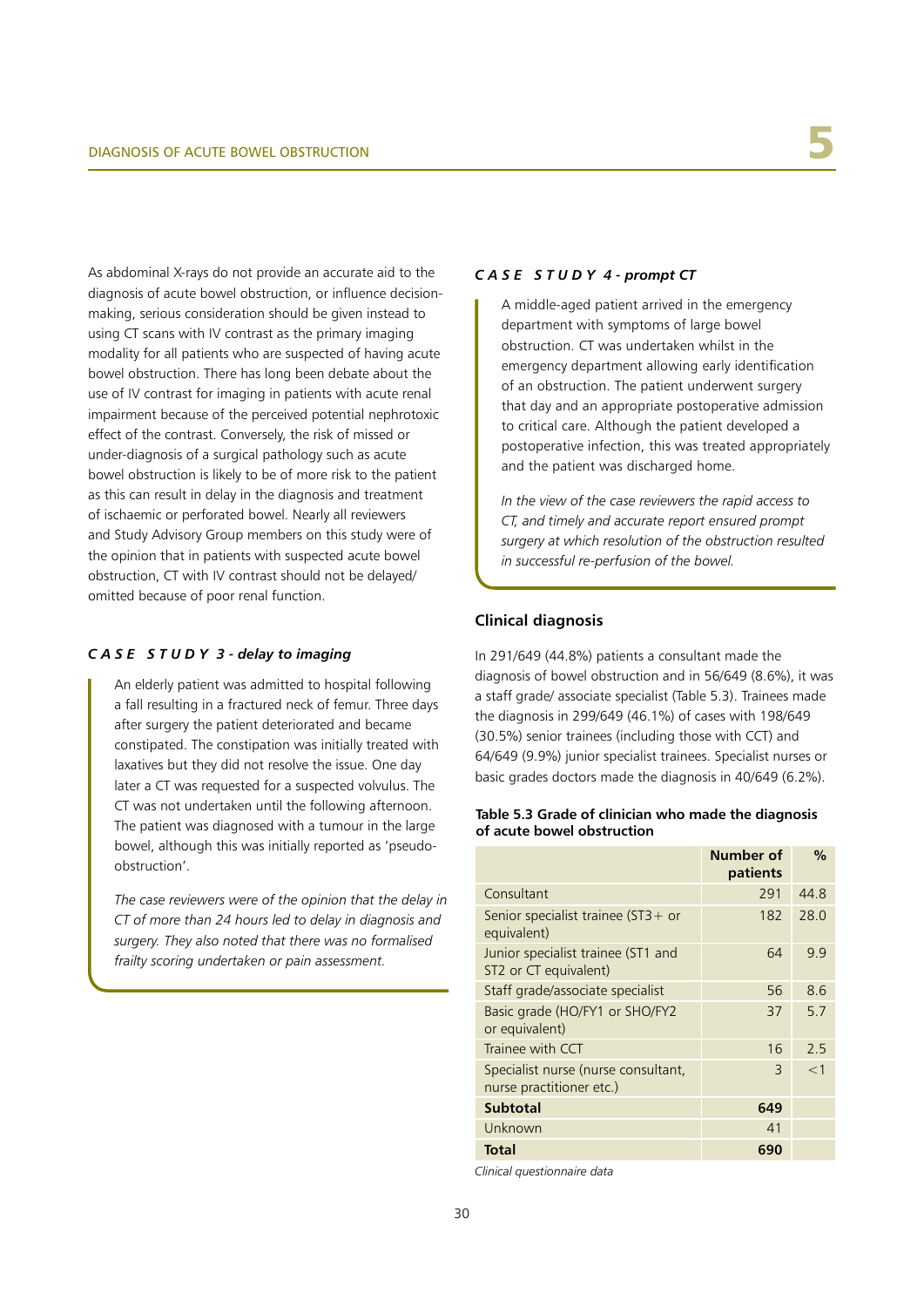# **Delays in diagnosis**

Case reviewers were of the opinion that there was a delay in diagnosis in 51/285 (17.9%) patients (Table 5.4). They stated that this was avoidable in 15 patients and that the outcome was affected in 12/51 (23.5%) patients in whom there was a delay.

### **Table 5.4 Delay in diagnosis**

|                 | Number of<br>patients | $\frac{0}{0}$ |
|-----------------|-----------------------|---------------|
| Yes             | 51                    | 17.9          |
| No              | 234                   | 82.1          |
| <b>Subtotal</b> | 285                   |               |
| Unknown         | 9                     |               |
| <b>Total</b>    | 294                   |               |

#### **Delays in imaging**

Delays were identifiable at all stages of the pathway and delays in imaging were common. Figure 5.5 shows that when patients experienced a delay in imaging, 35/57 (61.4%) patients also experienced a delay in diagnosis. Conversely, only 14/219 (6.4%) patients had a delay in diagnosis if there was no delay in imaging. This suggests that early imaging with CT scanning is an important factor in establishing an accurate diagnosis and should be included in pathways for the management of bowel obstruction.

*Case reviewer data*





*Case reviewer data*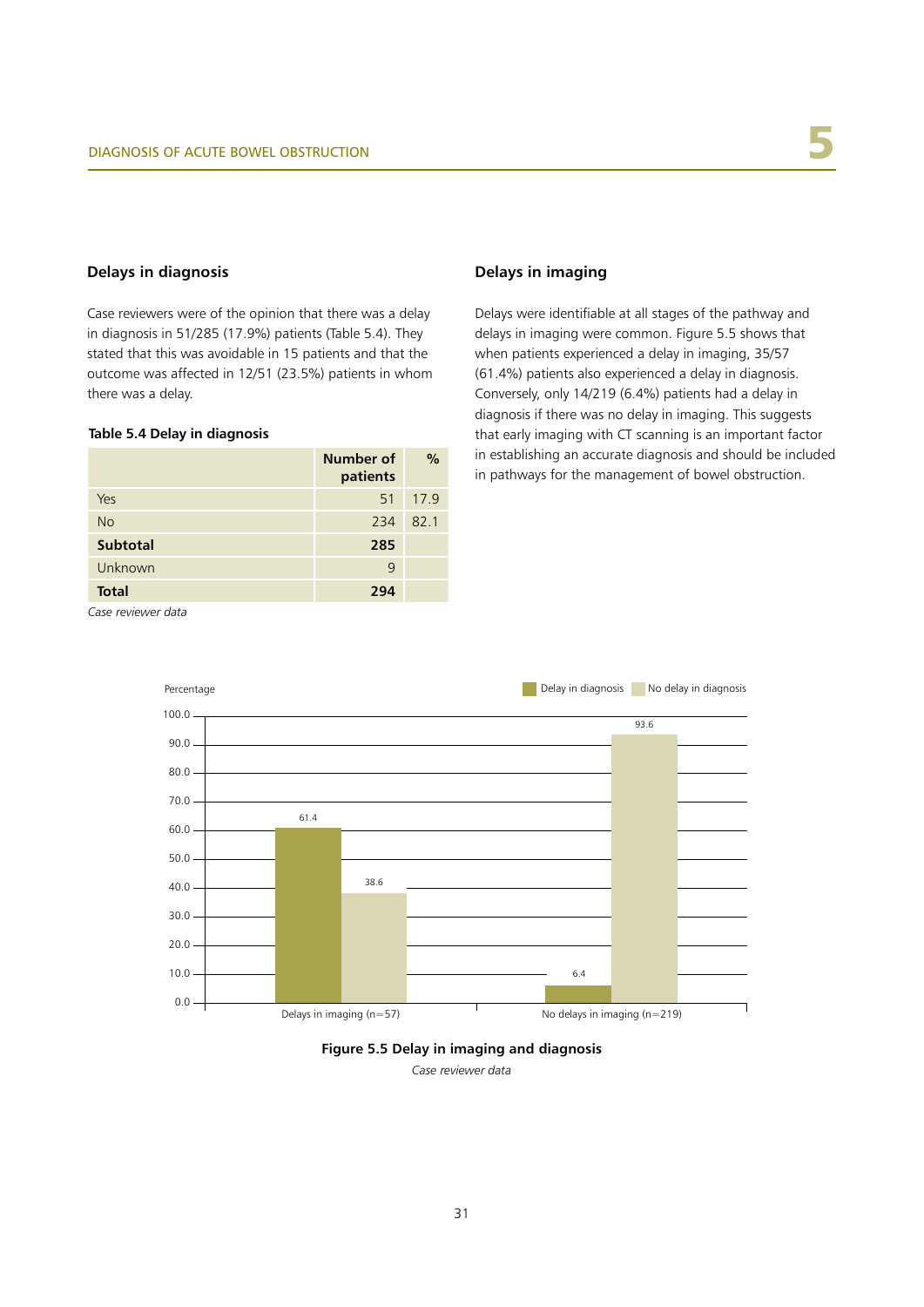# Delays in the pathway for different modalities of radiological imaging with regard to the timeliness of the imaging and the reports are shown in Figure 5.6.





It appeared that although it was easy to request an abdominal X-ray the reports were more likely to be delayed (34/434; 7.8%) than those of a CT scan with IV contrast (9/491; 1.8%). However, there was a much higher incidence of delay in CT scans due to problems with access (CT with IV contrast: 43/491; 8.8% vs abdominal X-ray: 6/421; 1.4%) (See Chapter 8).

The time to performing radiological investigations was longer if patients were not on an acute bowel obstruction pathway (Table 5.5) which underscores the need for pathways to be developed and be easily accessible in the emergency department.

|  |  |  |  |  |  | Table 5.5 Delays to imaging and presence of pathway for acute bowel obstruction |
|--|--|--|--|--|--|---------------------------------------------------------------------------------|
|--|--|--|--|--|--|---------------------------------------------------------------------------------|

| <b>Acute Bowel</b><br><b>Obstruction Pathway</b> | <b>Abdominal X-Ray</b> |      |                 |                |              | <b>CT</b> scan |      |          |                |              |
|--------------------------------------------------|------------------------|------|-----------------|----------------|--------------|----------------|------|----------|----------------|--------------|
|                                                  | Delay                  | $\%$ | <b>Subtotal</b> | Unknown        | <b>Total</b> | Delay          | $\%$ | Subtotal | <b>Unknown</b> | <b>Total</b> |
| Yes                                              | 3                      | 6.3  | 48              | 3              | 51           | 3              | 4.6  | 65       | 2              | 67           |
| <b>No</b>                                        | 49                     | 14.8 | 331             | 26             | 357          | 64             | 16.7 | 383      |                | 394          |
| <b>Subtotal</b>                                  | 52                     |      | 379             | 29             | 408          | 67             |      | 448      | 1 <sub>3</sub> | 461          |
| <b>Unknown</b>                                   | 3                      |      | 22              | $\overline{4}$ | 26           | 3              |      | 24       | 6              | 30           |
| <b>Total</b>                                     | 55                     |      | 401             | 33             | 434          | 70             |      | 472      | 19             | 491          |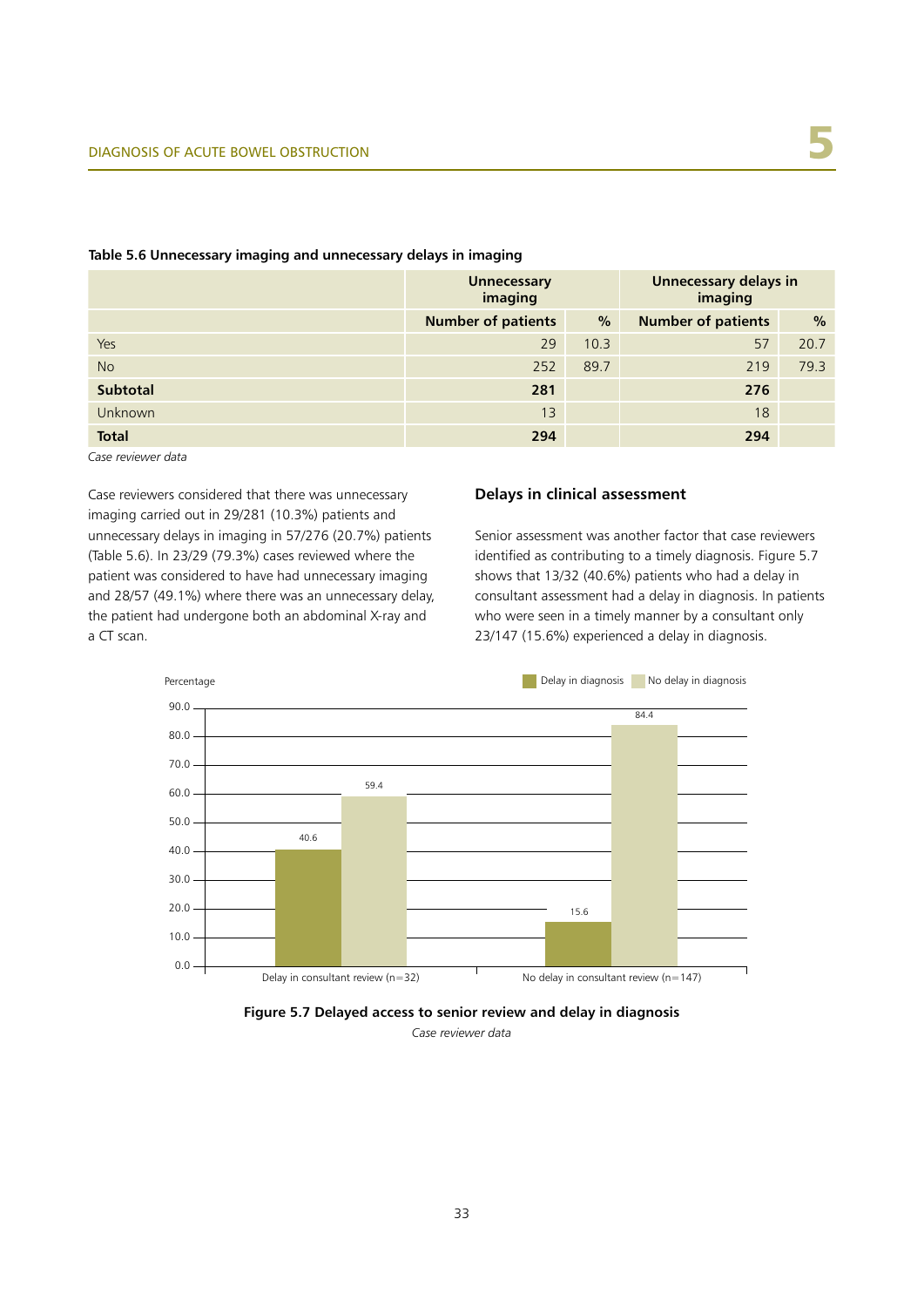It was also found by the case reviewers that there was a delay in diagnosis in 14/26 (53.8%) patients who experienced a delay in surgical assessment compared with only 24/170 (14.1%) when surgical assessment was not delayed (Figure 5.8).

A diagnosis was made within 24 hours of admission for 344/427 (80.6%) patients, of which 284/344 (82.6%) patients had a diagnosis within 12 hours. The remaining 83/427 (19.4%) patients were diagnosed more than 24 hours after admission with a range of 24-144 hours. (Figure 5.9).



100 90 80 70 60 50 40 30 20 10 0 0:00 24:00 48:00 72:00 96:00 120:00 144:00 168:00 192:00 Cumulative percentage Time (hours) **24hrs 80.6%**  $(n=427)$ 

**Figure 5.9 Time from admission to diagnosis of acute bowel obstruction**



34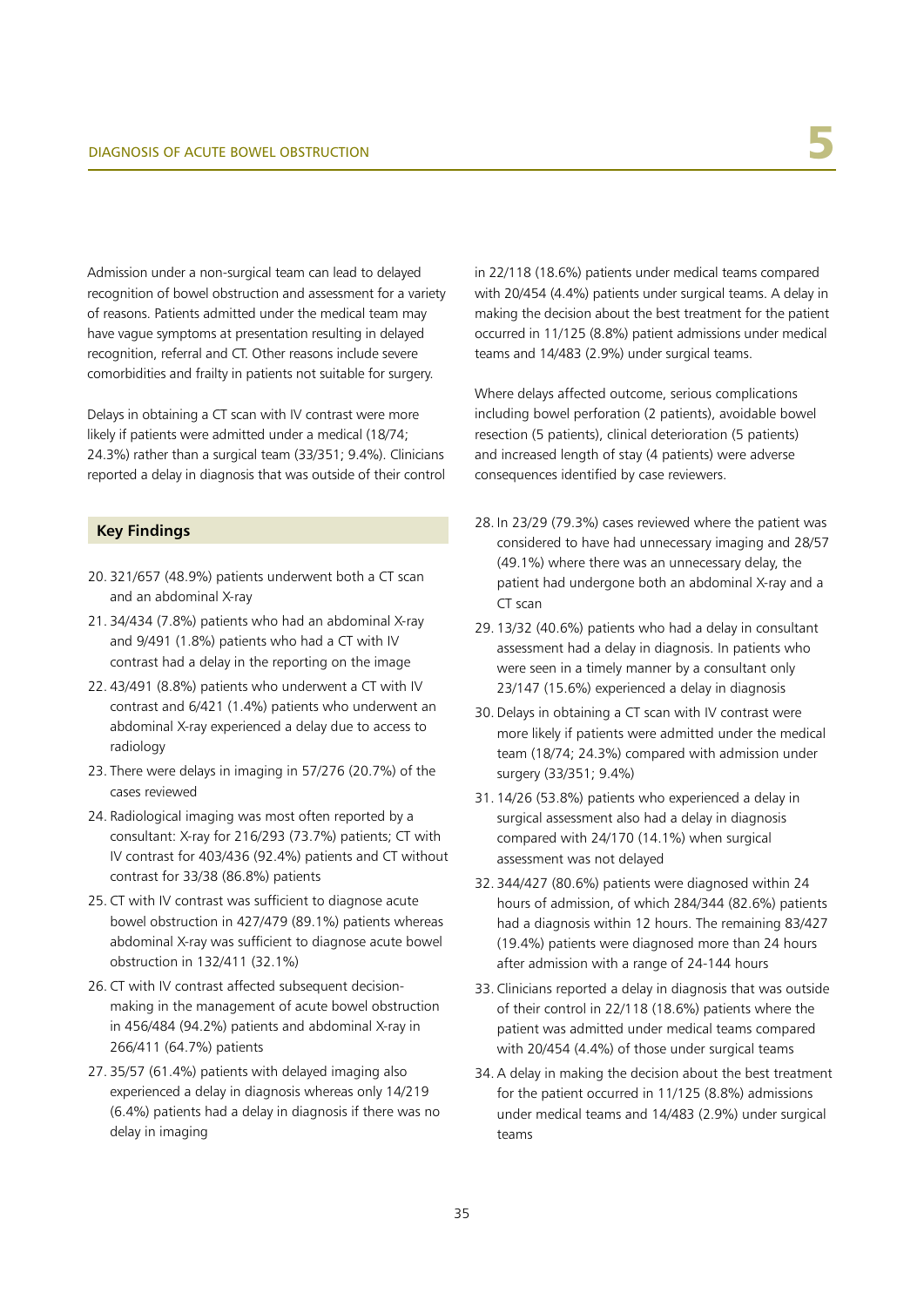## Decision-making and treatment planning

The study proposers and Study Advisory Group suggested that due to the complexity of care of patients with acute bowel obstruction, multiple handovers of care may lead to delays in treatment. Table 6.1 shows the number of consultants who reviewed each patient prior to treatment. There were 123/617 (19.9%) patients who were not reviewed by a consultant surgeon before treatment. Furthermore, case reviewers found that delays in treatment due to multiple handovers occurred in only 6/199 (3.0%) patients.

Case reviewers were of the opinion that there was a further delay relating to decision-making in 42/281 (14.9%) patients once a diagnosis had been made (Table 6.2) and this adversely affected the outcome in 15 of these patients.

In 14/41 (34.1%) patients for whom a delayed decision occurred, they were admitted under the incorrect specialty compared to 10/237 (4.2%) for whom a delayed decision did not occur (Figure 6.1). Most patients considered to be admitted under the incorrect specialty were under a medical team (23/25; 92.0%).

There was also an inappropriate delay in treatment in 39/281 (13.9%) patients in the view of the case reviewers (Table 6.3). This was seen more frequently in patients who had a delayed diagnosis (23/50; 46.0% v 16/229; 7.0%) and delay in decision-making (22/41; 53.7% v 15/236; 6.4%) than those who did not.

#### **Table 6.1 Number of consultant surgeons who reviewed each patient prior to treatment**

|                 | Number of<br>patients | $\frac{0}{0}$ |
|-----------------|-----------------------|---------------|
| $\Omega$        | 123                   | 19.9          |
| 1               | 357                   | 57.9          |
| $\overline{2}$  | 118                   | 19.1          |
| $\overline{3}$  | 16                    | 2.6           |
| $\overline{4}$  | 1                     | 0.2           |
| 5               | $\overline{2}$        | 0.3           |
| <b>Subtotal</b> | 617                   |               |
| Unknown         | 73                    |               |
| <b>Total</b>    | 690                   |               |

#### **Table 6.2 Delays in decision-making**

|                 | Number of<br>patients | $\%$ |
|-----------------|-----------------------|------|
| Yes             | 42                    | 14.9 |
| <b>No</b>       | 239                   | 85.1 |
| <b>Subtotal</b> | 281                   |      |
| Unknown         | 13                    |      |
| <b>Total</b>    | 294                   |      |

*Case reviewer data*

#### **Table 6.3 Inappropriate delay in treatment**

|                 | Number of<br>patients | $\%$ |
|-----------------|-----------------------|------|
| Yes             | 39                    | 13.9 |
| <b>No</b>       | 242                   | 86.1 |
| <b>Subtotal</b> | 281                   |      |
| Unknown         | 13                    |      |
| <b>Total</b>    | 294                   |      |

*Case reviewer data*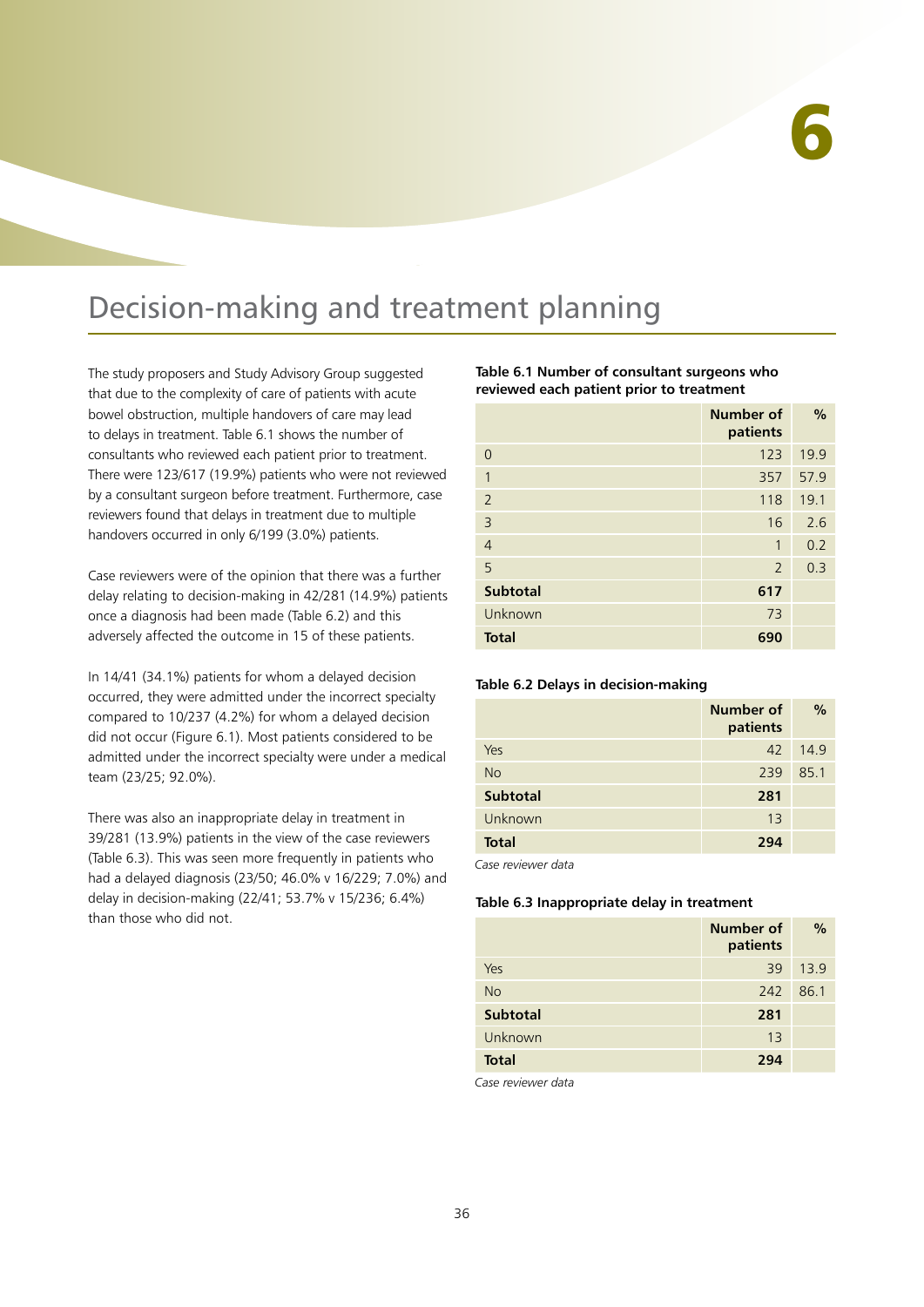



#### **Risk assessment and multidisciplinary team input**

All patients requiring emergency surgery should have an assessment of their risk documented in their case notes and/or on the consent form. Mortality risk scoring is an important aspect of patient assessment prior to any surgical procedure. Risk scoring can be used to inform decisionmaking regarding treatment options as well as escalation of care to critical care or the wider multidisciplinary team, during the perioperative period.9,17,18 This is especially important in patients potentially undergoing emergency laparotomy for bowel obstruction as the mortality risk is, on average, 10% nationally for these operations.<sup>9,19-21</sup>

In 98/219 (44.7%) patients, case reviewers stated that mortality and morbidity risk assessment was not adequate (Table 6.4) and 11/98 (11.2%) patients with an inadequate risk assessment died prior to discharge. Furthermore 68/98 (69.4%) patients were reported to have had an inadequate risk assessment before undergoing surgery.

A risk assessment tool was used in 315/582 (54.1%) patients and these are shown in Table 6.5 and case reviewers reported that this influenced the clinical management plan in 146/315 (46.3%) patients.

#### **Table 6.4 Adequate mortality and morbidity risk assessment**

|                 | Number of<br>patients | $\%$ |
|-----------------|-----------------------|------|
| Yes             | 121                   | 55.3 |
| <b>No</b>       | 98                    | 44.7 |
| <b>Subtotal</b> | 219                   |      |
| Unknown         | 75                    |      |
| <b>Total</b>    | 294                   |      |

*Case reviewer data*

#### **Table 6.5 The mortality and morbidity risk assessment tool used**

|                                                | Number of<br>patients | $\frac{0}{0}$ |
|------------------------------------------------|-----------------------|---------------|
| P-POSSUM                                       | 209                   | 67.6          |
| Clinical judgement                             | 117                   | 37.9          |
| National emergency laparotomy<br>audit (NELA)  | 90                    | 29.1          |
| American Society of<br>Anesthesiologists (ASA) | 88                    | 28.5          |
| Surgical outcome risk tool (SORT)              | 6                     | 1.9           |
| American College of Surgeons<br>(ACS)          | Β                     | 1.0           |

*Answers may be multiple; n=309 Clinical questionnaire data*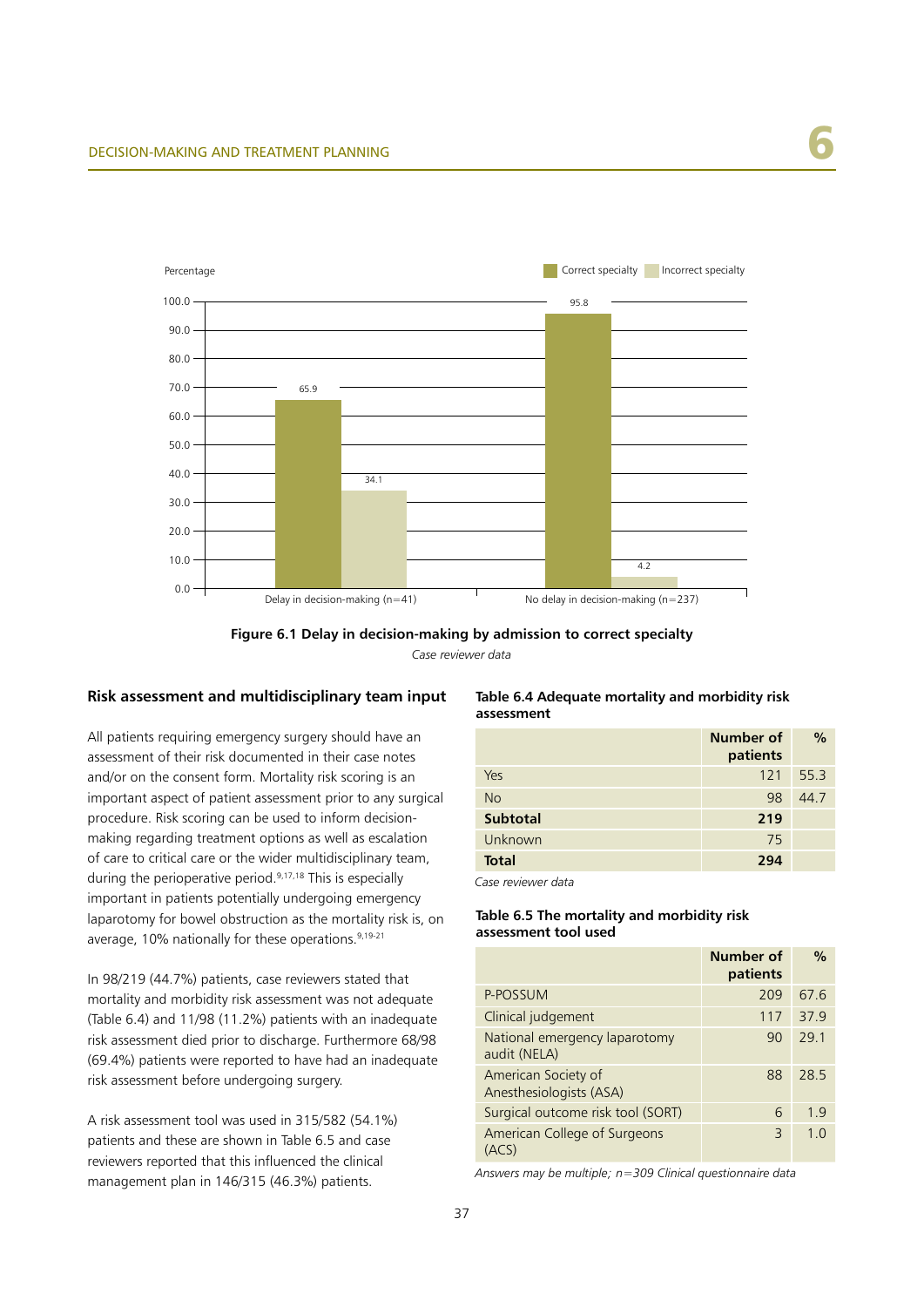In more complex, frail or higher-risk patients a multidisciplinary approach to care, including input from care of the elderly, anaesthetic and critical care clinicians would be expected.9,19 Care of the elderly input was sought in 61/498 (12.2%) patients in the view of the clinicians completing questionnaires (Table 6.6). Of the patients who had no care of the elderly input, 343/437 (78.5%) were over the age of 65 and 58/61 (95.1%) patients with care of the elderly input were over 65.

#### **Table 6.6 Input from care of the elderly was sought in the care planning for this patient**

|                 | Number of<br>patients | $\frac{0}{0}$ |
|-----------------|-----------------------|---------------|
| Yes             | 61                    | 12.2          |
| <b>No</b>       | 437                   | 87.8          |
| <b>Subtotal</b> | 498                   |               |
| Not applicable  | 156                   |               |
| Unknown         | 36                    |               |
| <b>Total</b>    | 690                   |               |

*Clinical questionnaire data*

#### **Clinical questionnaire data**

An anaesthetic opinion was obtained for 238/638 (37.3%) patients. Of those patients who had an anaesthetic opinion 204/361 (56.5%) had surgery. Furthermore, a critical care opinion was sought for 48/261 (18.4%) patients and not for 213/261 (81.6%) patients.

Case reviewers were of the opinion that in 21/204 (10.3%) patients a critical care opinion should have been obtained but was not; 4/21 (19.0%) of these patients died. A further 18/21 (85.7%) patients who should have had a critical care review but did not, had an operation.

#### *C A S E S T U D Y 5 - poor risk assessment*

An elderly patient was admitted via the emergency department with vomiting and acute kidney injury, suspected to have gastroenteritis. The patient was treated with fluid resuscitation but gradually developed abdominal distension and persistent faeculent vomiting. The junior medical team arranged a CT scan, after discussion with the surgical registrar, which was delayed to correct the patient's renal function. The CT showed large bowel obstruction due to a sigmoid cancer with liver metastases. Further discussion between junior medical and surgical teams occurred and four days after admission the patient was reviewed by a consultant surgeon who stated that the patient was too frail to undergo surgery and end-of-life care was commenced.

*Case reviewers were of the opinion that the patient would have been better cared for if earlier surgical assessment had occurred and frailty / risk assessment had been performed to guide the management plan. In this case, the CT should not have been delayed to correct renal function in the opinion of case reviewers, and they also noted that a combined multidisciplinary approach may have been more appropriate than the traditional anatomical diagnosis model.*

#### *C A S E S T U D Y 6 - good risk assessment*

A middle-aged patient was admitted with small bowel obstruction. The patient was risk scored almost at admission while initially being treated conservatively. The patient was scored as high-risk and surgery was discussed between the patient, their family, and the surgeon prior to making a decision. The discussion was clearly documented in the case notes. The patient underwent a laparotomy with a pre-arranged stay in critical care postoperatively.

*The case reviewers remarked that the care had been exemplary and the early risk assessment along with the use of laparotomy care bundles had led to prompt and efficient care for this patient*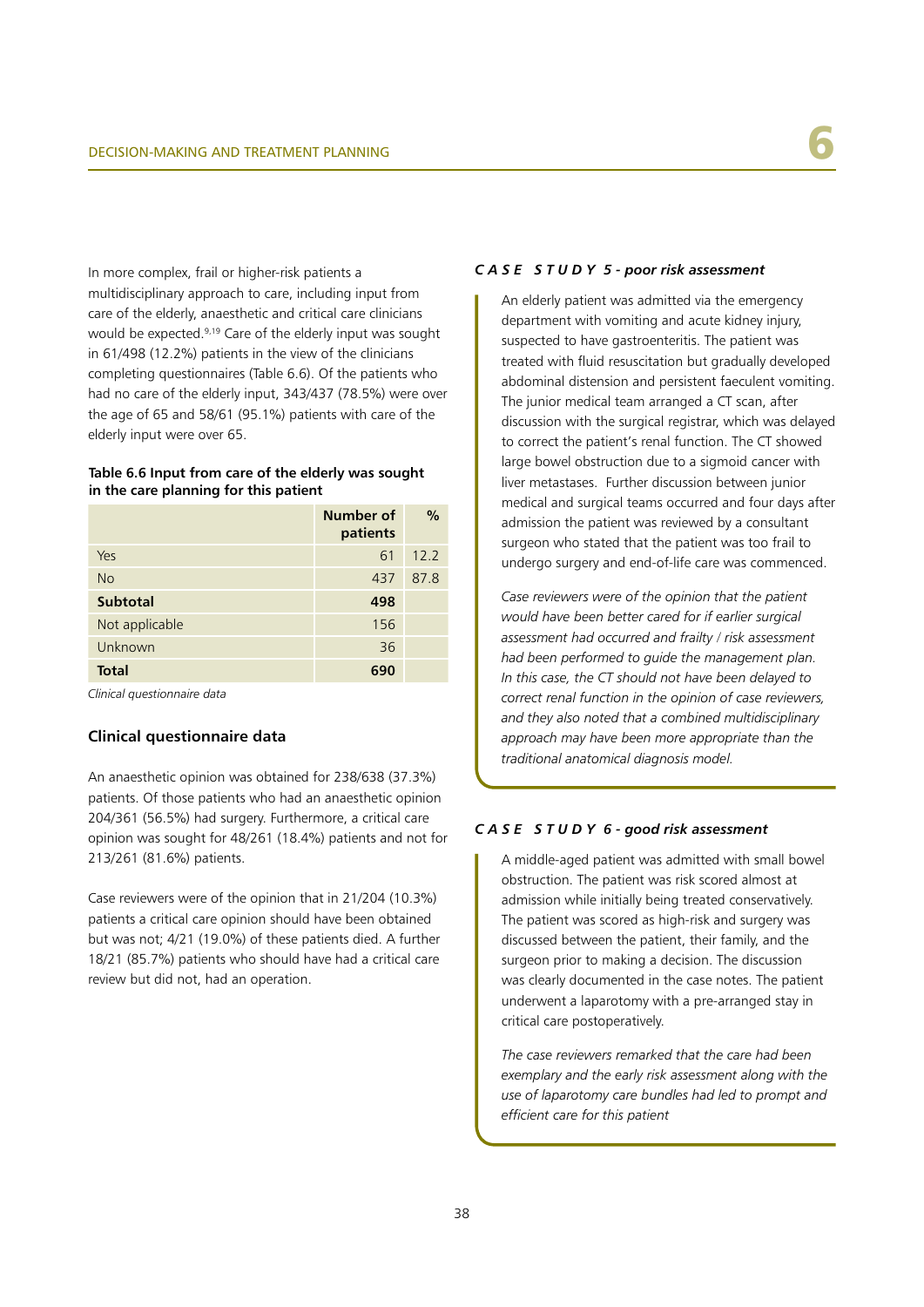Where a critical care opinion was obtained, the most common reasons for doing this were pre-operative management/optimisation and decision not to escalate/ palliate (Table 6.7). It was stated that critical care input influenced management in 36/61 (59.0%) patients. Of those patients who had surgery 99/390 (25.4%) required critical care post operatively. Of those who did not have an operation 7/293 (2.4%) required higher level care.

#### **Table 6.7 How critical care influenced the treatment plan**

|                               | Number of<br>patients | $\frac{0}{0}$ |
|-------------------------------|-----------------------|---------------|
| Ceilings of Treatment         | 36                    | 52.9          |
| Optimisation                  | 17                    | 25.0          |
| Palliation                    | 12                    | 17.6          |
| Not fit for surgery           | $12 \overline{ }$     | 17.6          |
| Not appropriate critical care | 8                     | 11.8          |
| Critical care pre-operatively | 6                     | 8.8           |
| Changed priority              | 3                     |               |

*Answers may be multiple; n=68 Case reviewer data*

#### **Treatment planning**

There was a treatment plan for nearly all patients (650/665; 97.7%) (Table 6.8) which included the correction of organ failure in 220/640 (34.4%), initial management strategy in 537/640 (83.9%), intervention timing in 172/640 (26.9%) and a nutrition plan in 121/640 (18.9%).

#### **Table 6.8 Patient had a treatment plan**

|                 | Number of<br>patients | $\%$ |
|-----------------|-----------------------|------|
| Yes             | 650                   | 97.7 |
| No              | 15                    | 23   |
| <b>Subtotal</b> | 665                   |      |
| Unknown         | 25                    |      |
| <b>Total</b>    | 690                   |      |

*Clinical questionnaire data*

Clinicians who completed questionnaires within the hospitals were of the opinion that there was room for improvement in decision-making in only 36/558 (6.5%) patients at this stage in the pathway. However, the reviewers found that there was inadequate decision-making in 27/217 (12.4%) cases reviewed.

Clinicians reported that in 579/603 (96.0%) patients the treatment plan was discussed with the patient and in 394/497 (79.3%) it was discussed with the patient's family. However, if the patient had a Rockwood frailty score of 5 or greater, the treatment plan was discussed with 169/186 (90.9%) patients and with their family in 168/190 (88.4%). In seven instances it was discussed with neither (three patients had a Rockwood score of 5 or more). If patients had a Rockwood frailty score of 4 or less the treatment plan was discussed with 310/320 (96.9%) patients and their family in 165/232 (71.1%). Frailty appeared to influence discussions with both the patient and family.

The demographic chapter has shown that patients with bowel obstruction in the study were an older population many of whom were frail. In addition, the overall mortality rate of patients in the study was 129/690 (18.7%), which is higher because of study selection design. It would therefore have been expected that resuscitation status had been discussed and documented for many, if not all, of these patients rather than the 101/279 (36.2%) in which it was (Table 6.9). Where resuscitation status was documented 50/101 (49.5%) patients were recorded as 'not for cardiopulmonary resuscitation' and 51/101 (50.5%) were.

#### **Table 6.9 Patient's resuscitation status was documented**

|                 | Number of<br>patients | $\%$ |
|-----------------|-----------------------|------|
| Yes             | 101                   | 36.2 |
| <b>No</b>       | 178                   | 63.8 |
| <b>Subtotal</b> | 279                   |      |
| Unknown         | 15                    |      |
| <b>Total</b>    | 294                   |      |

*Case reviewer data*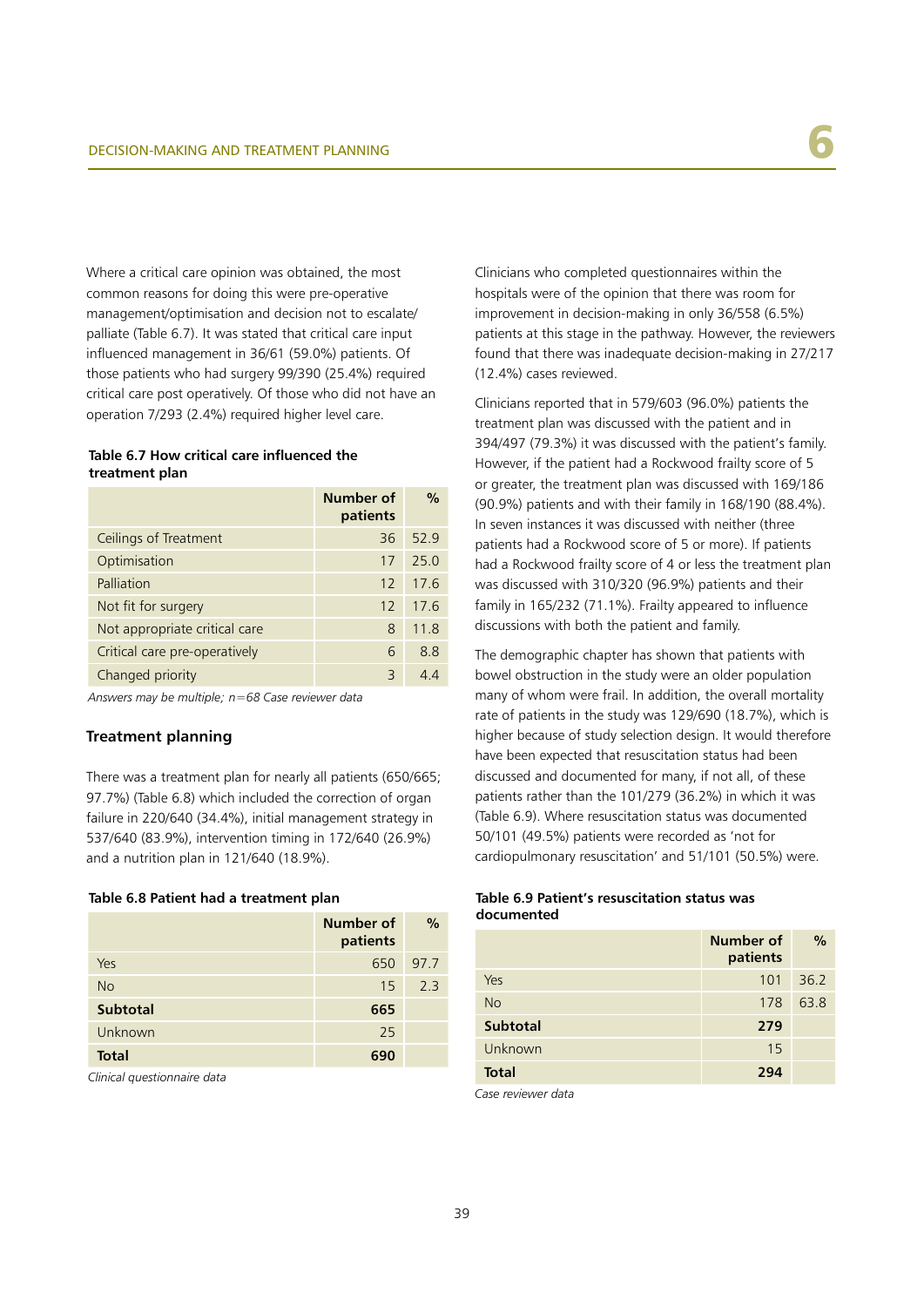

**Figure 6.2 Documentation of resuscitation status and Rockwood score on admissions**

*Case reviewer data*

Figure 6.2 shows that resuscitation status was more likely to be discussed in patients with a frailty score of 5 or more 31/70 (44.3%) than those with a Rockwood score of 1-4

#### **Key Findings**

- 35. 42/281 (14.9%) patients experienced a further delay relating to decision-making once a diagnosis had been made and this adversely affected the outcome in 15 of these patient
- 36. 14/41 (34.1%) patients for whom a delayed decision occurred, were admitted under the incorrect specialty compared to 10/237 (4.2%) for whom a delayed decision did not occur
- 37. 98/219 (44.7%) patients did not have an adequate mortality and morbidity risk assessment in the view of the case reviewers
- 38. Care of the elderly input was sought in 61/498 (12.2%) patients in the view of the clinicians completing questionnaires. Of the patients who had no care of the elderly input, 343/437 (78.5%) were over the age of 65
- 39. An anaesthetic opinion was obtained for 238/638 (37.3%) patients

(23/115; 20.0%). However 39/70 (55.7%) patients with a Rockwood score of 5 or more were not discussed.

- 40. 21/204 (10.3%) patients who did not have a critical care opinion should have; 4/21 (19.0%) of these patients died and 18/21 (85.7%) patients had an operation
- 41. Where a critical care opinion was obtained, the most common reasons for doing this were pre-operative management/optimisation and decision not to escalate/ palliate
- 42. Critical care input influenced care in 36/61 (59.0%) patients. Of those patients who had surgery 99/390 (25.4%) required critical care post operatively
- 43. 579/603 (96.0%) patients had their treatment plan discussed with them and in 394/497 (79.3%) it was discussed with the their family
- 44. If the patient had a Rockwood frailty score of 5 or more, their treatment plan was discussed with them 169/186 (90.9%) cases reviewed and with their family in 168/190 (88.4%)
- 45. 101/279 (36.2%) patients had their resuscitation status documented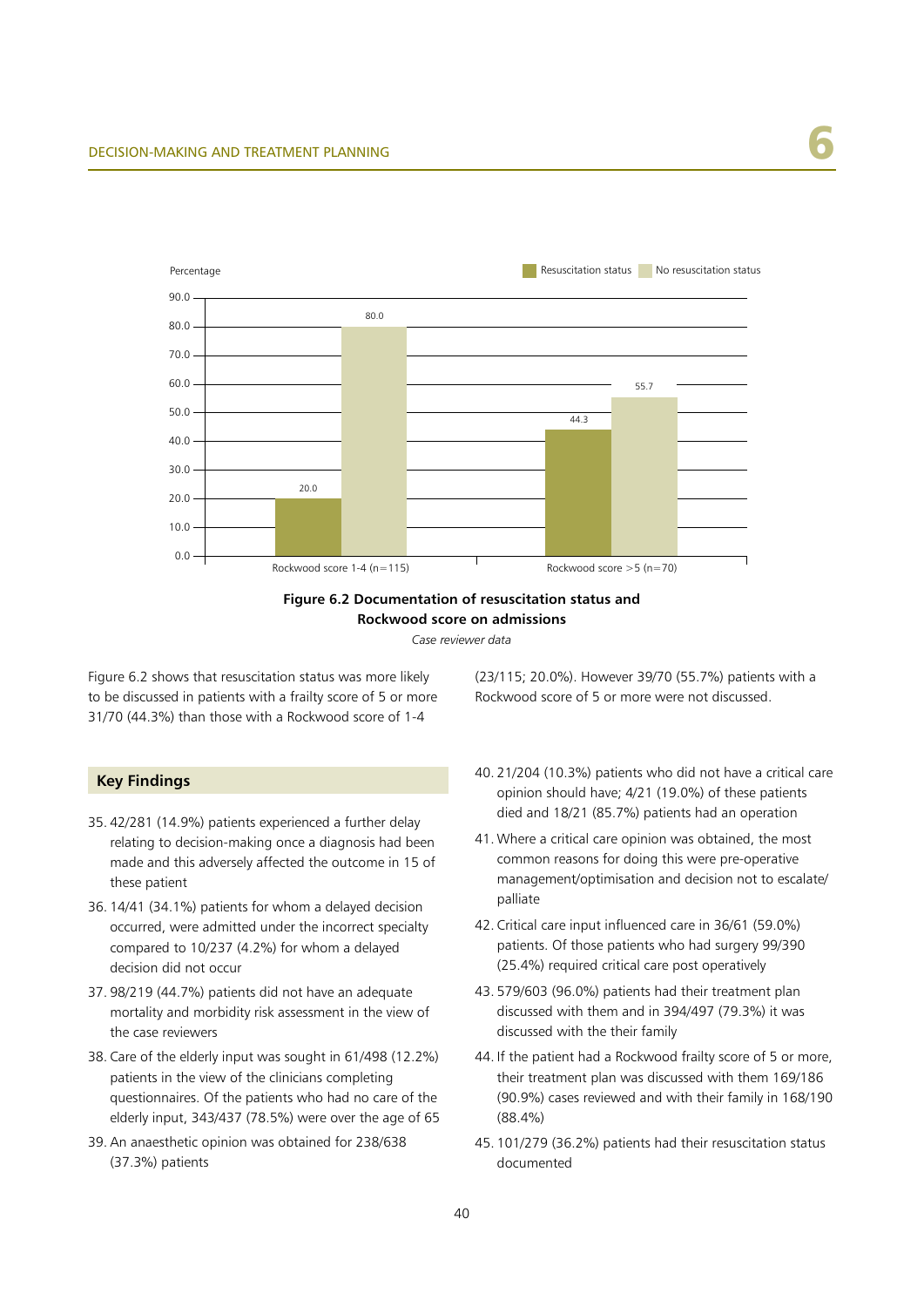## Ongoing inpatient treatment

The care of small and large bowel obstruction differs due to the underlying pathology. Large bowel obstruction is more commonly due to malignancy whilst small bowel obstruction is often due to adhesions from previous surgery. In this study 225/293 (76.8%) of the case notes peer reviewed were for patients with small bowel obstruction and 74/293 (25.3%) for large bowel obstruction. Similarly, of the clinician questionnaires returned 510/668 (76.3%) were for patients with small bowel obstruction and 192/668 (28.7%) for large bowel obstruction. The most common causes of large bowel obstruction were cancer (69 patients) and volvulus (63 patients). Benign strictures and other causes made up the remainder.

#### **Stenting**

In the view of the case reviewers, stenting of large bowel obstruction due to cancer was considered in 18 patients and was not considered but should have been in a further four. In eight patients a colonic stent was inserted with one perforation recorded. Stenting was not considered in 47 patients, which was appropriate in the opinion of the case reviewers.

#### **Surgery**

#### *Pre-operative assessment and multidisciplinary team review*

Pre-operative assessment for surgery is an increasingly important aspect of preparation for emergency laparotomy and was covered in Chapter 6, some aspects are covered here with a specific emphasis on surgical intervention. For many complex, elderly, frail patients undergoing surgery for bowel obstruction the issue of mental capacity to consent can arise. In this study 10/176 (5.7%) patients did not have adequate mental capacity to consent in the view of the case reviewers (Table 7.1).

**Table 7.1 The patient had adequate mental capacity to consent to treatment**

|                 | Number of<br>patients | $\%$ |
|-----------------|-----------------------|------|
| Yes             | 166                   | 94.3 |
| <b>No</b>       | 10                    | 5.7  |
| <b>Subtotal</b> | 176                   |      |
| Unknown         | 5                     |      |
| <b>Total</b>    | 181                   |      |

*Case reviewer data*

Multidisciplinary input including review by the critical care outreach team may improve the outcome of patients and ensure a combined assessment for surgery. In this study a critical care outreach nurse reviewed 11/159 (6.9%) patients prior to surgery. Case reviewers noted that all patients who had inadequate resuscitation pre-operatively had not been seen by the critical care outreach team (Table 7.2)

#### **Table 7.2 Patients were reviewed by a critical care outreach nurse pre-operatively**

|                 | Number of<br>patients | $\%$ |
|-----------------|-----------------------|------|
| Yes             | 11                    | 6.9  |
| <b>No</b>       | 148                   | 93.1 |
| <b>Subtotal</b> | 159                   |      |
| Unknown         | 22                    |      |
| <b>Total</b>    | 181                   |      |

*Case reviewer data*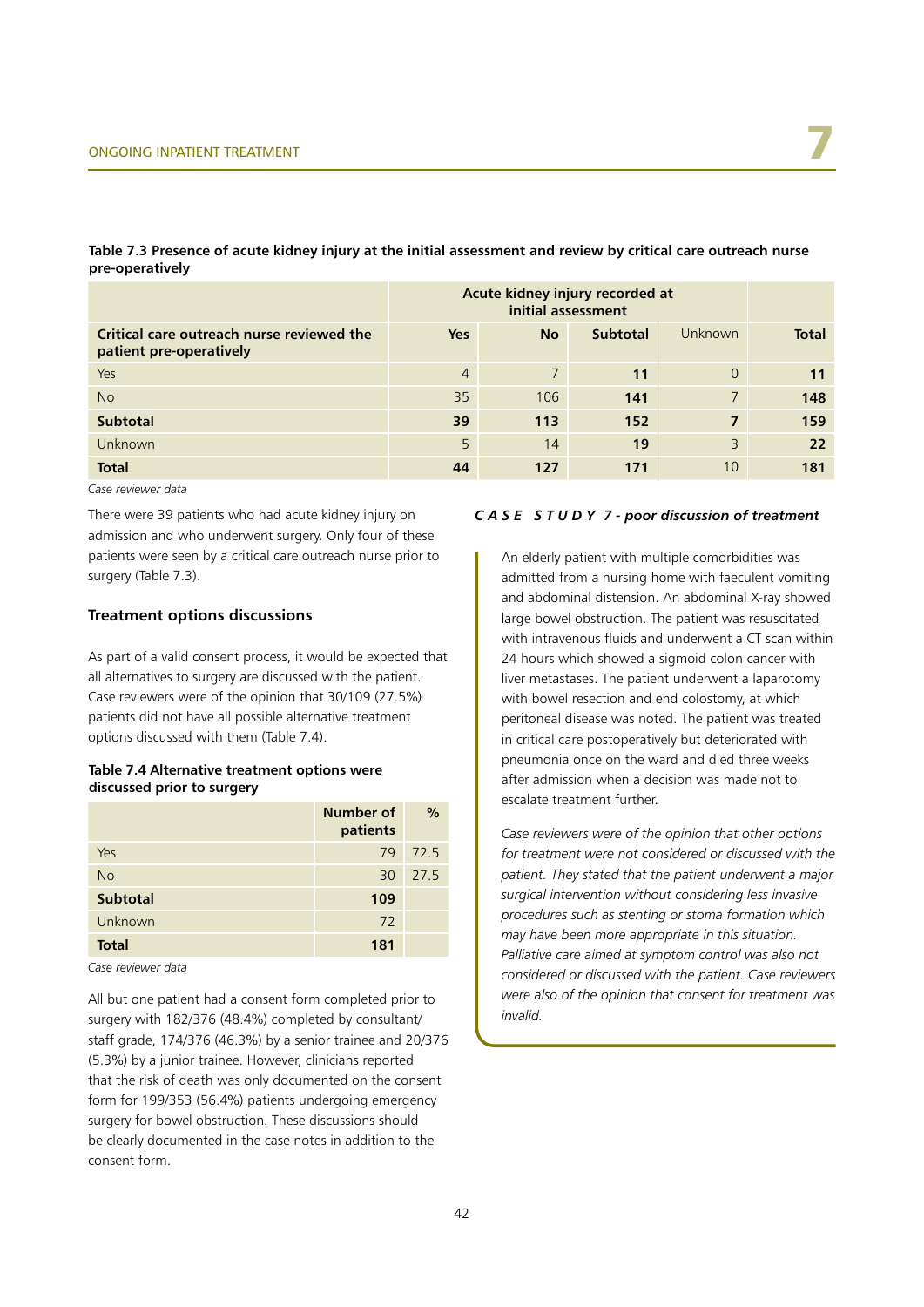

#### **Figure 7.1 Documentation of risk of death on the consent form**

**and Rockwood score**

*Clinical questionnaire data*

Risk of death was more likely to be documented on the consent form in patients who had a Rockwood frailty score of 5 or more (48/73; 65.8%) (Figure 7.1). For patients with a Rockwood score of 4 or less 114/216 (52.8%) patients had risk of death documented.

#### *C A S E S T U D Y 8 - good discussion of treatment*

A very elderly patient was admitted from a nursing home with an incomplete small bowel obstruction. The patient was noted to have an acute kidney injury on admission and a decision was made with the patient, their family, the surgeon, a nephrologist and healthcare for the elderly input to undertake a mini rather than full laparotomy for a hernia repair. The patient made an uneventful recovery and was discharged back to the nursing home.

*Case reviewers were of the opinion that the multidisciplinary input along with consideration of the best treatment options for this patient provided a level of good holistic care.*

#### **Operation**

Most surgeons making the decision to operate were either general or colorectal surgeons (355/381; 93.2%). All decisions to operate were made by surgeons of ST3 or above experience with 335/381 (87.9%) being consultants, 16/381 (4.2%) SAS doctors and 30/381 (7.9%) senior specialist trainees.

The grade of the surgeon performing the operation was a consultant for 264/384 (68.8%) patients and senior trainee or SAS doctor in a further 106/384 (27.6%) (Table 7.5).

#### **Table 7.5 Grade of operating clinician**

|                                                             | Number of<br>patients | $\frac{0}{0}$ |
|-------------------------------------------------------------|-----------------------|---------------|
| Consultant                                                  | 264                   | 68.8          |
| Senior specialist trainee ( $ST3+$ or<br>equivalent)        | 71                    | 18.5          |
| Staff grade/associate specialist                            | 35                    | 9.1           |
| Trainee with CCT                                            | 12                    | 3.1           |
| Junior specialist trainee (ST1 and<br>ST2 or CT equivalent) | $\mathcal{P}$         | $<$ 1         |
| <b>Subtotal</b>                                             | 384                   |               |
| Unknown                                                     | 6                     |               |
| <b>Total</b>                                                | 390                   |               |

*Clinical questionnaire data*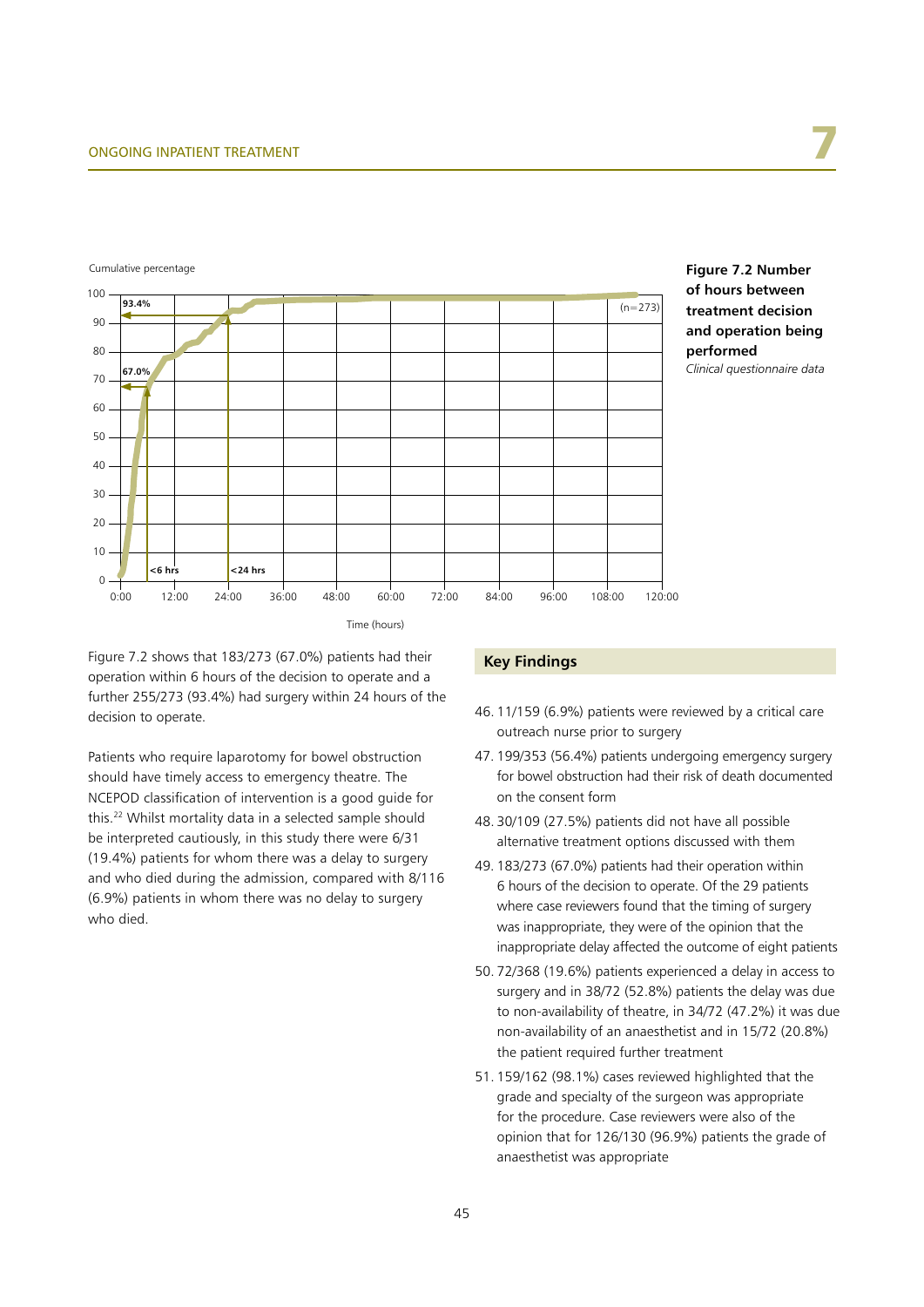### Postoperative care and escalation

Emergency laparotomy is one of the most high-risk procedures performed and has a postoperative mortality on average of 10%, although prior to the National Emergency Laparotomy Audit (NELA) this was 15%.6,9 It would therefore be expected that to ensure the best outcome, patients undergoing an emergency laparotomy would be treated postoperatively in critical care and certainly all patients with a mortality risk >5%.

For patients who underwent surgery, 201/383 (52.5%) went to critical care postoperatively as reported by clinicians completing questionnaires, 20/383 (5.2%) patients went to enhanced recovery and 160/383 (41.8%) returned to a surgical ward (Table 8.1).

There were 99/383 (25.8%) patients who went to Level 2 care and 102/383 (26.6%) patients who went to Level 3 care in the postoperative period. Only seven nonsurgical patients were admitted to critical care during their

**Table 8.1 The location to which the patient was admitted postoperatively**

|                                         | Number of<br>patients | $\frac{0}{0}$ |
|-----------------------------------------|-----------------------|---------------|
| Surgical ward                           | 160                   | 41.8          |
| Level 3 care                            | 102                   | 26.6          |
| Level 2 care                            | 99                    | 25.8          |
| Postoperative enhanced recovery<br>area | 20                    | 5.2           |
| Medical ward                            | $\mathcal{P}$         | $<$ 1         |
| <b>Subtotal</b>                         | 383                   |               |
| Unknown                                 | 7                     |               |
| <b>Total</b>                            | 390                   |               |

*Clinical questionnaire data*

admission. Clinicians were of the opinion that there were nine patients (all surgical) who were not admitted to critical care who should have been. The outcome of the critical care admission is shown in Table 8.2.

#### **Table 8.2 The patient outcome of the admission and whether the patient went to critical care**

|                                      | <b>Outcome of admission</b> |                            |                 |                |              |
|--------------------------------------|-----------------------------|----------------------------|-----------------|----------------|--------------|
| <b>Patient went to critical care</b> | <b>Died</b>                 | <b>Discharged</b><br>alive | <b>Subtotal</b> | <b>Unknown</b> | <b>Total</b> |
| Yes                                  | 10                          | 83                         | 93              |                | 94           |
| <b>No</b>                            | 17                          | 171                        | 188             | $\overline{4}$ | 192          |
| <b>Subtotal</b>                      | 27                          | 254                        | 281             | 5              | 286          |
| <b>Unknown</b>                       | $\Omega$                    |                            |                 |                | 8            |
| <b>Total</b>                         | 27                          | 255                        | 282             | 12             | 294          |

*Case reviewer data*

|  |  |  |  | Table 8.3 There was a delay in escalation |
|--|--|--|--|-------------------------------------------|
|--|--|--|--|-------------------------------------------|

|                              | Number of<br>patients | $\frac{0}{0}$ |
|------------------------------|-----------------------|---------------|
| Yes                          | 13                    | 5.6           |
| <b>No</b>                    | 220                   | 94.4          |
| <b>Subtotal</b>              | 233                   |               |
| Unknown                      | 10                    |               |
| NA - no escalation necessary | 51                    |               |
| <b>Total</b>                 | 294                   |               |

Case reviewers identified 13/233 (5.6%) patients had a delay in escalation to critical care and they also stated that the delay affected the outcome for five patients (Table 8.3).

*Case reviewer data*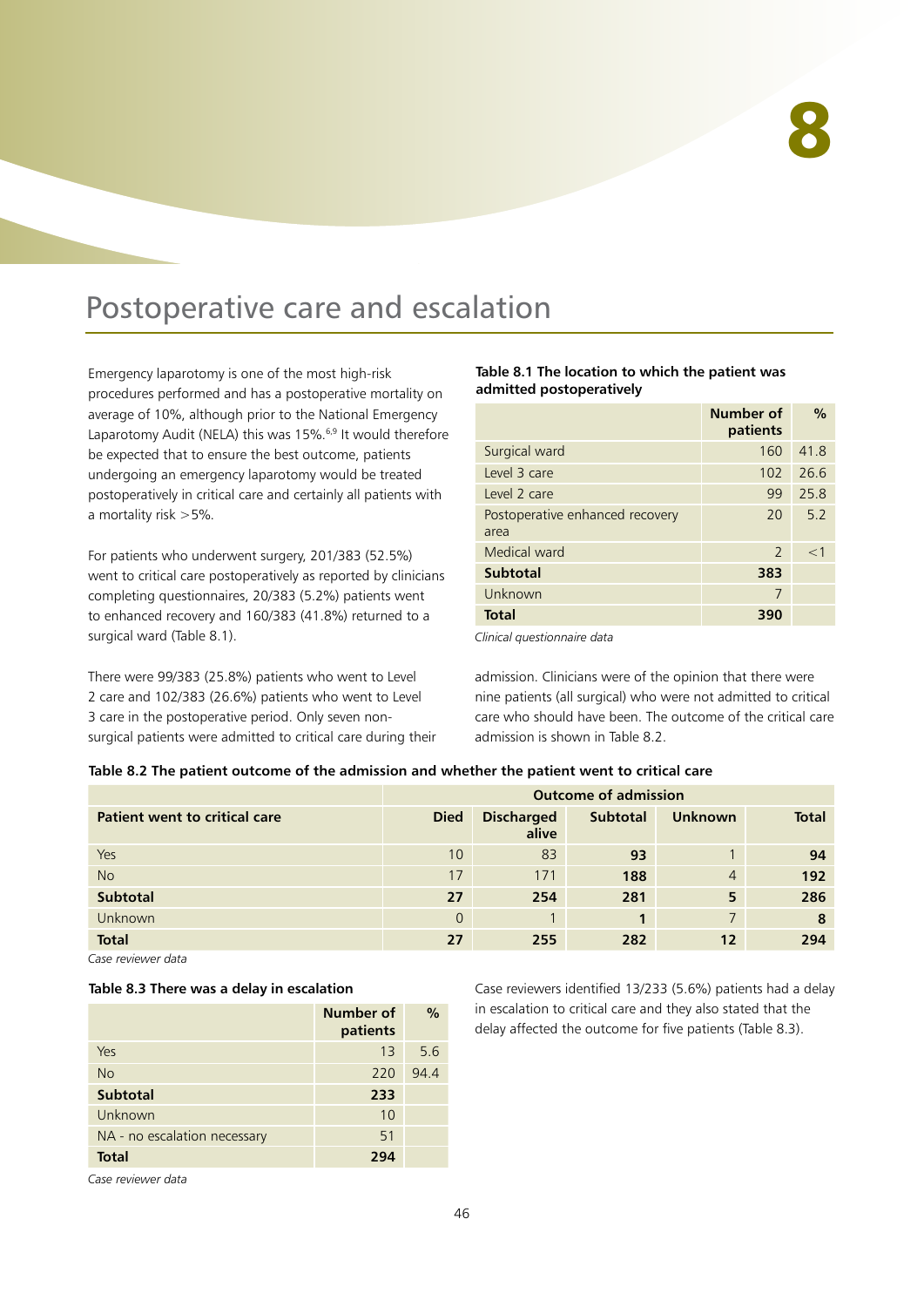#### *C A S E S T U D Y 9 - under use of postoperative critical care*

A middle-aged patient was admitted with vomiting, abdominal pain and distension. A history of multiple previous laparotomies for gynaecological problems with complications was noted. She had a past history of Type 1 diabetes, high blood pressure, obesity, angina and chronic obstructive pulmonary disease. A CT showed closed-loop small bowel obstruction with ischaemia and the patient was transferred to theatre in a timely manner for division of adhesions and small bowel resection. Postoperatively the patient was transferred to a surgical ward. On day three postoperatively she developed respiratory problems and was transferred to critical care where she developed sepsis, deteriorated and died.

*Case reviewers were of the opinion that inadequate risk assessment led to the inappropriate placement of the patient on the ward postoperatively as there was a failure to recognise that the patient was high-risk. They stated that postoperative critical care may have avoided complications and a poor outcome.*

#### **Nutrition**

Patients admitted with bowel obstruction are often starved for a prolonged period of time, either because of pre-existing symptoms of gut dysfunction, as well as peri-operative assessment and investigation preventing the

#### *C A S E S T U D Y 10 - good use of postoperative critical care*

An elderly patient with a history of bowel cancer and multiple previous operations was admitted with abdominal pain. The patient was frail with a Rockwood score of 6. The patient was seen promptly by a consultant surgeon and a CT undertaken. A tumour was identified and the patient underwent a laparotomy. Due to the patient's frailty and previous medical history, a postoperative critical care admission was agreed pre-operatively.

*Case reviewers were of the opinion that the planned critical care stay was an example of good, well thought through care that led to an uneventful hospital stay for the patient.*

establishment of adequate nutritional support. Prolonged starvation therefore increases the risk of malnutrition and can impact on the outcome and associated length of stay following surgery, especially for high-risk patients. It is therefore essential that patients at risk of nutritional problems are identified and supplemental feeding such as parenteral nutrition (PN) is considered.

Figure 8.1 shows the cumulative starvation times for all patients prior to admission to hospital where data were available, and during the hospital admission for patients cared for conservatively/medically and for patients undergoing surgery (including both pre- and postoperative starvation).



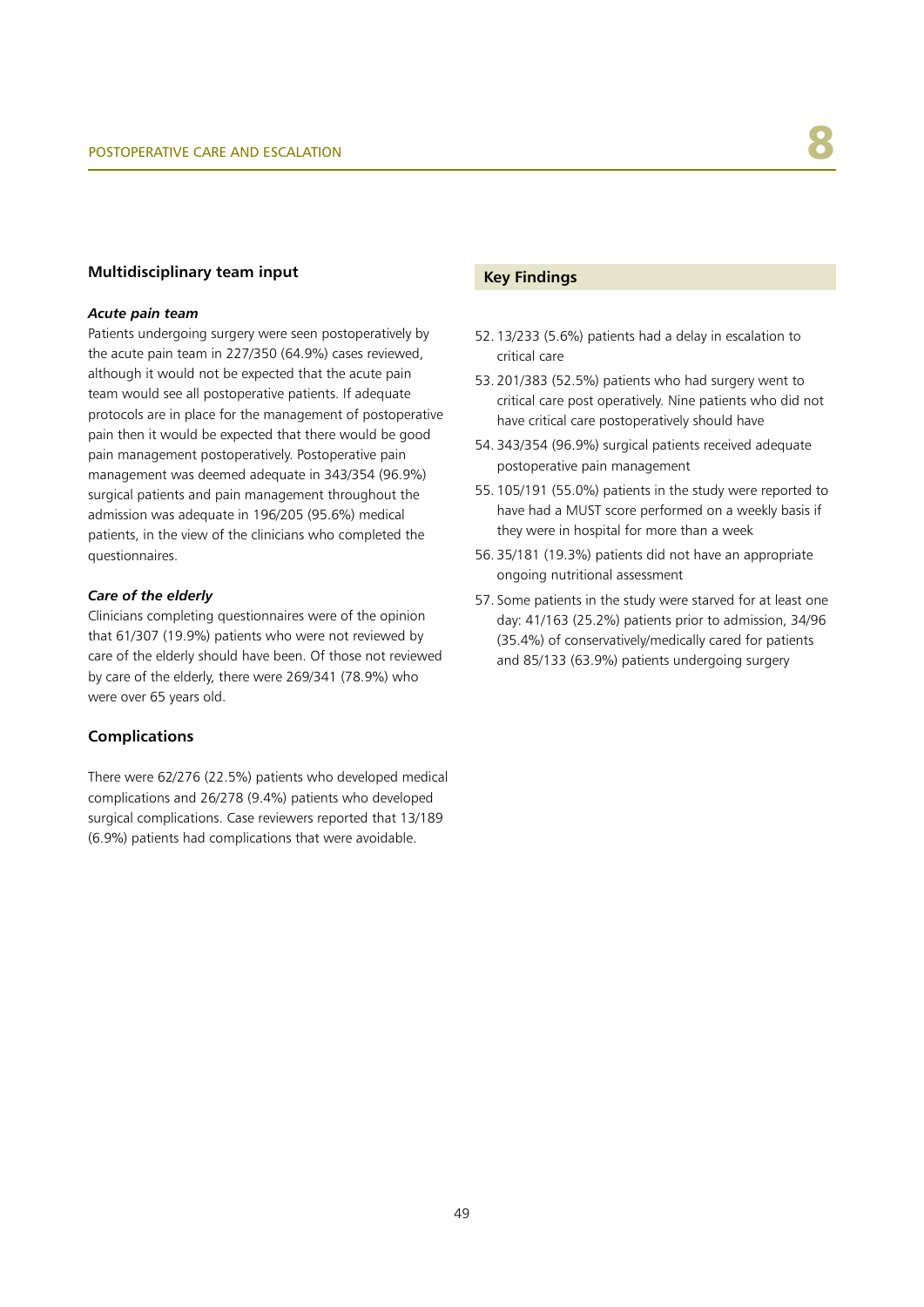## Co-ordination of care

The impact of delays at various stages of the pathway has been described in preceding chapters. Delays in diagnosis and treatment can have potentially life-threatening consequences. The cumulative effect of the delays may be as a result of a single delay or multiple pathway delays. This chapter aims to review the issues of delay in more detail.

Clinicians completing the questionnaires reported delays in care that were outside their control in 71/647 (11.0%) patients that they cared for. The reasons for the delays are shown in Table 9.1.

#### **Table 9.1 The reasons for delays in the pathway of care**

|                                        | Number of<br>patients |
|----------------------------------------|-----------------------|
| Delay in access to theatre             | 18                    |
| Admitted under medicine                | 11                    |
| Review by inexperienced medical staff  | 10                    |
| Multiple handovers of care             | 9                     |
| Delay in diagnosis                     | 8                     |
| Delay in imaging                       | 8                     |
| Infrequent consultant review           | 7                     |
| Delay in consultant/ specialist review |                       |
| Lack of clinical review                | 4                     |
| Delay in discharge planning            | 3                     |
| Delay in decision-making               | $\overline{2}$        |
| Too many clinical reviews              |                       |
| Arranging stenting                     |                       |
| Other                                  |                       |

*Answers may be multiple; n =71 Clinical questionnaire data*

As described in Chapter 7, access to an emergency theatre was the most commonly reported delay. Another important delay clinicians identified was review by inexperienced medical staff.

Throughout the pathway, the case reviewers identified that the delivery of care was delayed at many different stages. Figure 9.1, overleaf, shows that some of the same patients were affected by multiple delays in their pathway of care, as delay at one stage has a "knock-on" effect on subsequent care. Thus, of the 57 patients who had a delay in their radiological imaging, 36 also had a previous delay in their care, whereas for 21 patients it was the first time their care had been delayed.

Focusing on where delays affected multiple different patients, it can be seen that a delay in recognising bowel obstruction at initial assessment occurred in 44 patients whilst delay in surgical assessment occurred in an additional 19 patients. There were 21 patients (who had no previous delays) who were delayed in imaging and consultant review respectively. There were, therefore, a total of 126 individual patients who experienced a delay in the delivery of care at some part of the pathway. Of these patients, 34 patients had their outcome affected by delays across the pathway in the view of the case reviewers.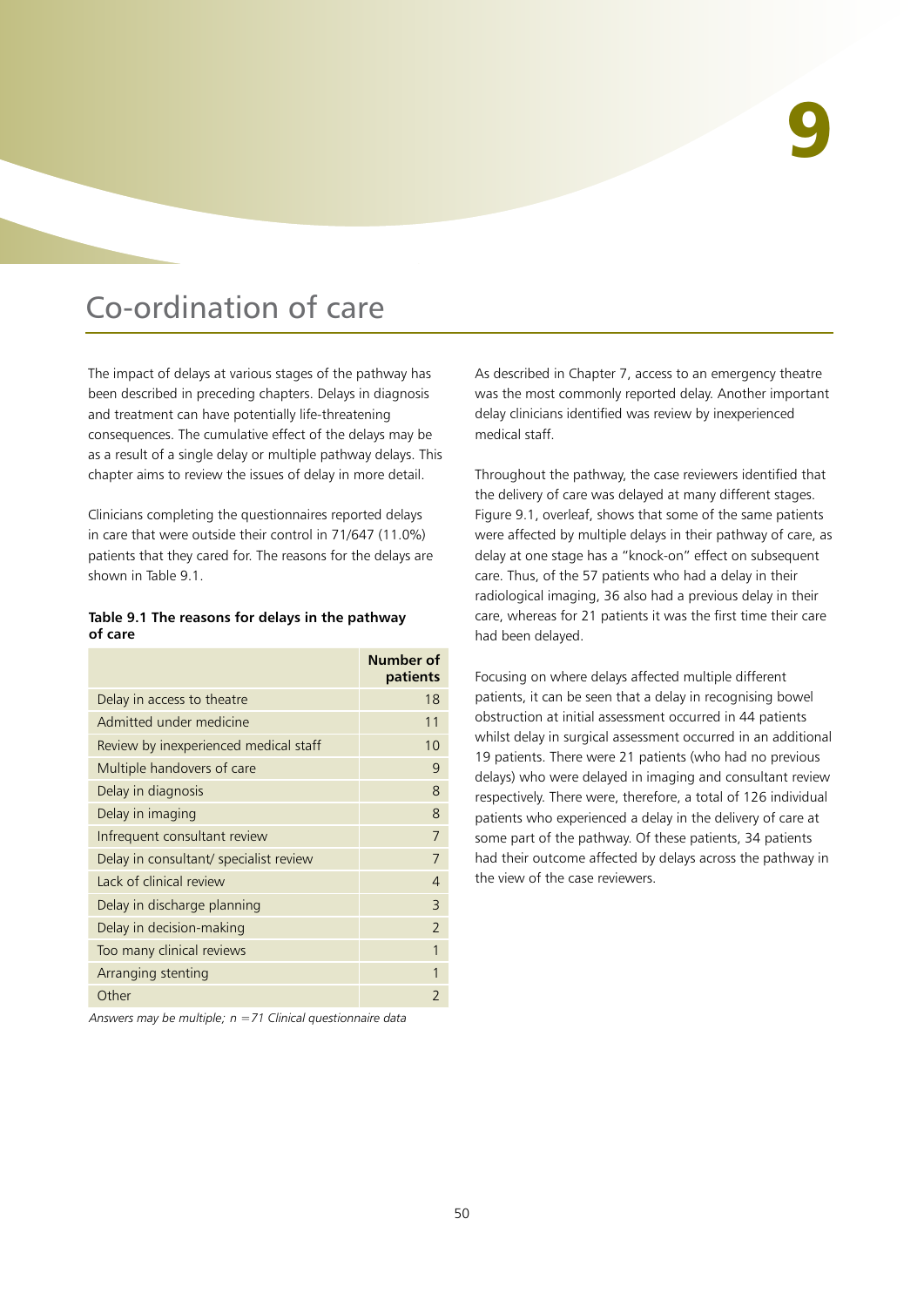

**Figure 9.1 Delays in the pathway of care of patients with acute bowel obstruction showing where the same patients were affected by delays at different stages and where different patients were affected** 

*(Case reviewer data)*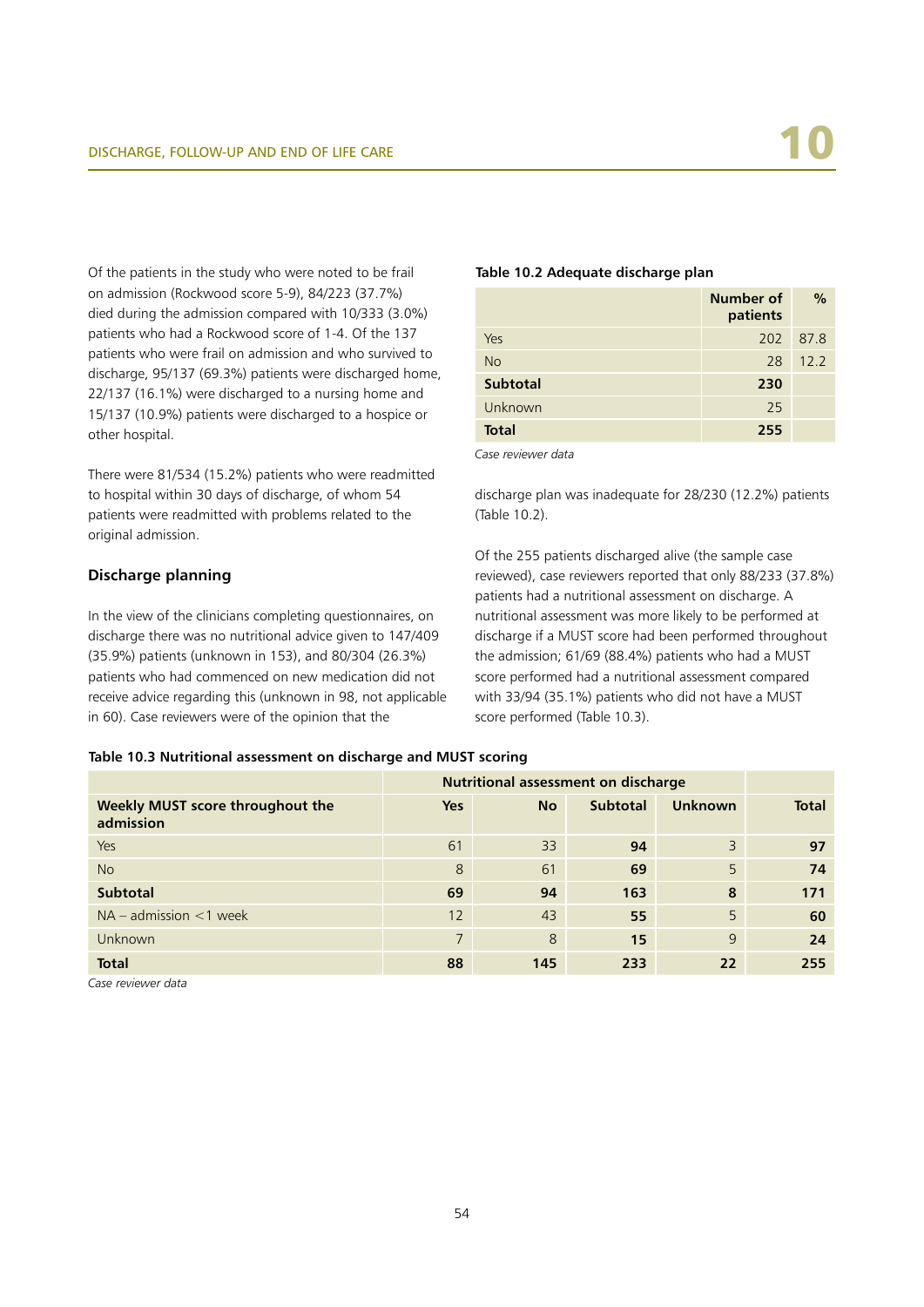#### **End of life care**

There were 100 patients on an end of life care pathway (Table 10.4) of whom 84/100 (84.0%) patients had their treatment decisions discussed with their family. Advance care planning was in place for 91/486 (18.7%) patients, not for 395/486 (81.3%) and unknown for a further 204 patients.

#### **Table 10.4 An end of life care pathway was used**

|                      | Number of<br>patients | $\frac{0}{0}$ |
|----------------------|-----------------------|---------------|
| Yes - appropriately  | 100                   | 15.6          |
| No - appropriately   | 521                   | 81.5          |
| No - inappropriately | 18                    | 2.8           |
| <b>Subtotal</b>      | 639                   |               |
| Unknown              | 51                    |               |
| <b>Total</b>         | 690                   |               |
|                      |                       |               |

*Clinical questionnaire data*

#### **Key Findings**

- 60. 119/681 (17.5%) patients in the sample died during their hospital admission whilst 20/562 (3.6%) patients died following discharge
- 61. 84/223 (37.7%) patients noted to be frail (Rockwood score 5-9) on admission, died during the admission compared to 10/333 (3.0%) who had a Rockwood score of 1-4 when they were admitted to hospital
- 62. 88/233 (37.8%) patients had a nutritional assessment on discharge
- 63. 147/409 (35.9%) patients received no nutritional advice on discharge and no advice was given to 80/304 (26.3%) patients who had commenced on new medication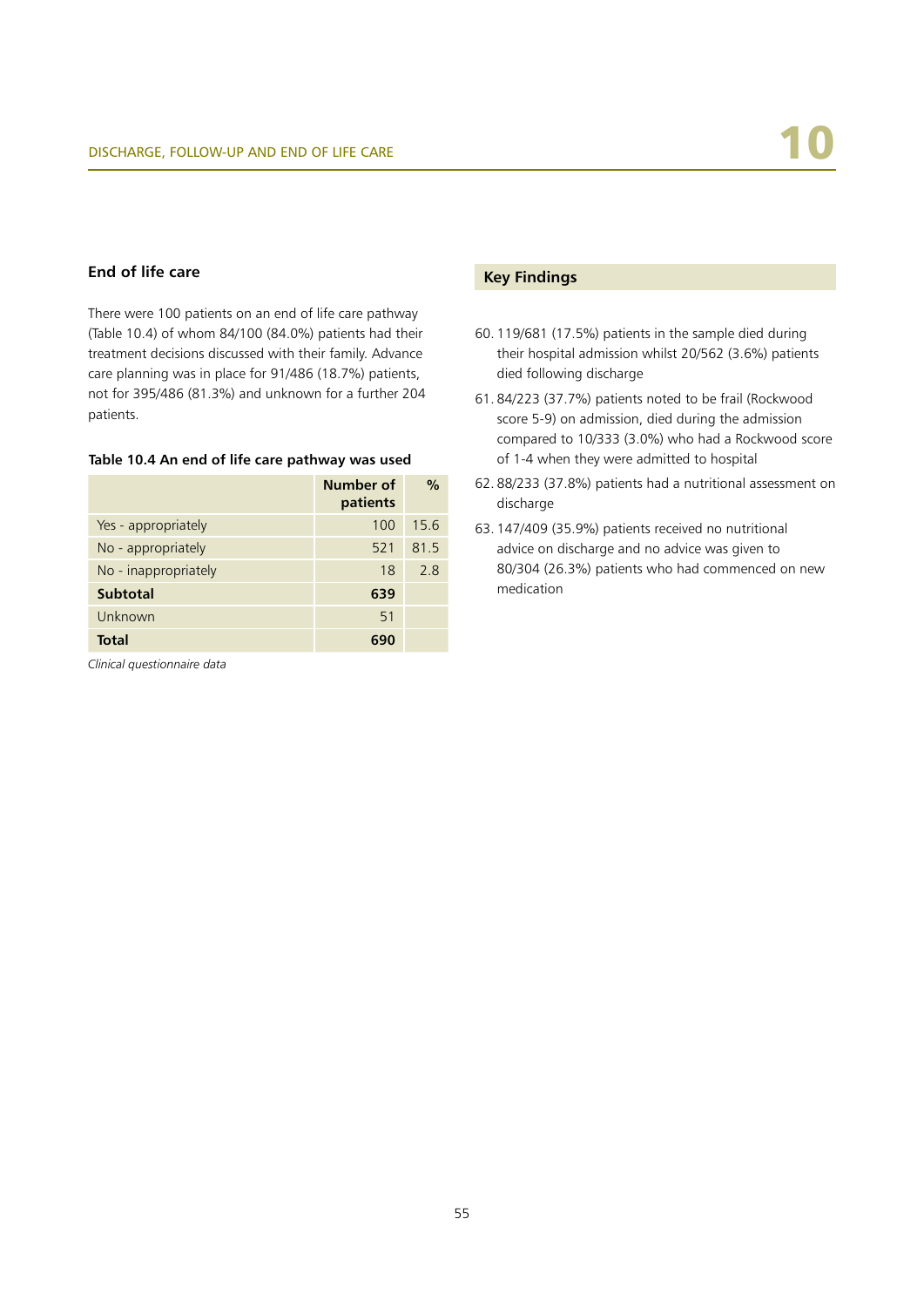# 11

## Organisation of services

Organisational questionnaires were received for 176/242 (72.7%) hospitals to which patients with an acute bowel obstruction may have attended (Table 11.1). There was an emergency department in 160/176 (90.9%) hospitals.

#### **Table 11.1 Type of hospital from which organisational data were received**

|                                 | Number of<br>hospitals | $\frac{0}{0}$ |
|---------------------------------|------------------------|---------------|
| District General Hospital > 500 | 68                     | 38.6          |
| District General Hospital <500  | 45                     | 25.6          |
| University Teaching Hospital    | 54                     | 30.7          |
| Single Specialty Hospital       | 3                      | 1.7           |
| Independent Hospital            | 1                      | $<$ 1         |
| Other                           | 5                      | 2.8           |
| Total                           | 176                    |               |

#### **Pathway for acute bowel obstruction**

Pathways for the care of patients with large and small bowel obstruction have been developed for use in many hospitals, or have been incorporated into acute abdominal pain pathways.7-9,24 Where pathways exist they often guide the

timing of CT scanning and surgery, and have been discussed and approved by the relevant departments involved in the pathway. All of which may make it easier to ensure that pathways are followed without organisational delays.

In this study there were only 28/169 (16.6%) hospitals in which a specific pathway for acute bowel obstruction was used. There were 63/169 (37.3%) hospitals where a more generic pathway was used, which could be used for guidance on the care of this group of patients, so overall there was some guidance for the care of patients with acute bowel obstruction in 91/169 (53.8%) hospitals.

The pathways varied in terms of whether advice on the timing of radiology investigations and assessments of frailty and nutrition were included (Table 11.2). In particular, CT scan timing was only part of a pathway in 33/91 (36.3%) hospitals that had a pathway. Pathways only included specific guidance for small bowel obstruction in 29/91 (31.9%) and large bowel obstruction in 26/91 (28.6%) hospitals with a pathway. This was important because there are specific treatment options which may be omitted or not considered in patients if these pathways have not been considered in advance at an organisational level.

|                                                        | Dedicated acute bowel<br>obstruction pathway<br>$(n=28)$ | <b>Non-specific</b><br>pathway<br>$(n=63)$ | <b>Total</b><br>$(n=91)$ | $\%$      |
|--------------------------------------------------------|----------------------------------------------------------|--------------------------------------------|--------------------------|-----------|
| Specific for small bowel obstruction                   | 20                                                       | 9                                          | 29                       | 31.9      |
| Specific for large bowel obstruction                   | 16                                                       | 10                                         | 26                       | 28.6      |
| Initial treatment and resuscitation                    | 21                                                       | 14                                         | 35                       | 38.5      |
| Timeframe for CT                                       | 12                                                       | 21                                         | 33                       | 36.3      |
| Frailty assessment (patients admitted as an emergency) | $\overline{7}$                                           | 28                                         | 35                       | 38.5      |
| Dementia assessment on all elderly patients            | 11                                                       | <b>NA</b>                                  | <b>NA</b>                | <b>NA</b> |
| Review of elderly patients by care of the elderly      | 3                                                        | 9                                          | 12                       | 13.2      |
| Nutritional assessment                                 | 9                                                        | 15                                         | 24                       | 26.4      |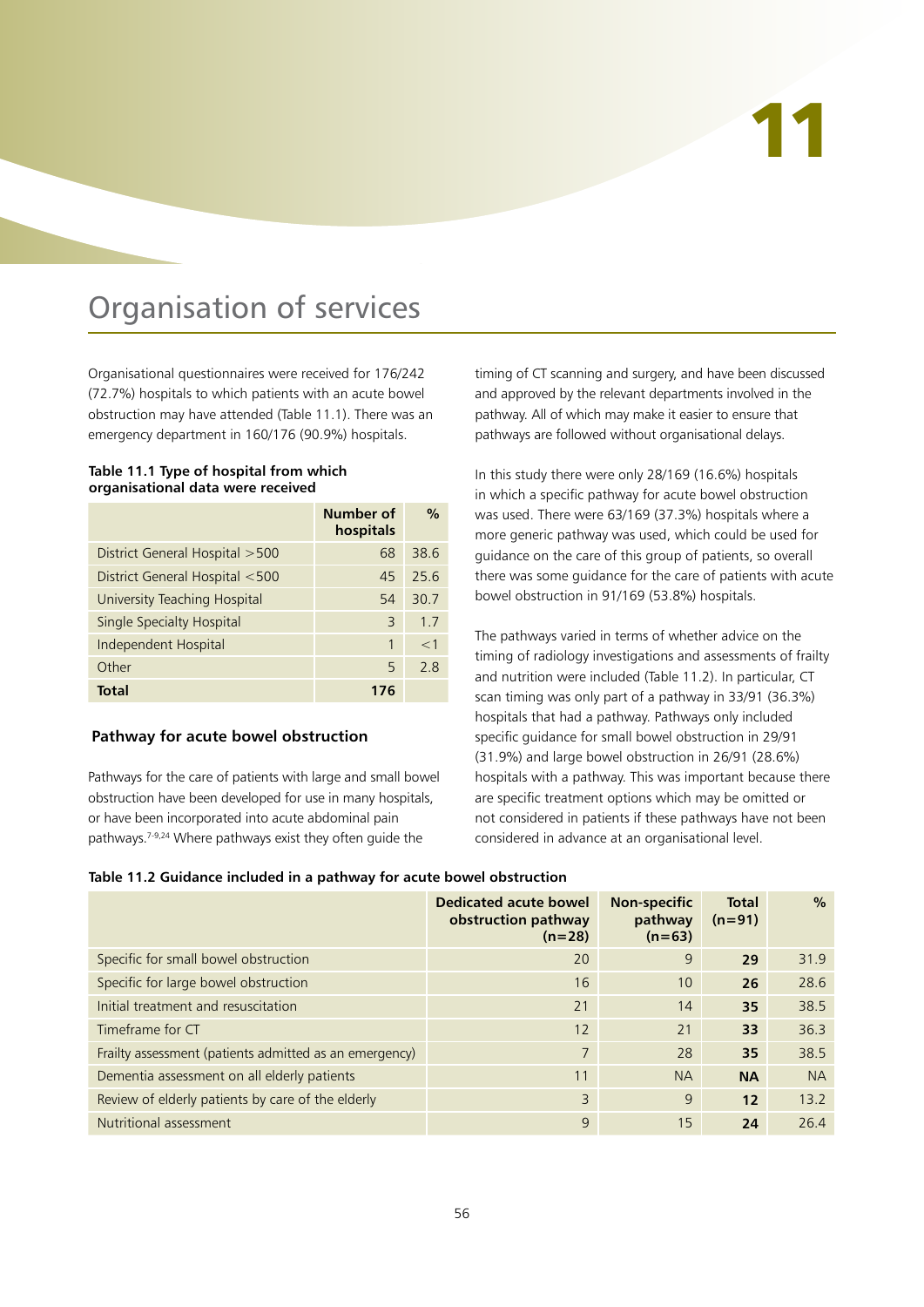#### **Pain assessment**

A guideline for pain scoring should be available in all emergency departments,<sup>25</sup> but in this study no quideline was identified in 15/148 (10.1%) hospitals. It was reported from 151/162 (93.2%) hospitals that there was a guideline for pain scoring on admission, however no guideline was identified in 11/162 (6.8%) hospitals. More generic guidance on the assessment and treatment of pain was available in most hospitals both in the emergency department and on admission to the wards (Table 11.3)

#### **Resuscitation**

Resuscitation is an important preventive measure to stabilise the patient with an acute bowel obstruction whilst diagnosis

#### is established and treatment is commenced. Fluid loss into the intestine can be significant, with the development of hypovolaemia and acute kidney injury. This can also lead to poor perfusion of the intestine, with an increased risk of ischaemia and perforation.

Guidance for the initial resuscitation of patients was reported to be available in 21 of the hospitals with a dedicated acute bowel obstruction pathway, and in 14 hospitals with nonspecific pathways. Some pathways gave specific advice on the recommended initial resuscitation of patients and the subsequent observations, in particular urine output which is relevant considering the high risk of acute kidney injury in this patient group. Many basic measures were omitted from these pathways including oxygen administration and intravenous (IV) fluid administration (Table 11.4).

#### **Table 11.3 A guideline for pain scoring**

|                | Emergency<br>department       |      | On admission           |      |
|----------------|-------------------------------|------|------------------------|------|
|                | <b>Number of</b><br>hospitals | $\%$ | Number of<br>hospitals | $\%$ |
| Yes            | 133                           | 89.9 | 151                    | 93.2 |
| <b>No</b>      | 15 <sup>2</sup>               | 10.1 | 11                     | 6.8  |
| Subtotal       | 148                           |      | 162                    |      |
| <b>Unknown</b> | 28                            |      | 14                     |      |
| <b>Total</b>   | 176                           |      | 176                    |      |

#### **Table 11.4 Details of resuscitation guidance included in dedicated acute bowel obstruction pathway and nonspecific pathway**

|                                           | Dedicated acute bowel<br>obstruction pathway<br>$(n=21)$ | <b>Non-specific</b><br>pathway<br>$(n=14)$ | <b>Total</b><br>$(n=35)$ |
|-------------------------------------------|----------------------------------------------------------|--------------------------------------------|--------------------------|
| Oxygen administration                     | 5                                                        | 13                                         | 18                       |
| Urine output measurement                  | 9                                                        | 13                                         | 22                       |
| IV fluid administration                   | 10                                                       | 14                                         | 24                       |
| Antibiotic administration                 | 3                                                        | 13                                         | 16                       |
| Nasogastric tube administration           | 9                                                        | 11                                         | 20                       |
| Frequency of observation                  | 5                                                        | 11                                         | 16                       |
| Escalation criteria                       | 5                                                        | 13                                         | 18                       |
| Transfer criteria to higher level of care | $\overline{4}$                                           | 11                                         | 15                       |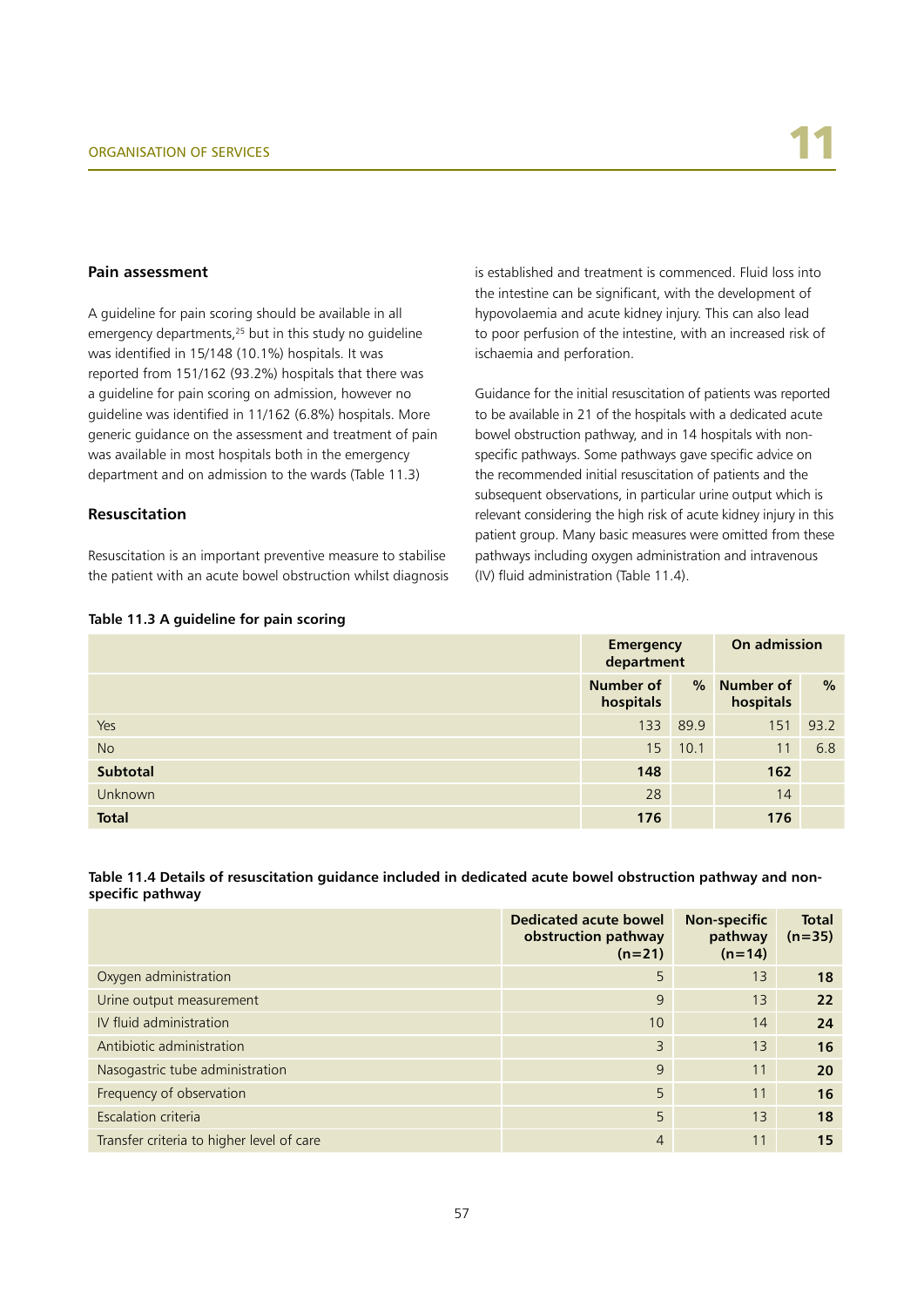#### **Table 11.5 Details of guidance provided by dedicated acute bowel obstruction pathway and non-specific pathway**

|                                                                        | <b>Dedicated acute bowel</b><br>obstruction pathway<br>$(n=28)$ | <b>Non-specific</b><br>pathway<br>$(n=63)$ | <b>Total</b><br>$(n=91)$ | $\%$ |
|------------------------------------------------------------------------|-----------------------------------------------------------------|--------------------------------------------|--------------------------|------|
| Timing of first senior review                                          | 12                                                              | 44                                         | 56                       | 61.5 |
| Time limit for treatment decision                                      | 9                                                               | 13                                         | 22                       | 24.2 |
| Guidance on which patients are suitable for surgery                    | 15                                                              | 16                                         | 31                       | 34.1 |
| Guidance on who (grade of clinician) can refer for<br>surgical opinion | 24                                                              | 11                                         | 35                       | 38.5 |
| Timing of surgery                                                      | 13                                                              | 20                                         | 33                       | 36.3 |

Some pathways included specific guidance on the timing of senior review, and interventions which should give the treating teams parameters to work within (Table 11.5). In particular, pathways only included guidelines on time limit to treatment decision in 22/91 (24.2%) hospitals and timing of surgery in 33/91 (36.3%) hospitals. Delays in timing of surgery were considered important by clinicians looking after these patients as patients who wait have an increased risk of ischaemia, perforation and increased complications (See Chapter 7).

#### **Organisation of imaging**

#### *Access to scanners*

As the optimal management of acute bowel obstruction needs CT scanning for diagnostic and prognostic purposes it would be expected that all hospitals in which patients with acute bowel obstruction are cared for would have access to a CT scanner.7-9

It was reported that in 168/176 (95.5%) hospitals there was access to CT scanning (Table 11.6), and 126/156 (80.8%) hospitals, had more than one scanner (Table 11.7).

As CT scanning is recommended as a first line investigation in acute bowel obstruction<sup> $7-9$ </sup>, and most patients in this study presented via emergency department, there is an expectation that more CT scanners will be needed in emergency departments and this was reported to be the case in 31/168 (18.5%) hospitals.

#### **Table 11.6 Available on-site imaging**

|                                       | Number of<br>hospitals | $\frac{0}{0}$  |
|---------------------------------------|------------------------|----------------|
| Abdominal X-ray                       | 171                    | 97.2           |
| CT scanner                            | 168                    | 95.5           |
| Abdominal ultrasound                  | 82                     | 46.6           |
| MRI scanner                           | 52                     | 29.5           |
| Gastrografin follow-through<br>(WSCS) | 69                     | 39.2           |
| Other                                 | 10                     | 5.7            |
| Unknown                               | $\mathcal{P}$          | 1 <sub>1</sub> |

*Answers maybe multiple; n=176*

#### **Table 11.7 Number of CT scanners on-site**

|                 | Number of<br>hospitals | $\frac{9}{6}$ |
|-----------------|------------------------|---------------|
| 1               | 30                     | 17.9          |
| $\overline{2}$  | 86                     | 51.2          |
| $\overline{3}$  | 24                     | 14.3          |
| $\overline{4}$  | 10                     | 6.0           |
| 5               | 3                      | 1.8           |
| 6               | 3                      | 1.8           |
| <b>Subtotal</b> | 156                    |               |
| Unknown         | 12                     |               |
| <b>Total</b>    | 168                    |               |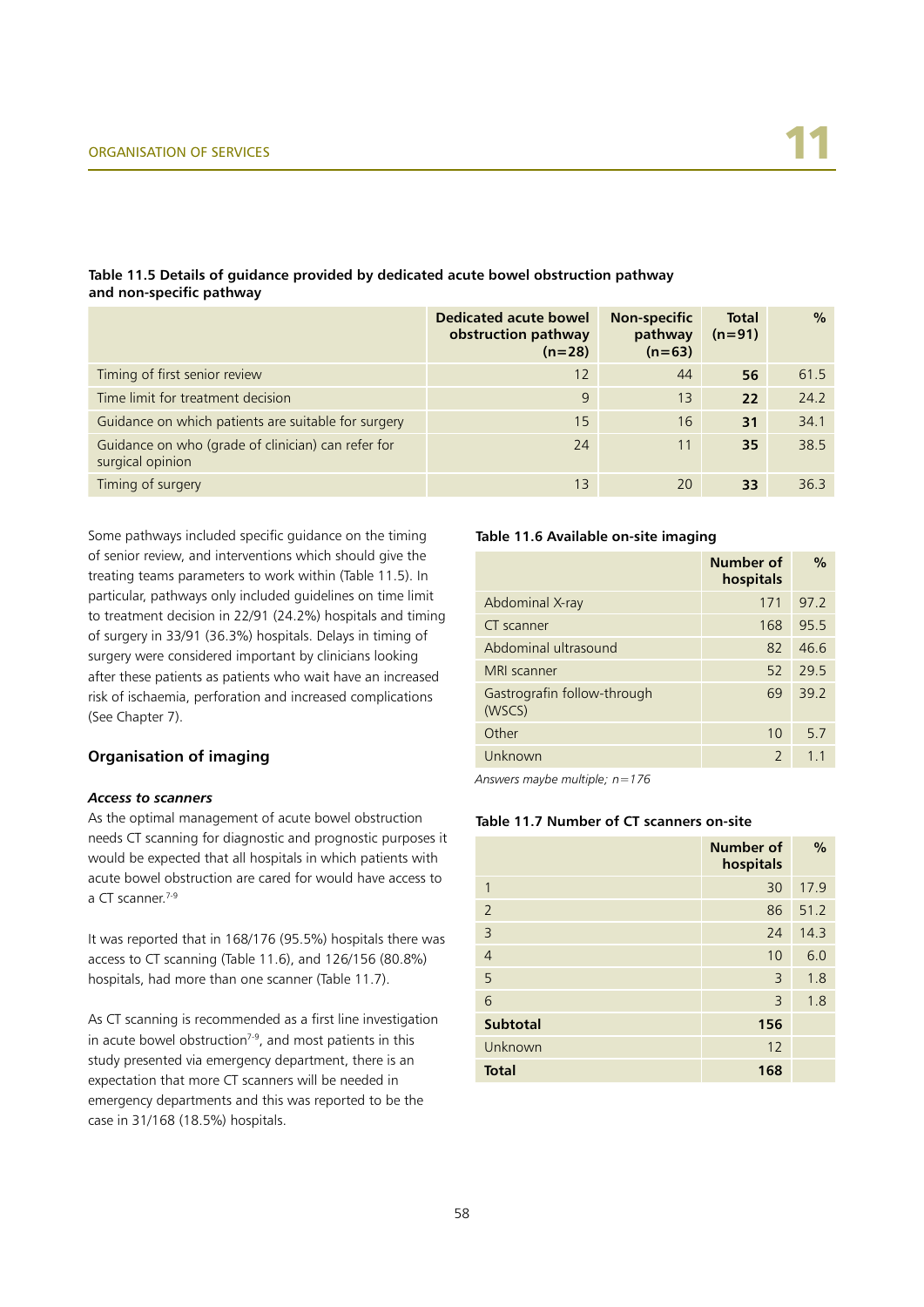#### **Requesting imaging**

Current guidelines recommend CT scanning as the diagnostic investigation of choice for acute bowel obstruction, so scanning needs to be accessible to all clinicians attempting to make this diagnosis. In 87/168 (51.8%) hospitals there was a restriction as to who could request a CT scan. The detail is shown in Table 11.8.

Where hospitals had a pathway for the management of acute bowel obstruction this often stipulated a timeframe for CT scanning (Table 11.9).

#### **Table 11.8 The grade of clinician who could request a CT scan**

| Grade specified who can<br>request a CT scan                                                   | Number of<br>hosptials | $\frac{0}{0}$ |
|------------------------------------------------------------------------------------------------|------------------------|---------------|
| Consultant or senior trainee only                                                              | 37                     | 42.5          |
| Consultant, senior or junior<br>trainee only                                                   | 12                     | 13.8          |
| Specialist nurse, senior trainee or<br>consultant only                                         | 6                      | 69            |
| Specialist Nurse, junior trainee or<br>more senior doctor only                                 | 6                      | 69            |
| Specialist nurse, foundation year<br>or more senior doctor                                     | 17                     | 19.5          |
| Specialist nurse, foundation year<br>or more senior doctor or other<br>healthcare professional | 9                      | 10.3          |
| <b>Total</b>                                                                                   | 87                     |               |

#### **Table 11.9 Detail of timing of CT scan specified in dedicated acute bowel obstruction pathway and nonspecific pathway**

|              | <b>Dedicated acute bowel</b><br>obstruction pathway<br>$(n=12)$ | <b>Non-specific</b><br>pathway<br>$(n=21)$ | <b>Total</b><br>$(n=33)$ |
|--------------|-----------------------------------------------------------------|--------------------------------------------|--------------------------|
| Immediately  |                                                                 | 3                                          | $\overline{4}$           |
| $<$ 4 hours  | $\overline{4}$                                                  | 11                                         | 15                       |
| $<$ 12 hours |                                                                 | $\overline{3}$                             | $\overline{4}$           |
| $<$ 24 hours | 5                                                               | $\overline{2}$                             |                          |
| Other        |                                                                 |                                            |                          |

#### **Method of performing radiology**

There were 70/176 (39.8%) hospitals in which there were protocols for the method of performing a CT scan, and in most the use of intravenous contrast was dependant on estimated renal function (Table 11.10).

#### **Table 11.10 CT contrast used as standard**

|                                                    | Number of<br>hospitals | $\frac{0}{0}$ |
|----------------------------------------------------|------------------------|---------------|
| Use of EGFR cut-off to avoid use<br>of IV contrast | 61                     | 87.1          |
| Detail of IV administration                        | 58                     | 82.9          |
| Detail of decision-maker -<br>radiologist          | 44                     | 62.9          |
| Detail of oral administration                      | 30                     | 42.9          |
| Detail of decision-maker - surgeon                 | 10                     | 14.3          |
| )ther                                              | Δ                      | 5.7           |

*Answers may be multiple; n=70*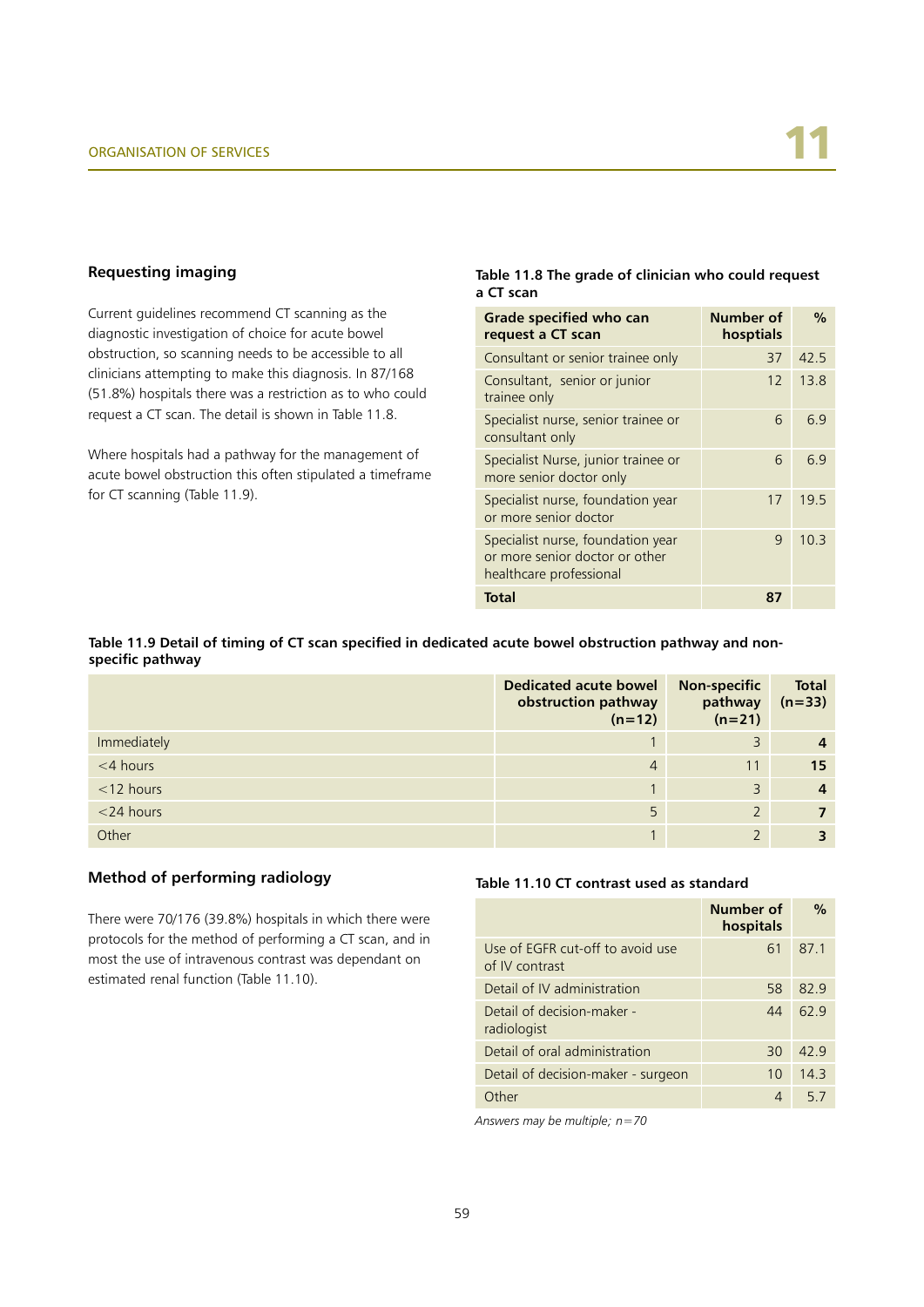#### **Reporting of radiology**

Traditionally all imaging was reported within hospital departments but there has been a gradual move to outsourcing reporting to virtual radiologists. In this study it was reported that the majority of scans performed in working hours were reported by consultants. However, CT reporting was outsourced, 'in hours' in 29/168 (17.3%) of hospitals and 'out of hours' in 93/168 (55.4%) hospitals (Figure 11.1).

Guidelines for the timeliness of reporting on radiology was available in 97/140 (69.3%) hospitals, but the parameters for the timeliness of a report varied considerably as shown in Figure 11.2. There was a maximum time reporting of CT of less than 1 hour in 43/74 (58.1%) hospitals ('in hours') and 48/94 (51.1%) hospitals 'out of hours'.



**Figure 11.1 Grade of clinician who reported on the radiology 'in hours'/ 'out of hours'**



**Figure 11.2 Maximum time for CT scan reporting 'in hours'/ 'out of hours'**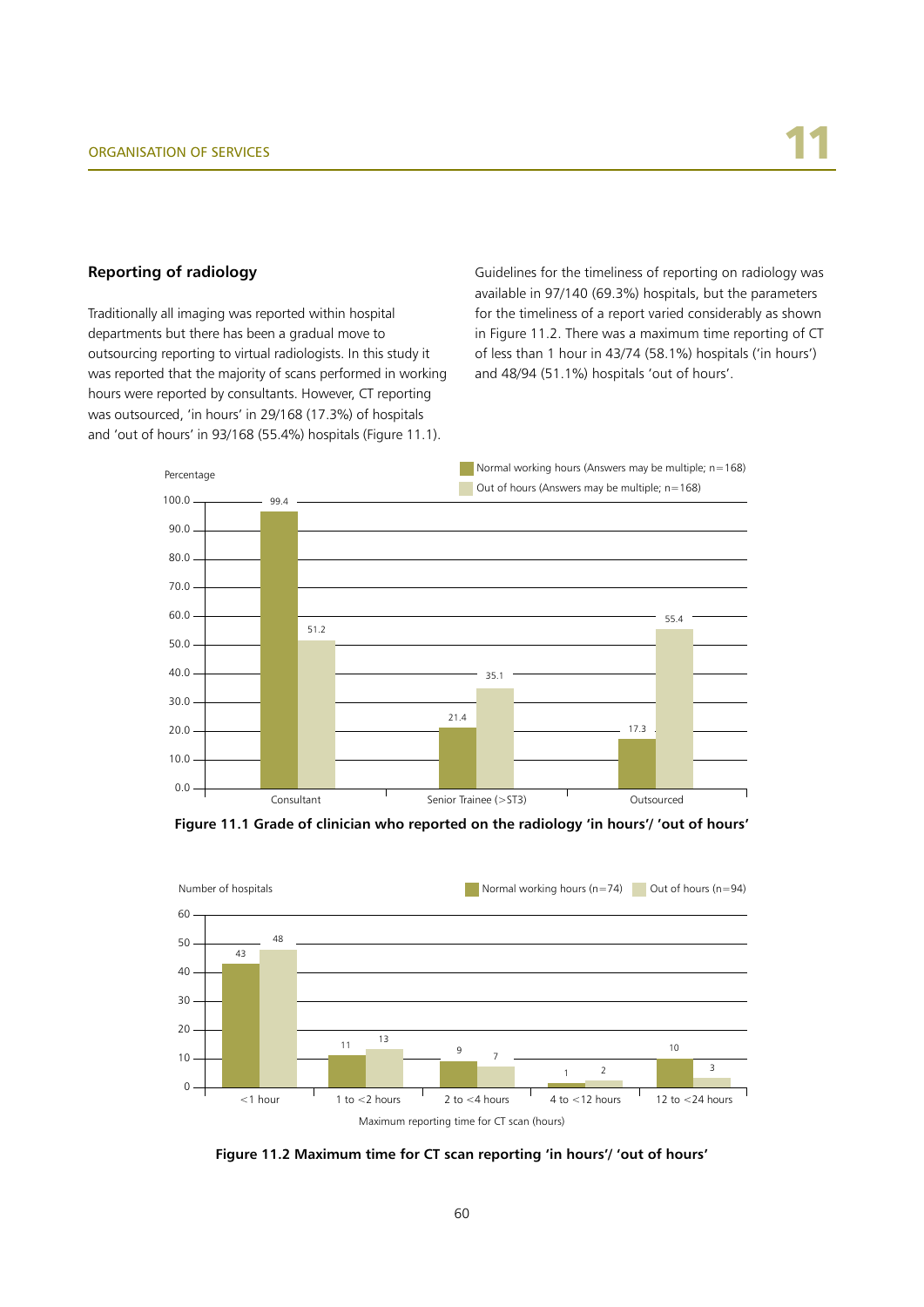It is questionable whether reporting times of over 4 hours are optimal in the management of acutely unwell surgical patients. In 97/137 (70.8%) hospitals there was no routine audit of reporting times for CT in patients with acute bowel obstruction.

Radiological investigations are only useful if the results are communicated to the treating team. There was a wide range of methods used by the radiology departments to achieve this as shown in Table 11.11.

#### **Table 11.11 Mode by which CT reports were communicated**

|                                                | Number of<br>hospitals | $\frac{0}{0}$ |
|------------------------------------------------|------------------------|---------------|
| Electronic reporting                           | 142                    | 84.5          |
| Telephone to required clinician                | 101                    | 60.1          |
| Telephone to responsible<br>consultant/on-call | 66                     | 393           |
| Telephone to ward                              | 24                     | 14.3          |
| Unknown                                        | 5                      | 3.0           |
| Other                                          | 14                     | 요 3           |

*Answers may be multiple; n=168*

There were 26 hospitals with no electronic reporting. For hospitals without electronic reporting there needs to be a very clear pathway of how the results are communicated with the treating team if optimal patient care is to be given. This is particularly important in the out of hours scenario when outsourcing is more common and reporting radiologists are not on-site.

#### **Screening for bowel cancer**

Patients presenting with advanced bowel cancer causing acute large bowel obstruction have often experienced missed opportunities for diagnosis including bowel cancer screening. If bowel cancer screening uptake is poor, or if the service is poorly developed, this may result in missed diagnosis and a higher rate of patients presenting with large bowel obstruction.

There were 131/176 (74.4%) hospitals in the study from which it was reported that a bowel cancer screening programme was in place, with 109/131 (83.2%) of these screening programmes running for more than 5 years. Testing for faecal occult blood was the methodology used in 110/131 (84.0%) of screening programmes. The self-reported percentage of the population suitable for screening, and who participated in the programme, varied dramatically between hospitals (Table 11.12). This study was not set up to identify whether patients presenting with bowel cancer as an emergency had access to screening or whether they had been screened, but data from the national bowel screening programme show that on average 59% of people living in Northern Ireland and England who are sent the bowel cancer screening test for free in the post actually complete it, but this drops to 56% in Scotland and 53% in Wales."26

#### **Table 11.12 Percentage of population invited for screening**

|                 | <b>Number of</b><br>hospitals | $\%$ |
|-----------------|-------------------------------|------|
| < 10%           | 4                             | 6.7  |
| $>11-40%$       | 3                             | 5.0  |
| $>51-60%$       | 1                             | 1.7  |
| $>61-70%$       | 3                             | 5.0  |
| $>71-80%$       | 1                             | 1.7  |
| $>81-90\%$      | 1                             | 1.7  |
| $>91-100\%$     | 47                            | 78.3 |
| <b>Subtotal</b> | 60                            |      |
| Unknown         | 71                            |      |
| <b>Total</b>    | 131                           |      |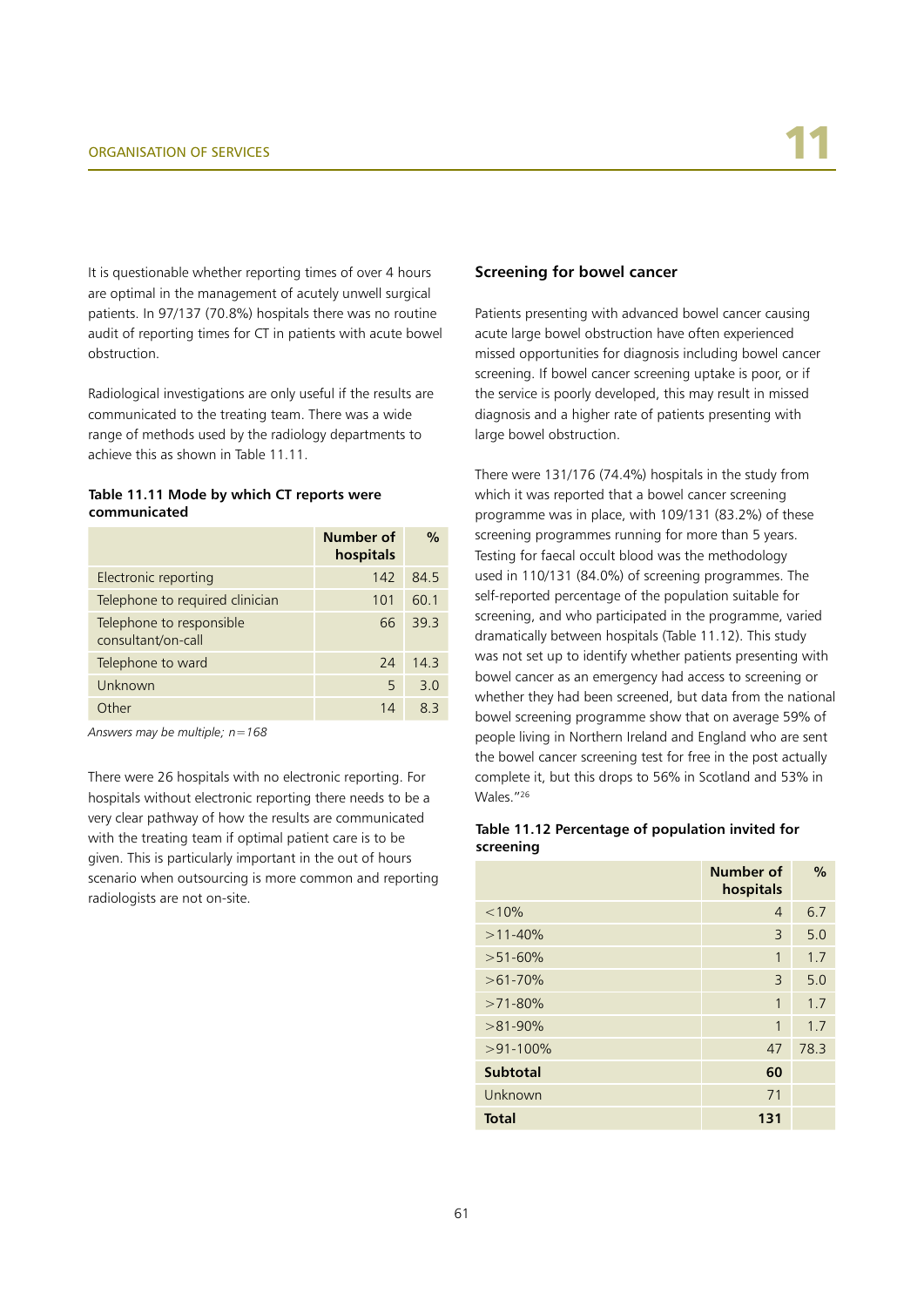#### **Staffing**

The surgical rotas were staffed mainly by specialist surgeons. However, it was reported from a minority of hospitals that non-gastrointestinal surgeons were on the rotas (Table 11.13).

**Table 11.13 Specialty of surgeons on the on-call rota**

|                                              | Number of<br>hospitals | $\frac{0}{0}$ |
|----------------------------------------------|------------------------|---------------|
| Lower gastrointestinal colorectal<br>surgery | 151                    | 85.7          |
| Upper gastrointestinal surgery               | 139                    | 79.0          |
| General surgery                              | 124                    | 70.5          |
| Hepatobiliary and pancreatic<br>surgery      | 36                     | 20.5          |
| Breast surgery                               | 24                     | 13.69         |
| Other                                        | 16                     | 91            |

*Answers maybe multiple; n=176*

The structure of the rotas in terms of number of hours oncall per day, and the duration of the on-call commitment varied considerably (Table 11.14).

#### **Table 11.14 Structure of the on-call rota**

|                                                             | Number of<br>hospitals | $\frac{0}{0}$ |
|-------------------------------------------------------------|------------------------|---------------|
| 14/day-1 week on-call                                       | 10                     | 5.7           |
| 24/day split 2-3 days on-call                               | 55                     | 31.3          |
| 24 hour single day on-call                                  | 31                     | 17.6          |
| Different consultants cover day/<br>night                   | 17                     | 9.7           |
| Rolling day on-call                                         | 4                      | 23            |
| Surgeon of the week (with<br>colleagues covering overnight) | 39                     | 222           |

*Answers maybe multiple; n=176*

In terms of non-surgical staffing, nearly all the hospitals reported access to the full range of allied healthcare services at some stage in the working week (Table 11.15).

| Table 11.15 Availability of allied healthcare services |  |  |
|--------------------------------------------------------|--|--|
|--------------------------------------------------------|--|--|

|                             | Number of<br>hospitals | $\frac{0}{0}$ |
|-----------------------------|------------------------|---------------|
| Palliative care             | 164/171                | 95.9          |
| Acute pain team             | 161/171                | 94.2          |
| Physiotherapy               | 165/176                | 93.8          |
| <b>Dietetics</b>            | 163/176                | 92.6          |
| Care of the elderly         | 154/169                | 91.1          |
| Occupational therapy        | 158/176                | 89.8          |
| Social care                 | 156/176                | 88.6          |
| Critical care outreach team | 151/176                | 85.8          |
| Pharmacy                    | 117/176                | 66.5          |
| Other                       | 12/176                 | 6.8           |

There was a discharge planning team in 149/165 (90.3%) hospitals but in 68/149 (45.6%) hospitals this did not include nutrition or dietetic staff (Table 11.16).

#### **Table 11.16 Discharge team**

|                      | Number of<br>hospitals | $\%$ |
|----------------------|------------------------|------|
| Social care          | 116                    | 77.9 |
| Physiotherapy        | 110                    | 73.8 |
| Occupational therapy | 109                    | 73.2 |
| <b>Dietetics</b>     | 76                     | 51.0 |
| Nutrition team       | 67                     | 45.0 |
| Other                | 25                     | 16 ጸ |

*Answers may be multiple; n=149*

#### **Availability of operating theatres**

In previous chapters the importance of availability of operating theatres and staff to ensure timely surgery has been highlighted. Clinicians looking after patients said the most common delay was unavailability of theatre staff. The level of organisation of theatres within hospitals was also reviewed.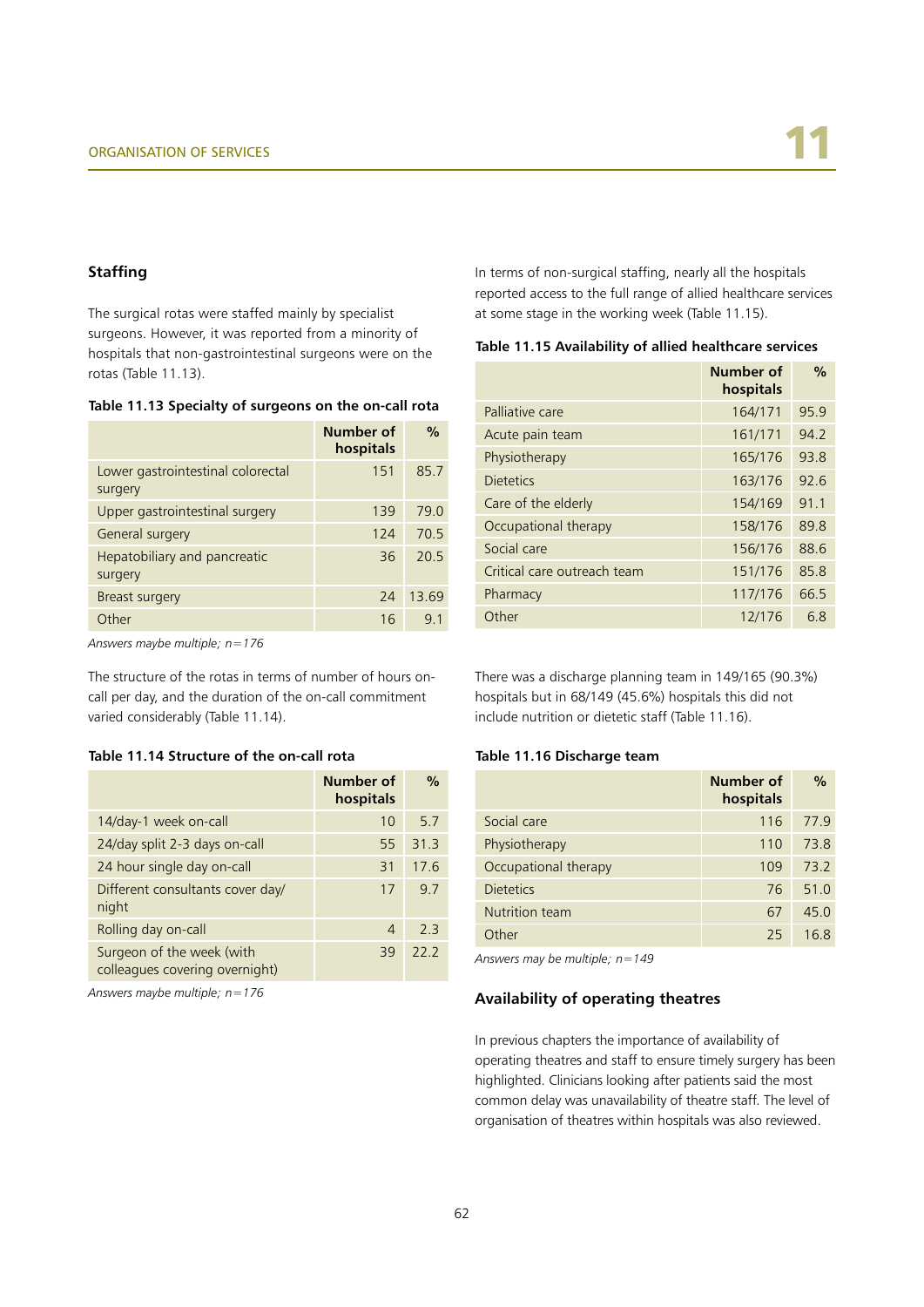There were 136/170 (80.0%) hospitals in which there was a dedicated emergency theatre (CEPOD theatre). In 107/127 (84.3%) hospitals, from which data were obtained, there was only a single theatre available for emergencies. There were 112/170 (65.9%) hospitals had scheduled emergency out of hours lists as shown in Table 11.17.

**Table 11.17 Hospital has scheduled out of hours emergency surgery sessions (CEPOD lists)**

|                 | Number of<br>hospitals | $\frac{0}{0}$ |
|-----------------|------------------------|---------------|
| Yes             |                        | 112 65.9      |
| <b>No</b>       | 58                     | 34.1          |
| <b>Subtotal</b> | 170                    |               |
| Unknown         | 6                      |               |
| <b>Total</b>    | 176                    |               |

With inevitable pressure on the use of emergency theatre facilities, choices have to be made as to the relative urgency of patient needs. There were 120/166 (72.3%) hospitals in which a priority grading system was in place and 79/164 (48.2%) hospitals in which a co-ordinator was employed to confirm the fitness of patients for surgery, thus ensuring

optimal utilisation of this limited resource. However, the prioritisation system needs to take into account the highrisk profile of acute bowel obstruction patients and the deleterious consequences of delayed surgery in this group. Guidelines on the time to surgery have already been published by NCEPOD and these timescales should be adhered to and appear in pathways for the care of patients with acute bowel obstruction.<sup>22</sup>

#### **Access to laparoscopy, endoscopy and colonic stenting**

With increasing specialisation of care this has changed the function of the on-call surgeon who may need the help of other specialists to aid in the management of colonic obstruction. This includes endoscopic management of sigmoid volvulus and stenting of obstructing tumours which may need endoscopic and/or interventional radiological input. There was a perception amongst the Study Advisory Group that the provision of these services is not organised as well as it could be. The access to endoscopic therapy for sigmoid volvulus was available in 162/170 (95.3%) hospitals but was only available 24 hours/day in 99/162 (61.1%) (Figure 11.3).



**Figure 11.3 Access to volvulus decompression, rigid and flexible sigmoidoscopy, percutaneous endoscopic colostomy, stenting and laparoscopy on-site and availability (n=176)**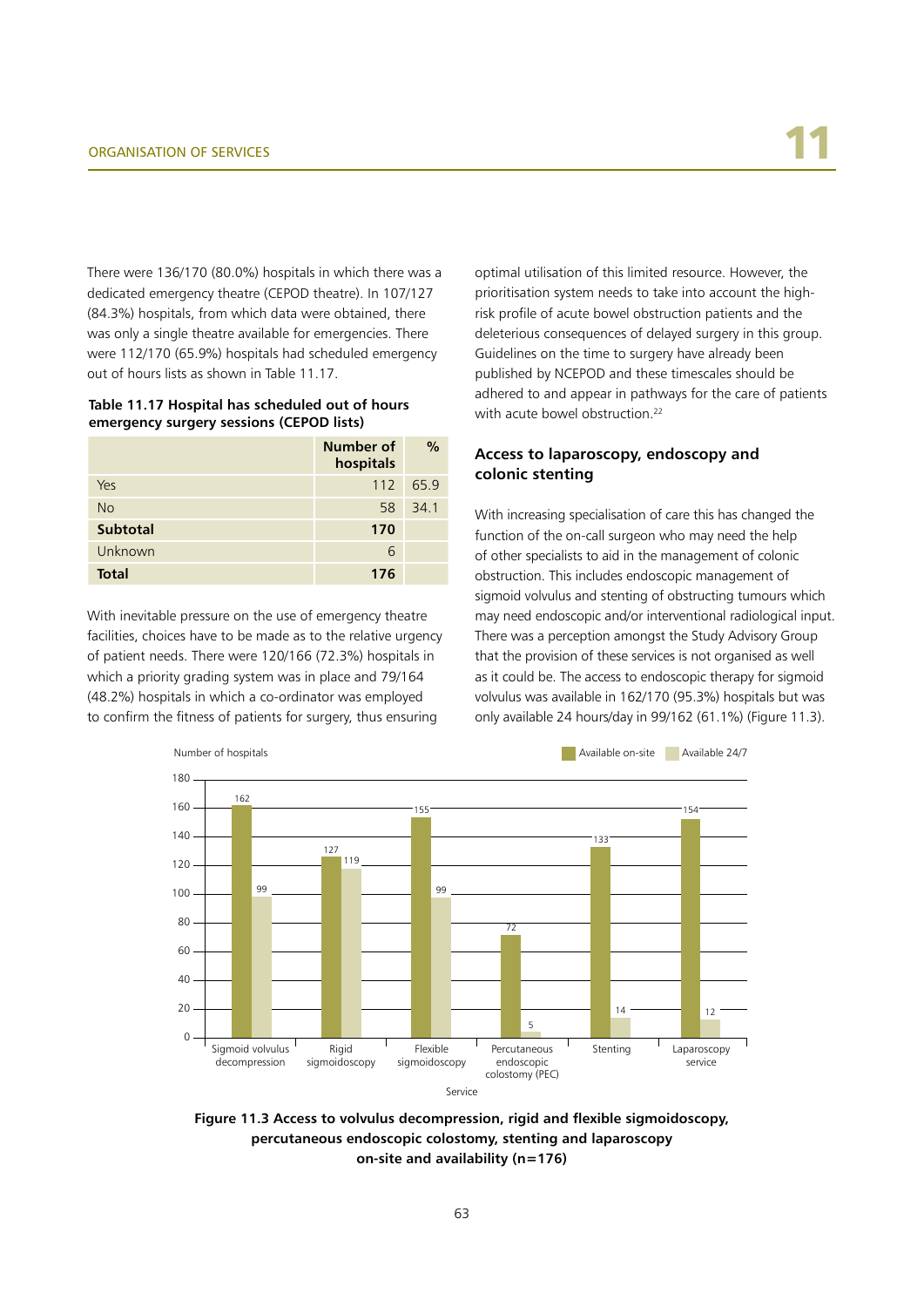Access to percutaneous endoscopic colostomies was much more limited, being available in only 72/163 (44.2%) hospitals and only five hospitals had a protocol for access to this procedure 24 hours/day.

For large bowel obstruction, especially in the context of malignant disease, stenting of the colon is a method of relieving the obstruction with low morbidity. Stenting was available in 133/171 (77.8%) hospitals, as shown in Figure 11.3. It was available 24/7 in 14 hospitals and most commonly available Monday-Friday during working hours (106/133; 79.7%).

Of 38/171 (22.2%) hospitals in which there was no on-site access to colonic stenting, only five were reported to be part of a clinical network to improve access to this service and only 40/136 (29.4%) hospitals that had protocols to refer patients for stenting to other units audited the outcome of those transfers.

#### **Critical care**

There were 168/174 (96.6%) hospitals from which it was reported there was a critical care unit on-site and 140/154 (90.9%) hospitals were part of a critical care network.

#### **Audit**

It was reported from 162/168 (96.4%) hospitals that an audit of deaths within 30 days of surgery, within the context of a Mortality and Morbidity (M&M) meeting, was undertaken. However, audits of delays to surgical therapy were less frequent (Table 11.18).

#### **Table 11.18 An audit of delay to surgery for acute bowel obstruction undertaken**

|                 | Number of<br>hospitals | $\frac{0}{0}$ |
|-----------------|------------------------|---------------|
| Yes             | 83                     | 56.8          |
| <b>No</b>       | 63                     | 43.2          |
| <b>Subtotal</b> | 146                    |               |
| Unknown         | 30                     |               |
| <b>Total</b>    | 176                    |               |

In terms of participation in national audits 152/163 (93.3%) hospitals reported participation in the National Emergency Laparotomy Audit (NELA), 154/163 (94.5%) in the National Bowel Cancer Audit (NBOCA), 96/139 (69.1%) in the National Audit of Small Bowel Obstruction (NASBO) and 4/7 Scottish hospitals took part in the Emergency Laparotomy and Laparoscopic Scottish Audit (ELLSA). There were 59/140 (42.1%) hospitals from which it was reported that they had gaps in their service provision but only 36/59 (61.0%) had plans in place to address them.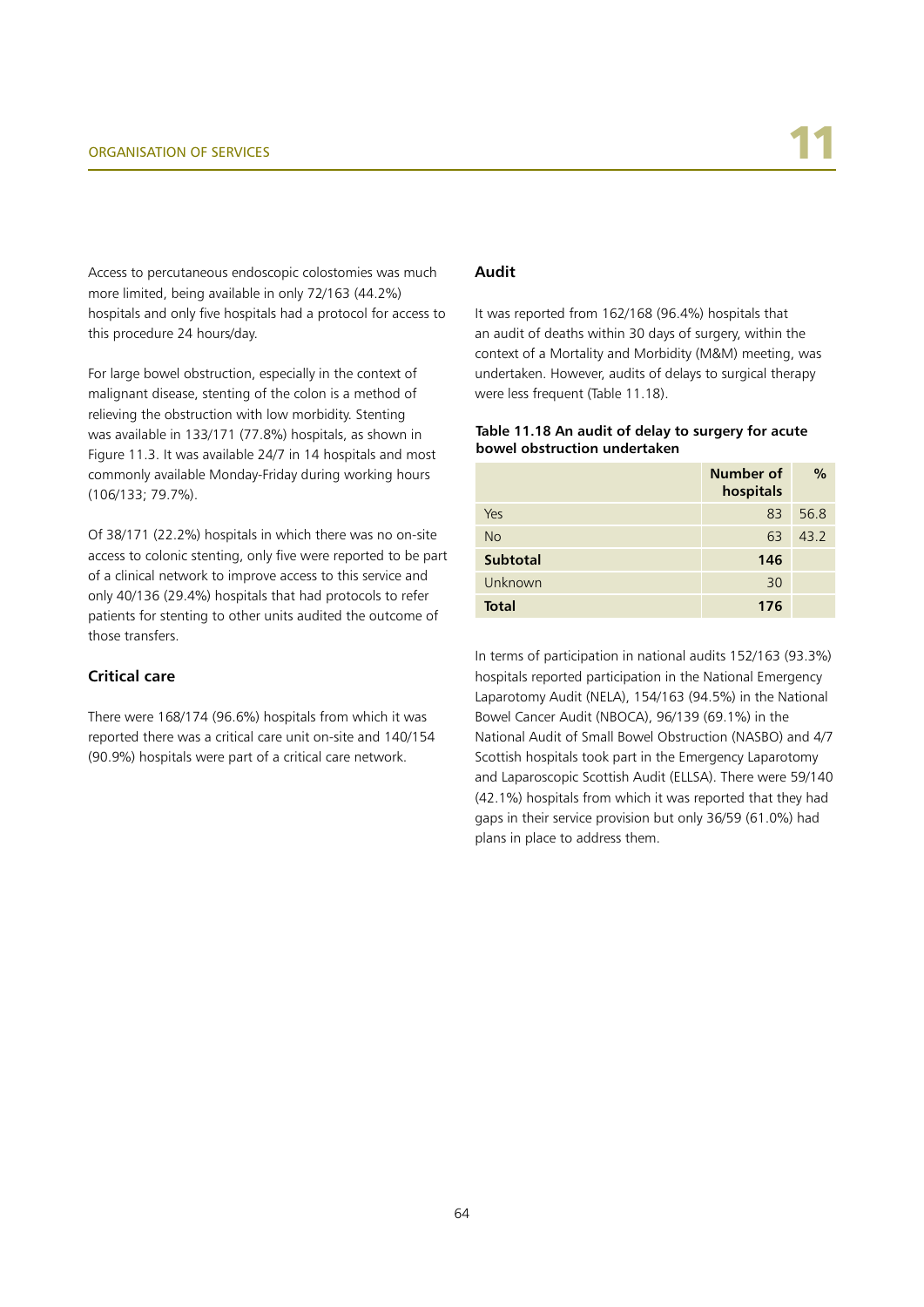#### **Key Findings**

- 64. 131/176 (74.4%) hospitals in the study reported that a bowel cancer screening programme was present and 109/131 (83.2%) of these screening programmes had been running for more than 5 years
- 65. In 15/148 (10.1%) hospitals there was no guideline for pain scoring in the emergency department
- 66. 11/162 (6.8%) hospitals did not have a guideline for pain scoring on admission
- 67. 28/169 (16.6%) hospitals reported a specific pathway for acute bowel obstruction; in 63/169 (37.3%) there was not a specific acute bowel obstruction pathway but a more general acute abdomen pathway
- 68. Of those hospitals where there was a pathway, they only included guidelines on time limit to treatment decision in 22/91 (24.2%) hospitals and timing of surgery in 33/91 (36.3%) hospitals
- 69. In 31/168 (18.5%) hospitals there was a CT scanner in the emergency department
- 70. In 86/168 (51.2%) hospitals there were restrictions on who could request CT scans
- 71. There was a maximum time reporting of CT of less than 1 hour in 43/74 (58.1%) hospitals (in hours) and 48/94 (51.1%) hospitals out of hours
- 72. CT reporting was outsourced, in hours in 29/168 (17.3%) of hospitals and out of hours in 93/168 (55.4%)
- 73. 136/170 (80.0%) hospitals had at least one dedicated emergency (CEPOD) theatre
- 74. 120/166 (72.3%) hospitals reported that there was priority grading for emergency surgery and in 79/164 (48.2%) hospitals there was a theatre co-ordinator to facilitate this
- 75. 38/171 (22.2%) hospitals had no on-site access to stenting and only five reported to be part of a clinical network to improve access to this service
- 76. 149/165 (90.3%) hospitals reported that there was a discharge planning team but in 68/149 (45.6%) hospitals this did not include nutrition or dietetic staff.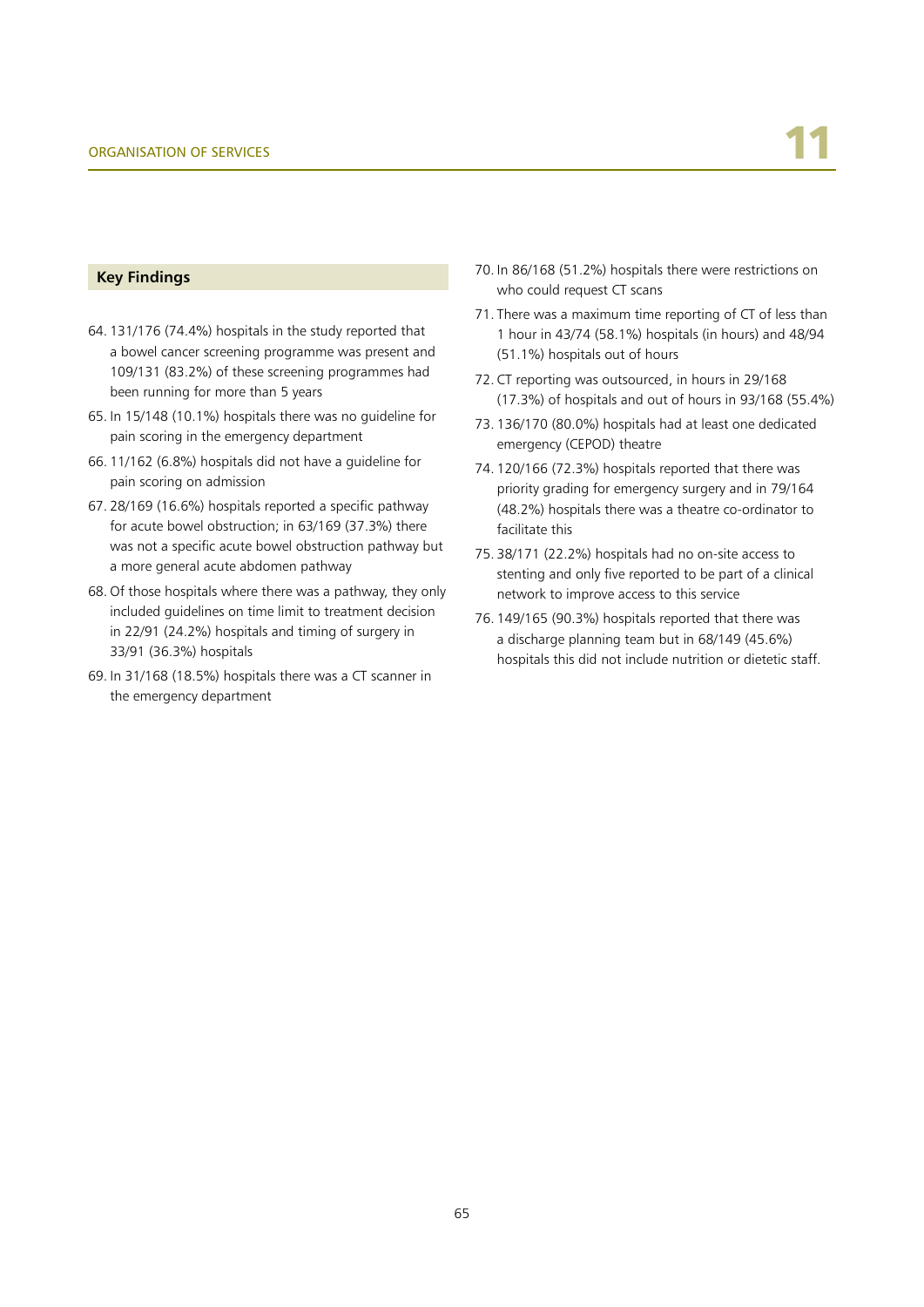# 12

## Overall quality of care

Figure 12.1 shows the overall quality of care provided to patients in the study as rated by the case reviewers. There were 156/284 (54.9%) patients for whom the care was rated as good practice, 121/284 (42.6%) rated as requiring room for improvement either in clinical or organisational factors (or both) and seven cases reviewed were considered as less than satisfactory. For 10 cases reviewed, there was insufficient data to rate the overall quality of care.



**Figure 12.1 The overall quality of care provided to the patients in the study (n=284)**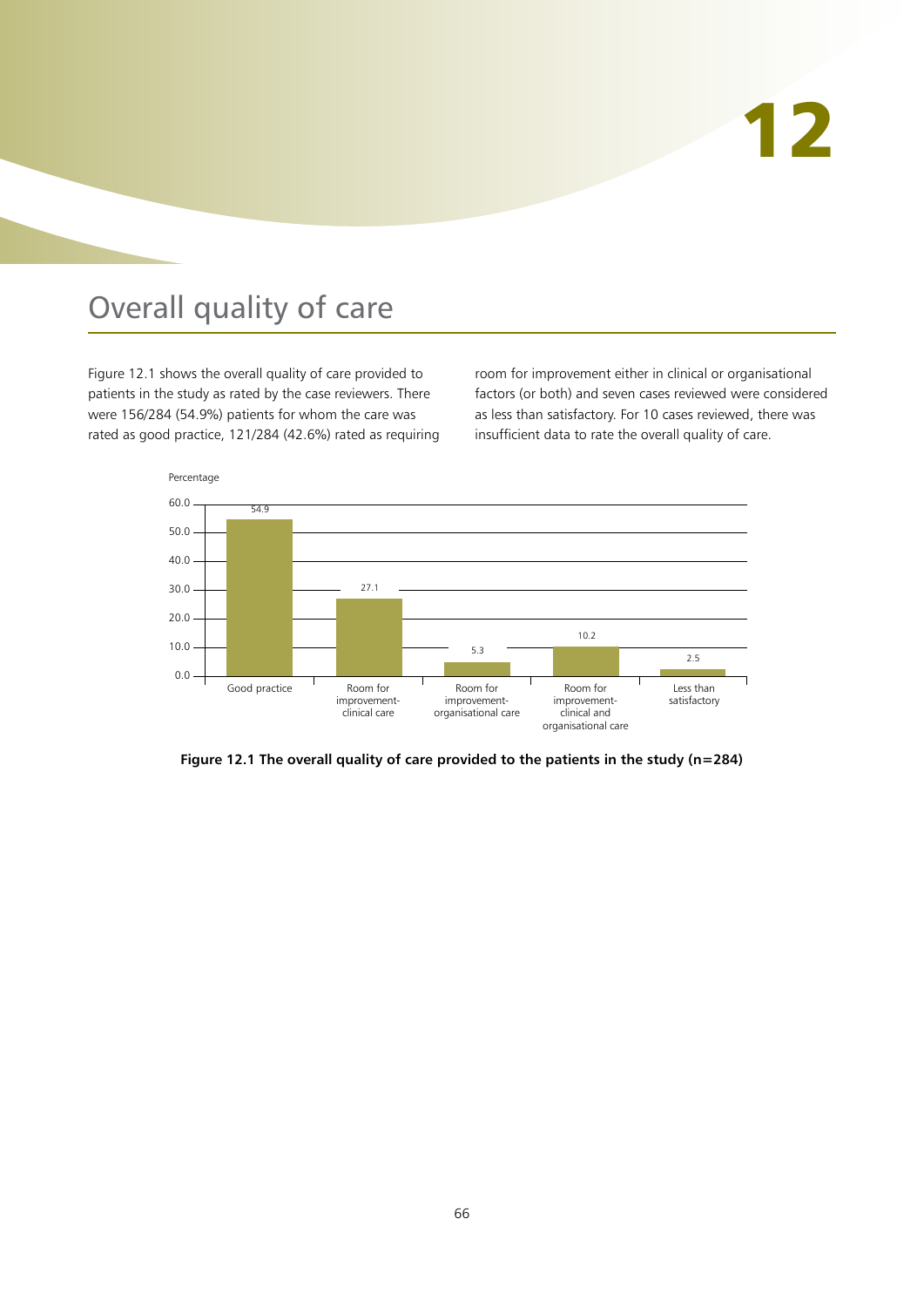## References

- 1. Association of Surgeons of Great Britain and Ireland and the Royal College of Surgeons of England. Commissioning Guide: Emergency General Surgery (acute abdominal pain) 2014 https://www.rcseng. ac.uk/library-and-publications/rcs-publications/docs/ emergency-general-guide/
- 2. Ten Broek RPG, Krielen P, Di Saverio S. 2017. Bologna guidelines for diagnosis and management of adhesive small bowel obstruction (ASBO): update of the evidencebased guidelines from the world society of emergency surgery ASBO working group. World J Emerg Surg. Jun 19:13-24
- 3. Hwang J, Lee J et al. 2009. Value of multidetecter CT in decision making regarding surgery in patient with small bowel obstruction due to adhesion. *European Radiology*. 19(10): 2425-31
- 4. Finan J,Campbell S, Verma R et al. 2007. The Management of Malignant Large Bowel Obstruction: ACPGBI Position Statement. Colorectal Disease. 9(4): 1-17
- 5. Association of Coloproctology of Great Britain and Ireland. 2017. National Audit of Small Bowel **Obstruction** https://www.acpgbi.org.uk/content/uploads/2017/12/ NASBO-REPORT-2017.pdf
- 6. Saunders DI, Murray D, Pichel AC et al on behalf of the members of the UK Emergency Laparotomy Network. 2012. Variations in mortality after emergency laparotomy: the first report of the UK Emergency Laparotomy Network. *British Journal of Anaesthesia*. 109(3): 368-375
- 7. Association of Coloproctology of Great Britain and Ireland. 2017. Emergency General Surgery Sub-Committee. Recommendations for the management of large bowel obstruction. https://www.acpgbi.org. uk/content/uploads/2016/12/Large-Bowel-Obstructionpathway-2017.pdf
- 8. National Institute for Health and Clinical Excellence. 2001. Colorectal Cancer Information for the public. https://www.nice.org.uk/guidance/cg131/ifp/chapter/ About-this-information
- 9. National Emergency Laparotomy Audit 4th report. https://www.nela.org.uk/reports
- 10. Rockwood K Song X, MacKnight C et al. 2005. A global clinical measure of fitness and frailty in elderly people. CMAJ. 173:489-495
- 11. RCP Acute care toolkit4: Delivering a 12-hour, 7-day consultant presence on the acute medical unit. 2012. https://www.rcplondon.ac.uk/resources/acutecaretoolkit-4-delivering-12-hour-7-day-consultantpresenceacute-medical-unit
- 12. NHS England. 2013. NHS Services, Seven Days a Week Forum. Everyone Counts: Planning for Patients 2013/14 to 2018/19. https://www.england.nhs.uk/wp-content/ uploads/2013/12/forum-summary-report.pdf
- 13. BAPEN. THE 'MUST' REPORT Nutritional screening of adults: a multidisciplinary responsibility. 2003 https:// www.bapen.org.uk/pdfs/must/must-report.pdf
- 14. Resuscitation Council. RESPECT process https://www. resus.org.uk/respect/
- 15. Scottish Government. Chief Medical Officer for Scotland annual report. Practising Realistic Medicine. 2018 https://www.gov.scot/publications/practising-realisticmedicine/
- 16. iRefer https://www.rcr.ac.uk/clinical-radiology/beingconsultant/rcr-referral-guidelines/about-irefer
- 17. The Royal College of Surgeons of England and Department of Health. The Higher Risk General Surgical Patient - Towards Improved Care for a Forgotten Group. 2011. London https://www.rcseng.ac.uk/library-andpublications/rcs-publications/docs/the-higher-riskgeneral-surgical-patient/
- 18. The National Confidential Enquiry into Patient Outcome and Death. Knowing the Risk. 2011. London https:// www.ncepod.org.uk/2011poc.html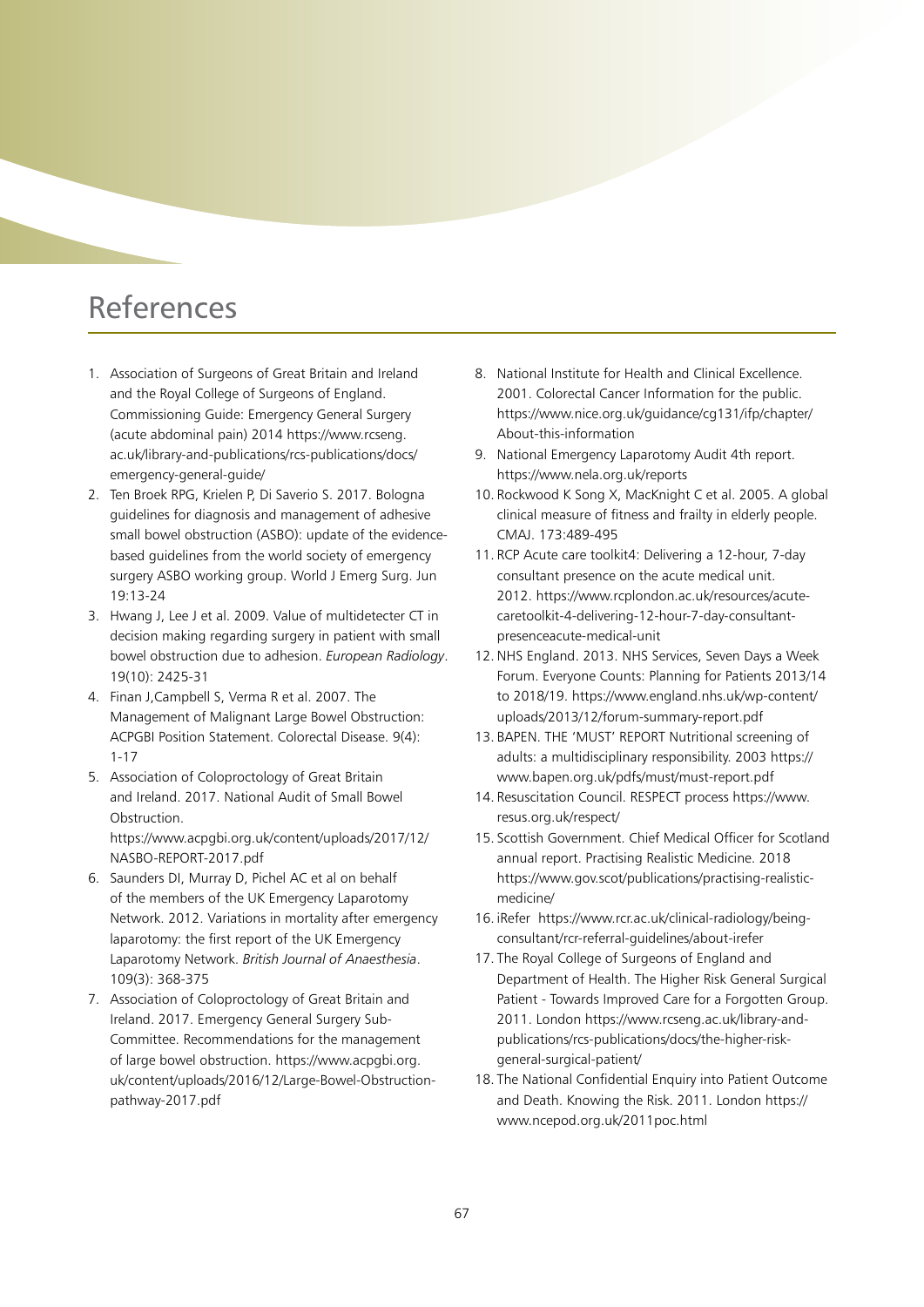#### **REFERENCES**

- 19. Parmar KL, Law J, Carter B et al. 2019. Frailty in Older Patients Undergoing Emergency Laparotomy: Results From the UK Observational Emergency Laparotomy and Frailty (ELF) Study. Ann Surg. Jun
- 20. Ng HJ, Yule M, Twoon M et al. 2015. Current outcomes of Emergency Bowel Surgery. *Ann R Coll Surg Engl*. 97: 151-156
- 21. Peacock O, Bassett MG, Kuryba A et al. 2018 for the National Emergency Laparotomy Audit (NELA) Project Team. Thirty day mortality in patients undergoing laparotomy for small bowel obstruction. BJS. 105: 1006- 1013
- 22. The National Confidential Enquiry into Patient Outcome and Death. Classification of Intervention https://www. ncepod.org.uk/classification.html
- 23. The National Confidential Enquiry into Patient Outcome and Death. A Mixed Bag. 2010. London https://www. ncepod.org.uk/2010pn.html
- 24. Ripamonti C, and Bruera E. 2002. Palliative management of malignant bowel obstruction. *Gynecol Cancer*. 12(2): 135-43
- 25. The National Confidential Enquiry into Patient Outcome and Death. Treat the Cause. 2016. London https://www. ncepod.org.uk/2016ap.html
- 26. Bowel Cancer UK https://www.bowelcanceruk.org.uk/ about-bowel-cancer/screening/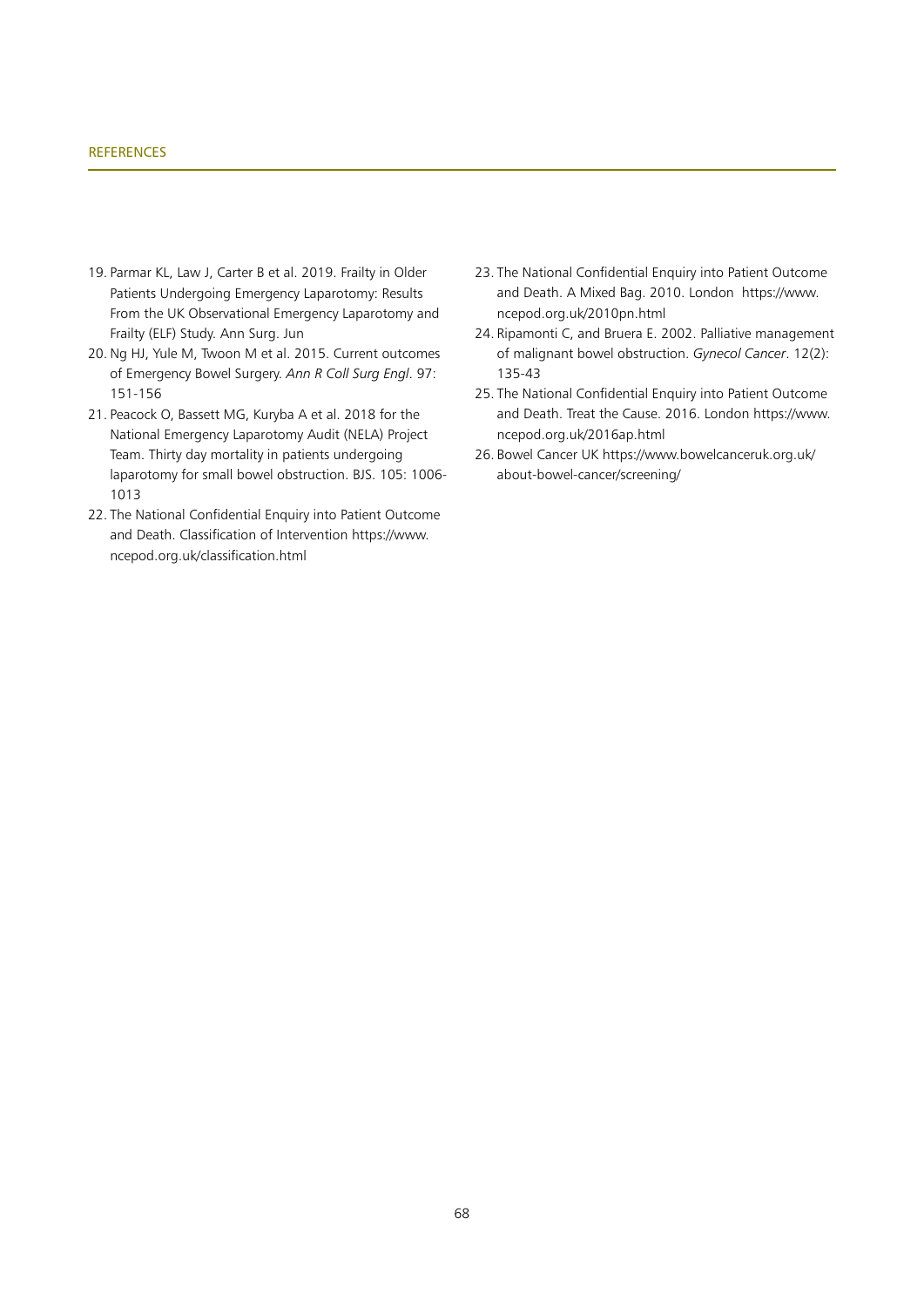## Glossary

| <b>Term</b>                      | <b>Definition</b>                                                                                                                                                                                                                                                                                       |
|----------------------------------|---------------------------------------------------------------------------------------------------------------------------------------------------------------------------------------------------------------------------------------------------------------------------------------------------------|
| <b>Acute bowel obstruction</b>   | Bowel obstruction, also known as intestinal obstruction, is a mechanical or functional<br>obstruction of the intestines which prevents the normal movement of the products of<br>digestion. Either the small bowel or large bowel may be affected.                                                      |
| <b>Acute kidney injury (AKI)</b> | Acute kidney injury (AKI) is a sudden episode of kidney failure or kidney damage that<br>happens within a few hours or a few days. AKI causes a build-up of waste products in<br>the blood and makes it hard for the kidneys to keep the right balance of fluid in the<br>body.                         |
| <b>Adhesions</b>                 | Adhesions are deposits of fibrous strands/scar tissue which can connect organs<br>together. Organs in the peritoneal cavity (pelvic/abdominal space) normally slide<br>freely against each other and adhesions can hinder this movement leading to such<br>complications as pain and bowel obstruction. |
| <b>Aspiration pneumonia</b>      | Aspiration pneumonia is a complication of pulmonary aspiration. Pulmonary aspiration<br>is when someone inhales food, stomach acid, or saliva into their lungs.                                                                                                                                         |
| <b>CT with IV contrast</b>       | Intravenous (IV) contrast dye is injected to highlight blood vessels, organs, and other<br>structures whilst the CT scan is performed. This will likely be an iodine-based dye.                                                                                                                         |
| <b>Distention</b>                | A distended stomach is a term usually used to refer to distension or swelling of the<br>abdomen and not of the stomach itself.                                                                                                                                                                          |
| <b>Faeculent vomiting</b>        | An important feature in clinically identifying the level of bowel obstruction Copious<br>vomiting of bile stained fluid is suggestive of upper small bowel obstruction. Faeculent<br>vomiting, which is thicker and foul-smelling, is suggestive of large bowel obstruction.                            |
| Gastrografin                     | Gastrografin is a contrast medium for the radiological examination of the<br>gastrointestinal tract. It can be administered orally or as an enema.                                                                                                                                                      |
| Hypovolaemia                     | Hypovolemia is caused by a decrease in the blood volume resulting from loss of blood,<br>plasma and/or plasma water.                                                                                                                                                                                    |
| <b>Ischaemia</b>                 | Ischaemia is a restriction in blood supply to tissues, causing a shortage of oxygen that<br>is needed for cellular metabolism (to keep tissue alive). Ischemia is generally caused by<br>problems with blood vessels, with resultant damage to or dysfunction of tissue.                                |
| Laparotomy                       | A laparotomy is a major surgical procedure that involves an incision being made in<br>the abdominal wall. This allows the surgeon access to the contents of the abdomen in<br>order to identify and repair any emergency problems that have occurred.                                                   |
| Large bowel                      | The large intestine, also known as the large bowel, is the last part of the gastrointestinal<br>tract and of the digestive system in vertebrates. Water is absorbed here and the<br>remaining waste material is stored as feces before being removed by defecation.                                     |
| Level 2 care                     | High dependency care.                                                                                                                                                                                                                                                                                   |
| Level 3 care                     | Intensive care.                                                                                                                                                                                                                                                                                         |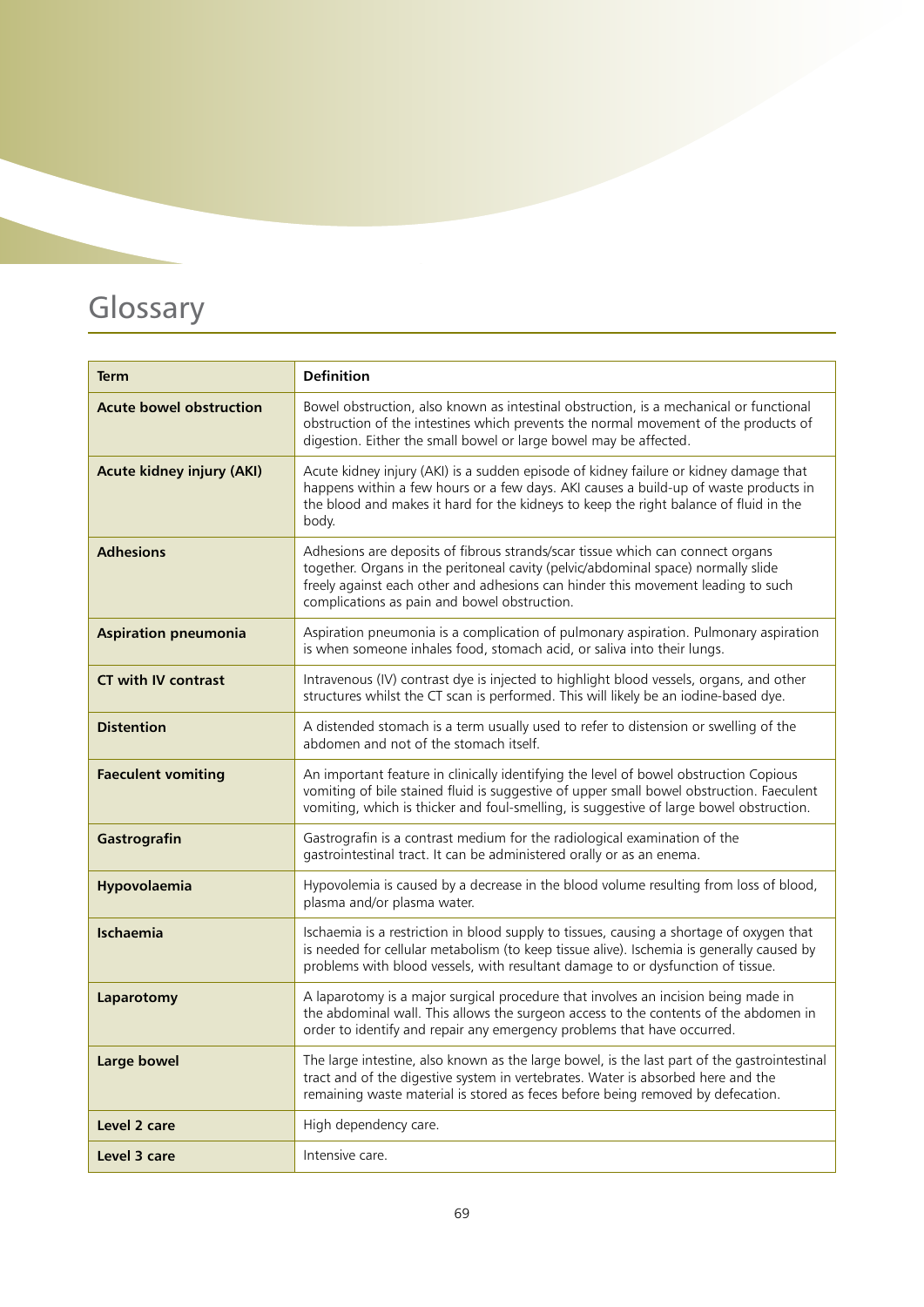| <b>Term</b>                                                         | <b>Definition</b>                                                                                                                                                                                                                                                                                                                                                                                                                            |
|---------------------------------------------------------------------|----------------------------------------------------------------------------------------------------------------------------------------------------------------------------------------------------------------------------------------------------------------------------------------------------------------------------------------------------------------------------------------------------------------------------------------------|
| <b>Malnutrition Universal</b><br><b>Screening Tool/Score (MUST)</b> | 'MUST' is a five-step screening tool to identify adults, who are malnourished, at risk of<br>malnutrition (undernutrition), or obese. It also includes management guidelines which<br>can be used to develop a care plan. It is for use in hospitals, community and other care<br>settings and can be used by all care workers.                                                                                                              |
| <b>Mesentary</b>                                                    | The mesentery is a contiguous set of tissues that attaches the intestines to the posterior<br>abdominal wall in humans and is formed by the double fold of peritoneum. It helps in<br>storing fat and allowing blood vessels, lymphatics, and nerves to supply the intestines,<br>among other functions.                                                                                                                                     |
| <b>Resection</b>                                                    | Bowel resection is surgery to remove part of the small intestine, large intestine or both.<br>The large intestine includes the colon, rectum and anus. Depending on which parts of<br>the intestine are removed, a bowel resection may also be called: a small bowel resection<br>or small intestine resection.                                                                                                                              |
| <b>ReSPECT guidelines</b>                                           | ReSPECT is a process that creates personalised recommendations for a person's clinical<br>care in a future emergency in which they are unable to make or express choices.<br>The ReSPECT process is a new approach to encourage people to have an individual<br>plan to try to ensure that they get the right care and treatment in an anticipated future<br>emergency in which they no longer have the capacity to make or express choices. |
| <b>Risk assessment</b>                                              | Preoperative risk scores are designed to guide patient care by providing a means of<br>predicting operative outcome.                                                                                                                                                                                                                                                                                                                         |
| <b>Rockwood Score</b>                                               | The Clinical Frailty Scale (CFS), which uses clinical descriptors and pictographs, was<br>developed to provide clinicians with an easily applicable tool to stratify older adults<br>according to level of vulnerability                                                                                                                                                                                                                     |
| <b>Small bowel</b>                                                  | The small intestine (small bowel) is about 20 feet long and about an inch in diameter.<br>Its job is to absorb most of the nutrients from what we eat and drink. Velvety tissue<br>lines the small intestine, which is divided into the duodenum, jejunum, and ileum.                                                                                                                                                                        |
| <b>Stenting</b>                                                     | A stent is a self-expanding, wire mesh tube that is designed to hold open the blocked<br>area in the bowel.                                                                                                                                                                                                                                                                                                                                  |
| <b>Volvulus</b>                                                     | A volvulus is when a loop of intestine twists around itself and the mesentery that<br>supports it, resulting in a bowel obstruction. Symptoms include abdominal pain,<br>abdominal bloating, vomiting, constipation, and bloody stool.                                                                                                                                                                                                       |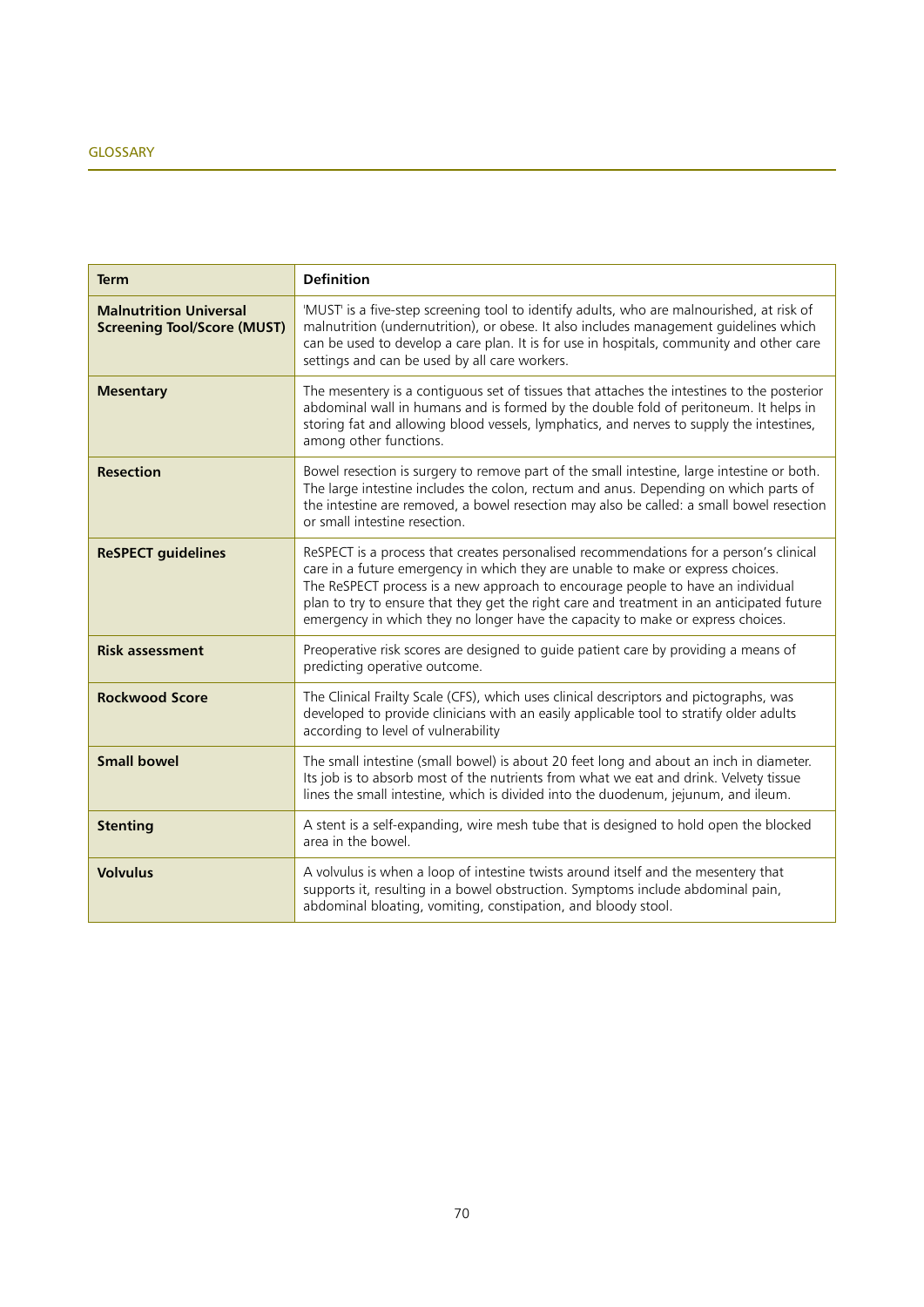## Appendices

### **Appendix 1 – Participation**

| <b>Trust/Health Board</b>                                              | Number of<br>participating<br>hospitals | Number of<br>organisational<br>questionnaires<br>returned | Number of<br>selected<br>cases | Number of<br>clinician<br>questionnaires<br>returned | Number of<br>case notes<br>selected | Number of<br>case notes<br>returned |
|------------------------------------------------------------------------|-----------------------------------------|-----------------------------------------------------------|--------------------------------|------------------------------------------------------|-------------------------------------|-------------------------------------|
| Aintree Hospitals NHS Foundation Trust                                 | $\mathbf{1}$                            | 1                                                         | 10                             | $\overline{2}$                                       | 2                                   | 2                                   |
| Airedale NHS Foundation Trust                                          | $\mathbf{1}$                            | 1                                                         | 8                              | 5                                                    | 4                                   | $\overline{2}$                      |
| Aneurin Bevan University Health Board                                  | $\overline{2}$                          | 0                                                         | 17                             | $\mathbf 0$                                          | 6                                   | 3                                   |
| Ashford & St Peter's Hospitals NHS Trust                               | $\overline{2}$                          | $\overline{2}$                                            | $\overline{2}$                 | $\overline{2}$                                       | 1                                   | 1                                   |
| Barking, Havering & Redbridge University Hospitals<br><b>NHS Trust</b> | $\overline{2}$                          | $\overline{2}$                                            | $\overline{7}$                 | 6                                                    | 3                                   | $\overline{2}$                      |
| Barnsley Hospital NHS Foundation Trust                                 | $\mathbf{1}$                            | $\mathbf 0$                                               | 9                              | 4                                                    | $\overline{2}$                      | $\overline{2}$                      |
| Barts Health NHS Trust                                                 | 4                                       | 0                                                         | 22                             | $\overline{2}$                                       | 8                                   | 0                                   |
| Basildon & Thurrock University Hospitals NHS<br>Foundation Trust       | $\mathbf{1}$                            | 1                                                         | 8                              | 8                                                    | $\overline{2}$                      | 2                                   |
| Bedford Hospital NHS Trust                                             | $\mathbf{1}$                            | $\mathbf{1}$                                              | $\overline{7}$                 | $\mathbf{1}$                                         | 2                                   | 1                                   |
| Belfast Health and Social Care Trust                                   | $\overline{2}$                          | $\overline{2}$                                            | 9                              | $\overline{2}$                                       | 5                                   | 1                                   |
| Betsi Cadwaladr University Local Health Board                          | 4                                       | 4                                                         | 17                             | 8                                                    | $\overline{7}$                      | 7                                   |
| Blackpool Teaching Hospitals NHS Foundation Trust                      | $\mathbf{1}$                            | 1                                                         | $\overline{7}$                 | 5                                                    | $\overline{2}$                      | $\overline{2}$                      |
| Bolton Hospital NHS Foundation Trust                                   | 1                                       | 1                                                         | 9                              | $\overline{7}$                                       | 2                                   | 2                                   |
| Bradford Teaching Hospitals NHS Foundation Trust                       | $\mathbf{1}$                            | $\mathbf{1}$                                              | 11                             | 6                                                    | 3                                   | $\overline{2}$                      |
| Brighton and Sussex University Hospitals NHS Trust                     | $\mathbf{1}$                            | $\mathbf{1}$                                              | 10                             | 9                                                    | 3                                   | $\overline{2}$                      |
| Buckinghamshire Healthcare NHS Trust                                   | $\mathbf{1}$                            | $\mathbf{1}$                                              | 9                              | $\overline{7}$                                       | 2                                   | 2                                   |
| Calderdale & Huddersfield NHS Foundation Trust                         | $\overline{2}$                          | $\overline{2}$                                            | 9                              | $\overline{3}$                                       | 3                                   | $\overline{2}$                      |
| Cambridge University Hospitals NHS Foundation<br>Trust                 | $\mathbf{1}$                            | 1                                                         | $\overline{7}$                 | $\overline{4}$                                       | 3                                   | $\overline{2}$                      |
| Cardiff and Vale University Health Board                               | $\overline{2}$                          | $\overline{2}$                                            | 11                             | 8                                                    | 3                                   | $\overline{2}$                      |
| Chelsea & Westminster NHS Foundation Trust                             | $\overline{2}$                          | $\overline{2}$                                            | 13                             | 10                                                   | 4                                   | 4                                   |
| Chesterfield Royal Hospital NHS Foundation Trust                       | $\mathbf{1}$                            | $\mathbf{1}$                                              | 8                              | 8                                                    | 2                                   | $\overline{2}$                      |
| Countess of Chester Hospital NHS Foundation Trust                      | $\mathbf{1}$                            | $\mathbf{1}$                                              | 5                              | 5                                                    | $\overline{2}$                      | $\overline{2}$                      |
| County Durham and Darlington NHS Foundation<br>Trust                   | $\overline{2}$                          | $\overline{2}$                                            | 14                             | 12                                                   | 4                                   | 5                                   |
| Croydon Health Services NHS Trust                                      | $\mathbf{1}$                            | 1                                                         | 8                              | 5                                                    | 2                                   | $\overline{2}$                      |
| Cwm Taf University Health Board                                        | 3                                       | $\overline{2}$                                            | 9                              | 8                                                    | 4                                   | 4                                   |
| Dartford & Gravesham NHS Trust                                         | $\mathbf{1}$                            | $\overline{0}$                                            | 5                              | $\overline{0}$                                       | $\overline{2}$                      | 2                                   |
| Doncaster and Bassetlaw Hospitals NHS Foundation<br>Trust              | $\overline{2}$                          | $\overline{2}$                                            | 13                             | 5                                                    | 3                                   | 2                                   |
| Dorset County Hospital NHS Foundation Trust                            | $\mathbf{1}$                            | 1                                                         | 4                              | $\overline{2}$                                       | 3                                   | 1                                   |
| East & North Hertfordshire NHS Trust                                   | $\mathbf{1}$                            | $\mathbf{1}$                                              | 8                              | $\overline{7}$                                       | 3                                   | $\overline{2}$                      |
| East Cheshire NHS Trust                                                | $\overline{2}$                          | $\overline{0}$                                            | 9                              | $\overline{0}$                                       | 3                                   | $\overline{2}$                      |
| East Kent Hospitals University NHS Foundation Trust                    | $\overline{2}$                          | 0                                                         | 18                             | 6                                                    | 4                                   | 4                                   |
| East Lancashire Hospitals NHS Trust                                    | $\mathbf{1}$                            | $\mathbf{1}$                                              | 8                              | $\overline{4}$                                       | $\overline{2}$                      | $\overline{2}$                      |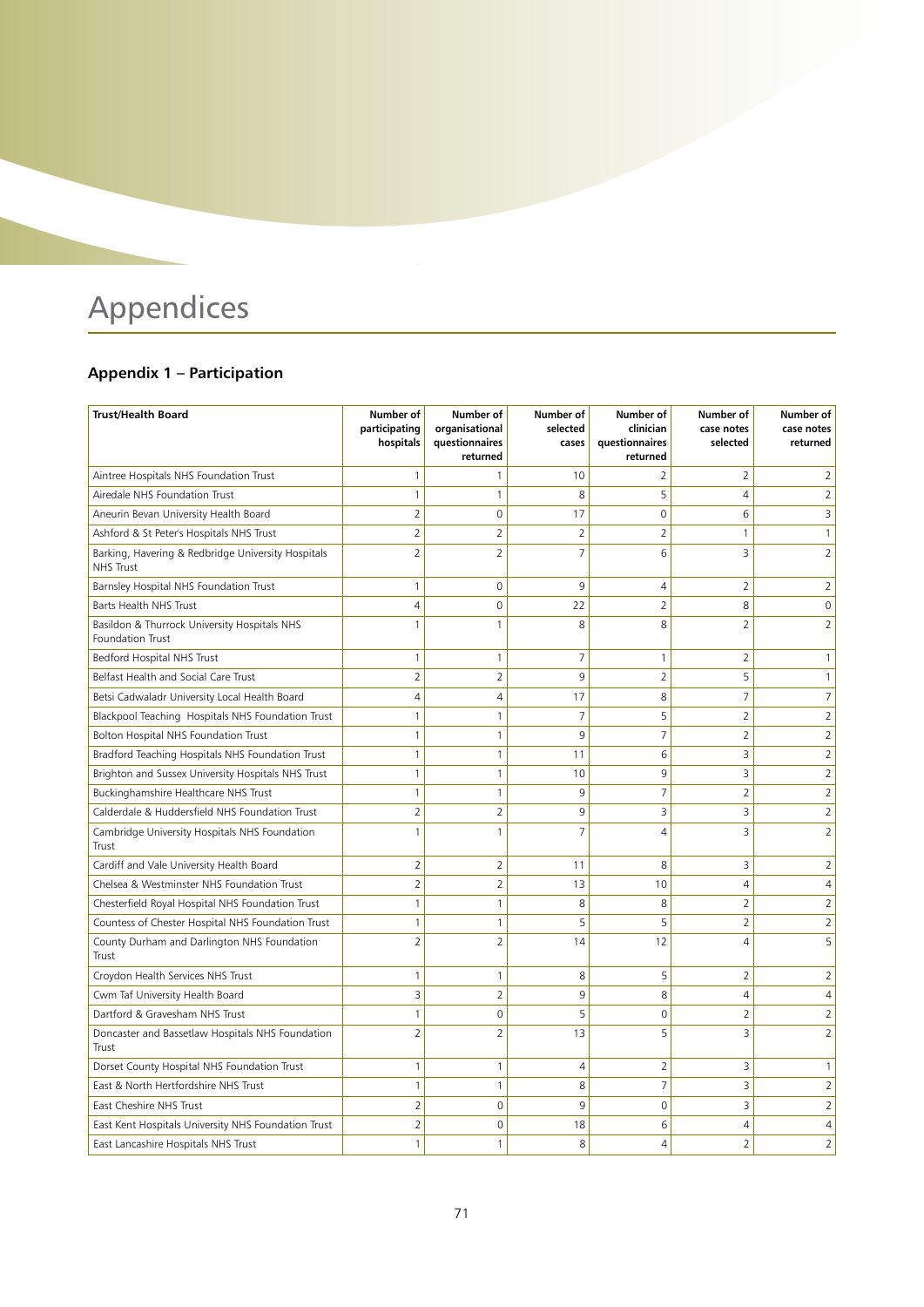## APPENDICES

| <b>Trust/Health Board</b>                                     | Number of<br>participating<br>hospitals | Number of<br>organisational<br>questionnaires<br>returned | Number of<br>selected<br>cases | Number of<br>clinician<br>questionnaires<br>returned | Number of<br>case notes<br>selected | Number of<br>case notes<br>returned |
|---------------------------------------------------------------|-----------------------------------------|-----------------------------------------------------------|--------------------------------|------------------------------------------------------|-------------------------------------|-------------------------------------|
| East Suffolk and North Essex NHS Foundation Trust<br>(ESNEFT) | $\overline{2}$                          | $\mathbf{1}$                                              | 18                             | 12                                                   | 5                                   | 4                                   |
| East Sussex Healthcare NHS Trust                              | $\overline{2}$                          | 2                                                         | 13                             | 12                                                   | 4                                   | 4                                   |
| Epsom and St Helier University Hospitals NHS Trust            | $\mathbf{1}$                            | $\mathbf{1}$                                              | 9                              | 4                                                    | 4                                   | 0                                   |
| Frimley Health NHS Foundation Trust                           | $\overline{2}$                          | $\overline{2}$                                            | 17                             | 15                                                   | 4                                   | 4                                   |
| Gateshead Health NHS Foundation Trust                         | $\mathbf{1}$                            | 0                                                         | 1                              | 0                                                    | $\mathbf{1}$                        | $\mathbf 0$                         |
| George Eliot Hospital NHS Trust                               | $\mathbf{1}$                            | 1                                                         | 4                              | 3                                                    | 1                                   | $\mathbf{1}$                        |
| Gloucestershire Hospitals NHS Foundation Trust                | $\overline{2}$                          | 0                                                         | 17                             | 10                                                   | 4                                   | 0                                   |
| Great Western Hospitals NHS Foundation Trust                  | $\mathbf{1}$                            | $\mathbf{1}$                                              | 7                              | 5                                                    | 2                                   | $\overline{2}$                      |
| Guy's & St Thomas' NHS Foundation Trust                       | $\overline{2}$                          | 2                                                         | 6                              | 3                                                    | 3                                   | $\overline{2}$                      |
| Hampshire Hospitals NHS Foundation Trust                      | $\overline{2}$                          | $\overline{2}$                                            | 11                             | 3                                                    | 4                                   | 4                                   |
| Harrogate and District NHS Foundation Trust                   | $\mathbf{1}$                            | $\mathbf{1}$                                              | 5                              | 5                                                    | $\overline{2}$                      | $\overline{2}$                      |
| Hillingdon Hospitals NHS Foundation Trust                     | $\mathbf{1}$                            | 1                                                         | 7                              | 6                                                    | 2                                   | $\overline{2}$                      |
| Homerton University Hospital NHS Foundation Trust             | $\mathbf{1}$                            | $\mathbf{1}$                                              | 8                              | $\overline{7}$                                       | 3                                   | $\overline{2}$                      |
| Hull University Teaching Hospitals NHS Trust                  | $\overline{2}$                          | $\overline{2}$                                            | 8                              | 6                                                    | 2                                   | $\overline{2}$                      |
| Hywel Dda University Health Board                             | $\overline{4}$                          | 3                                                         | 6                              | 5                                                    | 3                                   | $\overline{2}$                      |
| Imperial College Healthcare NHS Trust                         | 3                                       | 3                                                         | 11                             | 11                                                   | 6                                   | 6                                   |
| Isle of Man Department of Health & Social Security            | 1                                       | 1                                                         | 1                              | 1                                                    | $\mathbf{1}$                        | 1                                   |
| Isle of Wight NHS Trust                                       | 1                                       | $\mathbf{1}$                                              | 3                              | $\overline{2}$                                       | 1                                   | 1                                   |
| James Paget University Hospitals NHS<br>Foundation Trust      | 1                                       | $\mathbf{1}$                                              | $\overline{7}$                 | 5                                                    | 2                                   | $\overline{2}$                      |
| Kettering General Hospital NHS Foundation Trust               | $\mathbf{1}$                            | $\mathbf{1}$                                              | 9                              | 9                                                    | 2                                   | $\overline{2}$                      |
| King's College Hospital NHS Foundation Trust                  | $\overline{2}$                          | $\overline{2}$                                            | 15                             | 5                                                    | 4                                   | 4                                   |
| Kingston Hospital NHS Foundation Trust                        | 1                                       | 1                                                         | 6                              | 5                                                    | 4                                   | $\overline{2}$                      |
| Lancashire Teaching Hospitals NHS Foundation Trust            | $\overline{2}$                          | $\mathsf 0$                                               | 8                              | $\mathbf 0$                                          | 3                                   | $\overline{2}$                      |
| Lewisham and Greenwich NHS Trust                              | $\overline{2}$                          | $\mathsf 0$                                               | 15                             | 0                                                    | 4                                   | $\overline{2}$                      |
| Liverpool Women's NHS Foundation Trust                        | $\mathbf{1}$                            | 1                                                         | 0                              | $\mathbf 0$                                          | $\mathbf 0$                         | $\mathsf{O}\xspace$                 |
| London North West University Healthcare NHS Trust             | 3                                       | 3                                                         | 8                              | 6                                                    | 5                                   | $\overline{4}$                      |
| Luton and Dunstable Hospital NHS Foundation Trust             | 1                                       | $\mathbf{1}$                                              | 5                              | 2                                                    | 2                                   | $\overline{2}$                      |
| Maidstone and Tunbridge Wells NHS Trust                       | $\overline{2}$                          | $\mathsf 0$                                               | 9                              | 6                                                    | 3                                   | $\overline{2}$                      |
| Manchester University NHS Foundation Trust                    | $\overline{2}$                          | $\overline{2}$                                            | 13                             | 10                                                   | 5                                   | $\overline{2}$                      |
| Medway NHS Foundation Trust                                   | 1                                       | $\mathbf{1}$                                              | 10                             | 9                                                    | 2                                   | $\overline{c}$                      |
| Mid Cheshire Hospitals NHS Foundation Trust                   | $\mathbf{1}$                            | $\mathbf{1}$                                              | 8                              | 6                                                    | 2                                   | $\overline{2}$                      |
| Mid Essex Hospitals NHS Trust                                 | 1                                       | 1                                                         | 9                              | $\overline{4}$                                       | $\overline{\mathbf{z}}$             | 3                                   |
| Mid Yorkshire Hospitals NHS Trust                             | $\overline{2}$                          | 0                                                         | 9                              | $\mathbf{1}$                                         | $\overline{2}$                      | $\overline{2}$                      |
| Milton Keynes University Hospital NHS<br>Foundation Trust     | $\mathbf{1}$                            | $\mathbf{1}$                                              | 5                              | $\overline{2}$                                       | 2                                   | $\overline{2}$                      |
| Newcastle upon Tyne Hospitals NHS Foundation Trust            | 2                                       | 2                                                         | 8                              | 5                                                    | 3                                   | 3                                   |
| NHS Ayrshire & Arran                                          | $\overline{2}$                          | $\mathsf 0$                                               | 9                              | $\mathbf 0$                                          | $\overline{4}$                      | 4                                   |
| NHS Borders                                                   | $\mathbf{1}$                            | $\mathbf 0$                                               | 0                              | 0                                                    | $\mathbf 0$                         | 0                                   |
| NHS Dumfries & Galloway                                       | $\mathbf{1}$                            | $\mathbf 0$                                               | $\mathbf 0$                    | $\mathbf 0$                                          | $\mathbf 0$                         | 0                                   |
| NHS Fife                                                      | $\mathbf{1}$                            | 0                                                         | 0                              | 0                                                    | 0                                   | 0                                   |
| NHS Forth Valley                                              | $\mathbf{1}$                            | $\mathbf{1}$                                              | $\overline{4}$                 | 0                                                    | 2                                   | 0                                   |
| NHS Grampian                                                  | 2                                       | $\overline{2}$                                            | 13                             | 10                                                   | 4                                   | 3                                   |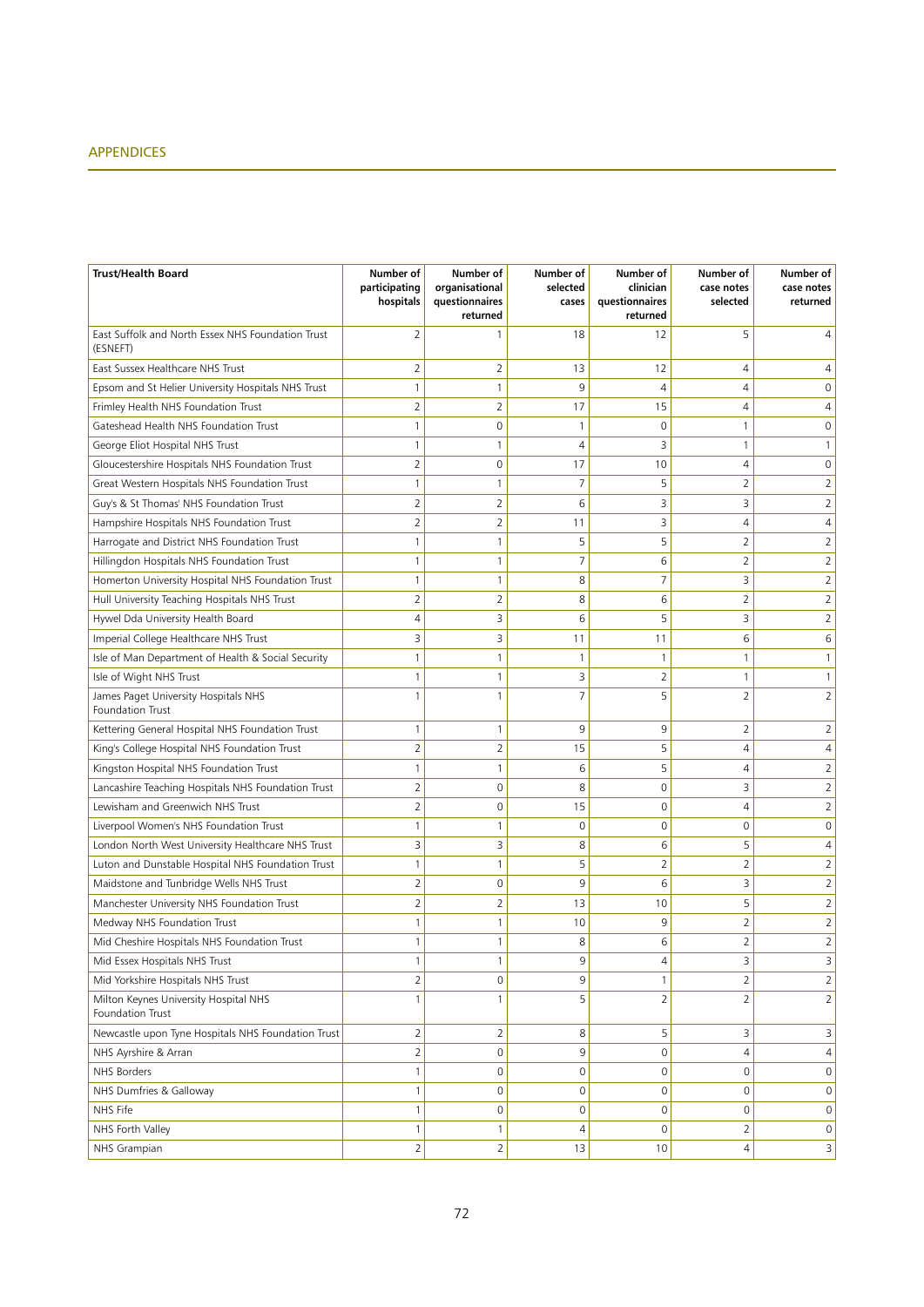## APPENDICES

| <b>Trust/Health Board</b>                                            | Number of<br>participating<br>hospitals | Number of<br>organisational<br>questionnaires<br>returned | Number of<br>selected<br>cases | Number of<br>clinician<br>questionnaires<br>returned | Number of<br>case notes<br>selected | Number of<br>case notes<br>returned |
|----------------------------------------------------------------------|-----------------------------------------|-----------------------------------------------------------|--------------------------------|------------------------------------------------------|-------------------------------------|-------------------------------------|
| NHS Greater Glasgow & Clyde                                          | 4                                       | 0                                                         | 0                              | 0                                                    | $\Omega$                            | 0                                   |
| NHS Highland                                                         | $\overline{4}$                          | 0                                                         | 10                             | 1                                                    | 6                                   | 0                                   |
| NHS Lanarkshire                                                      | 3                                       | 2                                                         | 20                             | 4                                                    | 7                                   | 0                                   |
| NHS Lothian                                                          | $\overline{2}$                          | 0                                                         | 0                              | 0                                                    | $\mathbf 0$                         | 0                                   |
| NHS Orkney                                                           | $\mathbf{1}$                            | 0                                                         | 1                              | 1                                                    | 1                                   | $\mathbf{1}$                        |
| NHS Shetland                                                         | 1                                       | 0                                                         | 0                              | 0                                                    | $\mathbf 0$                         | 0                                   |
| NHS Tayside                                                          | 1                                       | $\mathbf{1}$                                              | 0                              | $\mathbf 0$                                          | $\mathbf 0$                         | 0                                   |
| NHS Western Isles                                                    | 1                                       | 0                                                         | 2                              | 0                                                    | 1                                   | 1                                   |
| Norfolk & Norwich University Hospital NHS Trust                      | $\mathbf{1}$                            | 1                                                         | 8                              | 5                                                    | 2                                   | 2                                   |
| North Bristol NHS Trust                                              | $\mathbf{1}$                            | $\mathbf{1}$                                              | 9                              | 4                                                    | 3                                   | 3                                   |
| North Cumbria University Hospitals NHS Trust                         | 1                                       | 1                                                         | 5                              | $\overline{2}$                                       | 3                                   | 0                                   |
| North Middlesex University Hospital NHS Trust                        | 1                                       | 0                                                         | 7                              | 4                                                    | 2                                   | $\overline{2}$                      |
| North Tees and Hartlepool NHS Foundation Trust                       | 1                                       | 1                                                         | 7                              | 4                                                    | 2                                   | $\overline{2}$                      |
| North West Anglia NHS Foundation Trust                               | $\overline{2}$                          | $\overline{2}$                                            | 12                             | 10                                                   | 4                                   | 3                                   |
| Northampton General Hospital NHS Trust                               | $\mathbf{1}$                            | $\mathbf{1}$                                              | 7                              | $\overline{7}$                                       | 2                                   | $\overline{2}$                      |
| Northern Devon Healthcare NHS Trust                                  | 1                                       | $\mathbf{1}$                                              | 4                              | 1                                                    | $\overline{2}$                      | $\overline{2}$                      |
| Northern Health & Social Care Trust                                  | $\overline{4}$                          | $\mathbf 0$                                               | 0                              | $\mathbf 0$                                          | $\mathbf 0$                         | 0                                   |
| Northern Lincolnshire & Goole NHS Foundation Trust                   | $\overline{2}$                          | $\overline{2}$                                            | 14                             | 11                                                   | 5                                   | 4                                   |
| Northumbria Healthcare NHS Foundation Trust                          | 1                                       | 1                                                         | 8                              | 5                                                    | 2                                   | $\overline{2}$                      |
| Nottingham University Hospitals NHS Trust                            | $\overline{2}$                          | 0                                                         | 17                             | 11                                                   | 7                                   | 4                                   |
| Oxford University Hospitals NHS Foundation Trust                     | 3                                       | 3                                                         | 12                             | 12                                                   | 5                                   | 3                                   |
| Pennine Acute Hospitals NHS Trust                                    | 4                                       | $\overline{4}$                                            | 13                             | 8                                                    | 4                                   | 5                                   |
| Poole Hospital NHS Foundation Trust                                  | 1                                       | $\mathbf 0$                                               | 3                              | 0                                                    | 1                                   | 0                                   |
| Portsmouth Hospitals NHS Trust                                       | 1                                       | 1                                                         | 9                              | 3                                                    | $\overline{2}$                      | $\overline{2}$                      |
| Rotherham NHS Foundation Trust                                       | 1                                       | 1                                                         | 5                              | 4                                                    | 2                                   | $\overline{2}$                      |
| Royal Berkshire NHS Foundation Trust                                 | 1                                       | 1                                                         | 8                              | 6                                                    | 2                                   | $\overline{2}$                      |
| Royal Bournemouth and Christchurch Hospitals NHS<br>Foundation Trust | 1                                       | 1                                                         | 8                              | 7                                                    | 2                                   | $\overline{2}$                      |
| Royal Brompton and Harefield NHS Foundation Trust                    | 1                                       | $\mathbf{1}$                                              | 0                              | $\mathbf 0$                                          | 0                                   | 0                                   |
| Royal Cornwall Hospitals NHS Trust                                   | 1                                       | $\mathbf 0$                                               | 3                              | $\mathbf 0$                                          | 2                                   | 0                                   |
| Royal Devon and Exeter NHS Foundation Trust                          | 1                                       | $\mathbf{1}$                                              | 8                              | 8                                                    | 2                                   | 3                                   |
| Royal Free London NHS Foundation Trust                               | $\overline{2}$                          | 2                                                         | 17                             | 9                                                    | 4                                   | 4                                   |
| Royal Liverpool & Broadgreen University Hospitals<br>NHS Trust       | 1                                       | 1                                                         | $\overline{7}$                 | $\overline{2}$                                       | 2                                   | $\overline{2}$                      |
| Royal Surrey County Hospital NHS Foundation Trust                    | $\mathbf{1}$                            | 1                                                         | 9                              | 8                                                    | $\overline{2}$                      | $\overline{2}$                      |
| Royal United Hospitals Bath NHS Foundation Trust                     | $\mathbf{1}$                            | $\mathbf{1}$                                              | 10                             | 8                                                    | 3                                   | 3                                   |
| Salford Royal Hospitals NHS Foundation Trust                         | $\mathbf{1}$                            | $\mathbf{1}$                                              | 9                              | 6                                                    | $\overline{2}$                      | $\overline{2}$                      |
| Salisbury NHS Foundation Trust                                       | 1                                       | 1                                                         | 8                              | 8                                                    | 2                                   | $\overline{2}$                      |
| Sandwell and West Birmingham Hospitals NHS Trust                     | 2                                       | $\overline{2}$                                            | 6                              | 4                                                    | 3                                   | 3                                   |
| Sheffield Teaching Hospitals NHS Foundation Trust                    | 3                                       | 3                                                         | 14                             | 4                                                    | 5                                   | 5                                   |
| Sherwood Forest Hospitals NHS Foundation Trust                       | $\mathbf{1}$                            | 1                                                         | 0                              | 0                                                    | 0                                   | 0                                   |
| Shrewsbury and Telford Hospitals NHS Trust                           | 2                                       | 0                                                         | 11                             | 2                                                    | 3                                   | 3                                   |
| South Eastern Health & Social Care Trust                             | $\mathbf{1}$                            | $\mathbf{1}$                                              | 6                              | 3                                                    | 2                                   | $\overline{2}$                      |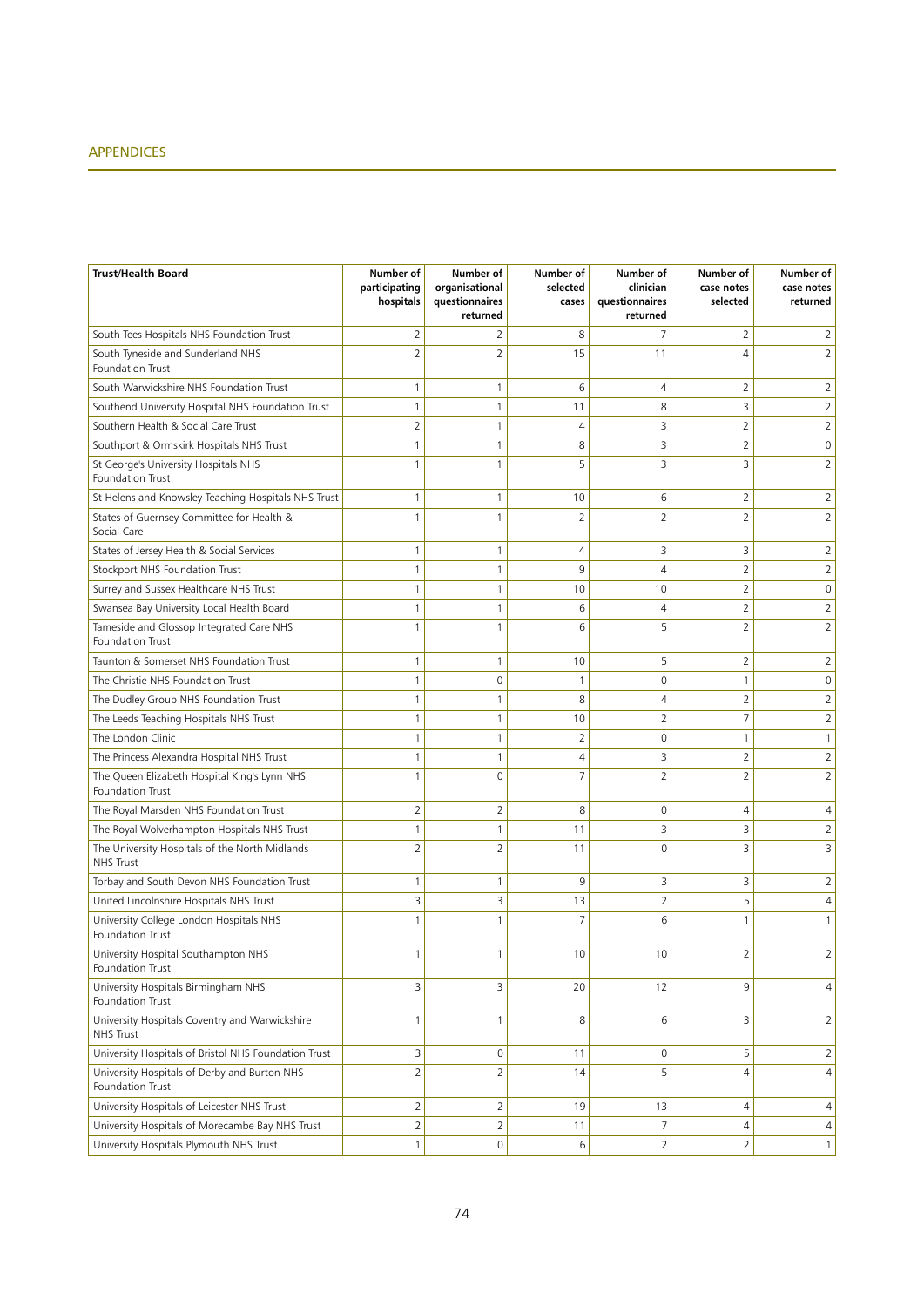## APPENDICES

| <b>Trust/Health Board</b>                                   | Number of<br>participating<br>hospitals | Number of<br>organisational<br>questionnaires<br>returned | Number of<br>selected<br>cases | Number of<br>clinician<br>questionnaires<br>returned | Number of<br>case notes<br>selected | Number of<br>case notes<br>returned |
|-------------------------------------------------------------|-----------------------------------------|-----------------------------------------------------------|--------------------------------|------------------------------------------------------|-------------------------------------|-------------------------------------|
| Velindre NHS Trust                                          |                                         |                                                           | $\Omega$                       | $\Omega$                                             | $\Omega$                            | 0                                   |
| Walsall Healthcare NHS Trust                                |                                         |                                                           | 6                              | 6                                                    | 3                                   | 2                                   |
| Warrington & Halton Hospitals NHS Foundation Trust          | 2                                       |                                                           | 9                              |                                                      |                                     | 2                                   |
| West Hertfordshire Hospitals NHS Trust                      |                                         |                                                           | 9                              | 9                                                    | 2                                   |                                     |
| West Suffolk NHS Foundation Trust                           |                                         | O                                                         |                                | 4                                                    | 3                                   |                                     |
| Western Health & Social Care Trust                          | $\overline{2}$                          | 0                                                         | 7                              | 4                                                    | 5                                   | 3                                   |
| Western Sussex Hospitals NHS Foundation Trust               |                                         |                                                           | 18                             | 11                                                   | 4                                   |                                     |
| Weston Area Health Trust                                    |                                         |                                                           | 5                              | $\Omega$                                             | $\overline{2}$                      | 0                                   |
| Whittington Health NHS Trust                                |                                         |                                                           | 4                              |                                                      | 4                                   | 2                                   |
| Wirral University Teaching Hospital NHS Foundation<br>Trust |                                         | C                                                         | 0                              | 0                                                    | $\Omega$                            | $\Omega$                            |
| Worcestershire Acute Hospitals NHS Trust                    | $\overline{2}$                          | 2                                                         | 7                              | 7                                                    | 2                                   |                                     |
| Wrightington, Wigan & Leigh NHS Foundation Trust            |                                         |                                                           | 6                              | 4                                                    | 3                                   | 2                                   |
| Wye Valley NHS Trust                                        |                                         |                                                           | 5                              | 5                                                    |                                     |                                     |
| Yeovil District Hospital NHS Foundation Trust               |                                         |                                                           |                                | 6                                                    | 3                                   |                                     |
| York Teaching Hospital NHS Foundation Trust                 | 3                                       |                                                           | 13                             |                                                      | 5.                                  | 4                                   |